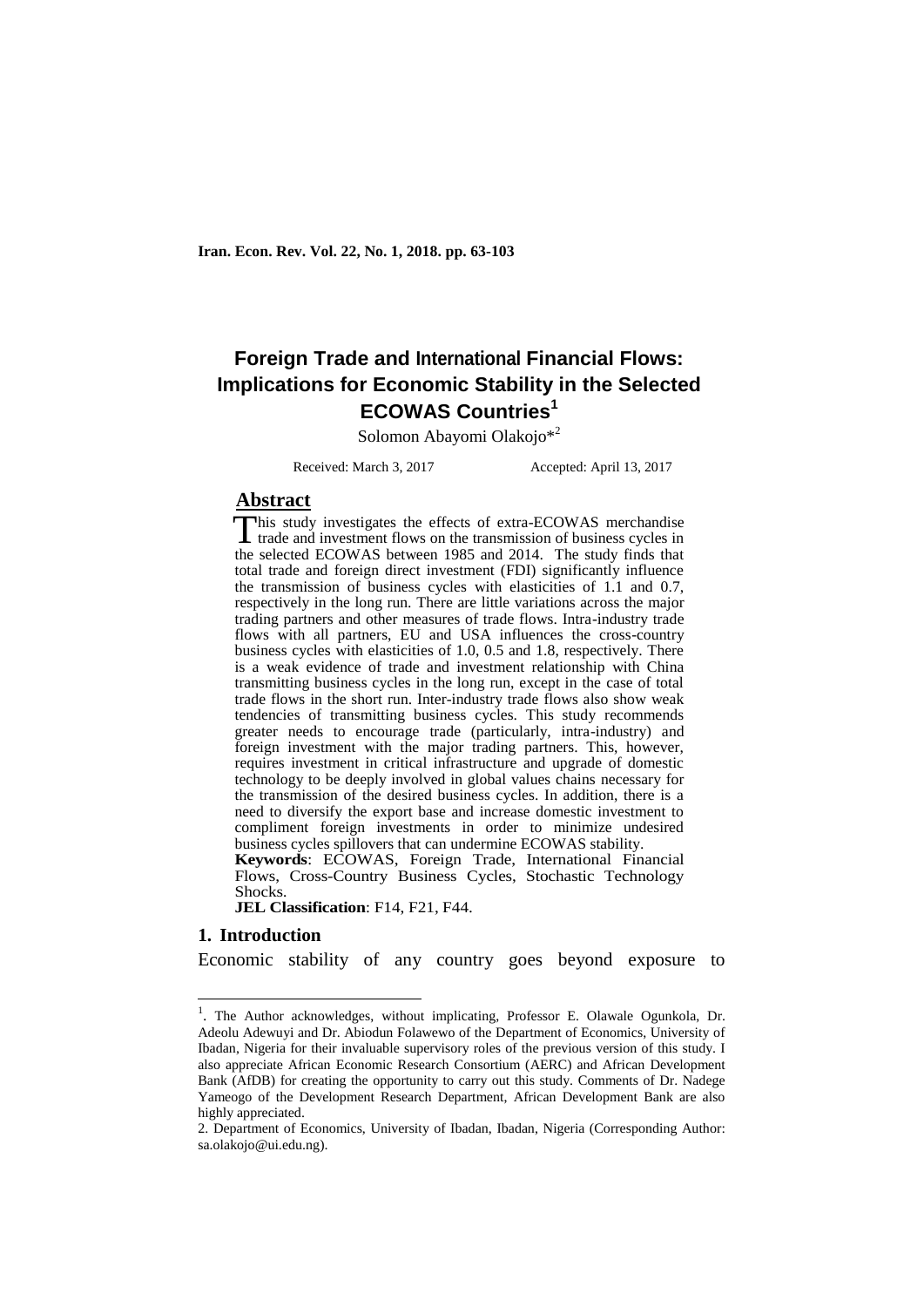endogenous factors but a host of exogenous factors it receives from other countries through foreign trade and international financial flows. Hence, exposure to exogenous factors poses both opportunities for growth and challenges of economic instability across countries. In other words, foreign trade and international financial flows are potential candidates for business  $cycles<sup>1</sup>$  transmission. Transmission of business cycles is important to developing countries in a number of ways. Developing countries are not only small with little influence on the global market outcomes, but are also characterized with huge degree of openness to international trade. For instance, available data from World Development Indicators (WDI) shows that foreign trade accounts for over 70% of Gross Domestic Product (GDP) of some of the members of Economic Community of West African States (ECOWAS) such as Togo and Cote d'Ivoire.

ECOWAS was formed in 1975 to promote cooperation, integration and maintenance of enhanced regional economic stability (Revised ECOWAS treaty, 1993). This, notwithstanding, the real GDP of ECOWAS fluctuates abysmally with the growth rate averaging 2.0%, -0.2%, 5.5%, -1.0% and 4.6 % in 1975, 1980, 1985, 1990 and 2014, respectively (WDI, 2015). This trend could be partly traced to exposure to exogenous shocks through foreign trade and international financial flows. According to Imam and Salinas (2008), accelerating West African GDP growth rate has been found to be mostly triggered by foreign trade, while growth collapses are linked, among other things, to negative terms of trade shocks. Given the above, the key question this study seeks to address is: can the observed instability in the ECOWAS region be traced to its international trade and investment interdependence?

This study, therefore, examines the sources of cross-countrybusiness-cycles<sup>2</sup> in ECOWAS. Specifically, the interest is to examine whether foreign trade and investment flows between ECOWAS and the major trading partners serve as important sources of business cycles transmission. Previous studies such as Canova and Dellas (1991), Frankel and Rose (1998), Imbs (2004), Lee, (2010), and Rana et al*,* (2012) focused on the effects of trade and financial flows on

-

<sup>1.</sup> These are series of cycles of economic expansion and contraction over a given period of time.

<sup>2.</sup> This implies transmission of business cycles between countries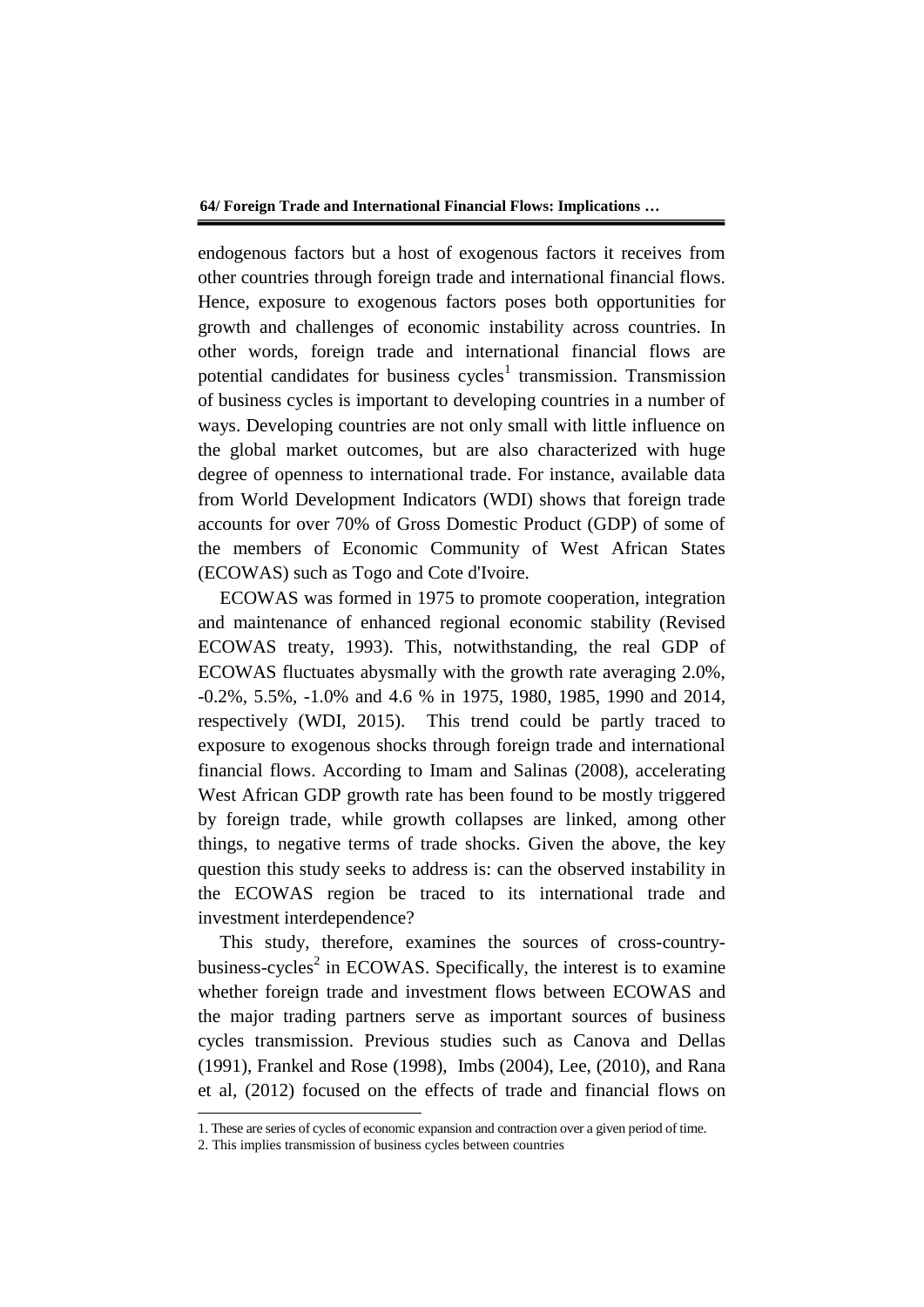transmission of business cycles among developed countries, with little attention paid to what obtains between developing (such as ECOWAS) and developed countries.

This study covers the period between 1985 and 2014. This is based on data availability for some of the variables of interest. Besides, five members of ECOWAS including Nigeria, Cote d'Ivoire, Ghana, Senegal and Togo are selected as sample. The selected members of ECOWAS account for over 70% of the community's gross output (WDI, 2015). The major developed countries trading partners included in the sample are the United State of America (USA), five European Union (EU) member states (including France, Germany, United Kingdom, Netherlands and Spain) and China. The sampled ECOWAS trading partners account for about 68.3% of its external trade (UNCTAD database).

The paper is organized as follows; following the introduction part, section two presents the stylized facts on trade flows, business cycles and cross-country business cycles of the sampled economies. Section three dwells on the review of literature covering theories, methods and evidences. In section four, the theoretical framework and methodology is presented. Section five is on the results and discussion of estimated models. Section six concludes with a summary, policy lessons, limitations and suggestions for further research.

# **2. Trade Flows, Business Cycles and Cross-Country Business Cycles among the Selected Countries: the Stylize Facts**

This section presents the characteristics of ECOWAS trade, business cycles of the selected economies and cross-country business cycles between ECOWAS and the selected trading partners. The synthesis of the trend in extra-ECOWAS trade, business cycles and the crosscountry business cycles is subsequently provided.

# **2.1 ECOWAS Foreign Trade and Investment Flows: Characteristics and Components**

Extra-ECOWAS trade flows are dominated by few major partners. For instance, Table 1 shows that the selected trading partners accounted for an average of approximately 54.1% of the sampled members of ECOWAS trade and 68.3% of all members of ECOWAS trade flows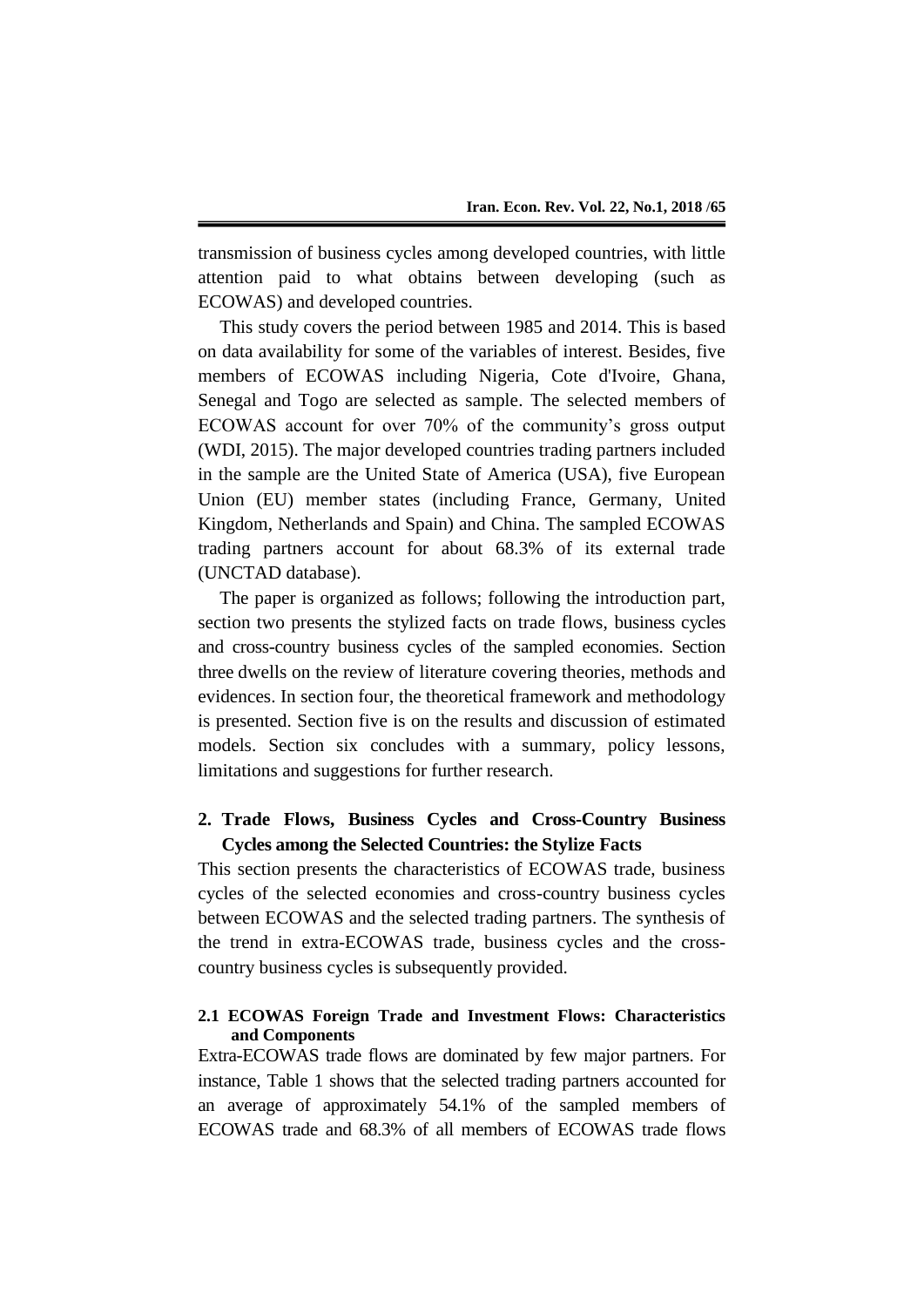between 1978 and 2014. These proportions may vary across commodities being traded, nonetheless. While USA remains the major trading partner of Nigeria by accounting for about 30.3% of its trade, France is a key trading partner of Senegal and Cote d'Ivoire as it accounts for an average of 32.0% and 12.0% of their foreign trade flows, respectively.

| <b>Nigeria</b>   | <b>Major</b><br><b>Trading</b><br><b>Partners</b> | 1978-1985      | 1986-<br>1994  |      | 1995-2004 2005-2014 1978-2014 |      |
|------------------|---------------------------------------------------|----------------|----------------|------|-------------------------------|------|
|                  | Germany                                           | 13             | 10.3           | 4.3  | 3.7                           | 7.5  |
|                  | Spain                                             | 2.4            | 7.5            | 6.7  | 5.8                           | 5.7  |
|                  | France                                            | 12.2           | 7.9            | 6.2  | 4.7                           | 7.5  |
|                  | United<br>Kingdom                                 | 9.4            | $\tau$         | 3.9  | 3.5                           | 5.7  |
|                  | Netherlands                                       | $\overline{7}$ | 5              | 2.8  | 5.2                           | 4.9  |
|                  | <b>USA</b>                                        | 29.1           | 33.9           | 31.6 | 26.7                          | 30.3 |
|                  | China                                             | na             | 0.3            | 2.8  | 6.6                           | 2.6  |
|                  | All identified<br>partners                        | 73.1           | 72             | 58.3 | 56.2                          | 64.3 |
| Cote<br>d'Ivoire |                                                   |                |                |      |                               |      |
|                  | Germany                                           | 8.9            | 9.6            | 6.1  | 8.4                           | 8.2  |
|                  | Spain                                             | 3.9            | 4.9            | 4.1  | 2.9                           | 3.9  |
|                  | France                                            | 17.8           | 15.2           | 10.2 | 6.4                           | 12   |
|                  | United<br>Kingdom                                 | 4.1            | 3.7            | 2.9  | 2.1                           | 3.1  |
|                  | Netherlands                                       | 6.8            | 8.5            | 7.4  | $\tau$                        | 7.4  |
|                  | <b>USA</b>                                        | 12.5           | 8.5            | 7.3  | 8.5                           | 9.0  |
|                  | China                                             | na             | 0.6            | 2.5  | 4.3                           | 2.0  |
|                  | All identified<br>partners                        | 54             | 51             | 40.7 | 39.5                          | 45.7 |
| Ghana            |                                                   |                |                |      |                               |      |
|                  | Germany                                           | 11.7           | 16.3           | 6.6  | 3.2                           | 9.1  |
|                  | Spain                                             | 2.3            | $\overline{2}$ | 3    | 1.9                           | 2.3  |
|                  | France                                            | 2.7            | 4.7            | 5.8  | 5.7                           | 4.8  |
|                  | United<br>Kingdom                                 | 21.5           | 20.1           | 14   | 5.9                           | 14.9 |
|                  | Netherlands                                       | 5.1            | 5              | 6.7  | 7.0                           | 6.0  |

**Table 1**: **Direction of Trade Flows (Percentage Conducted with Trading Partners)**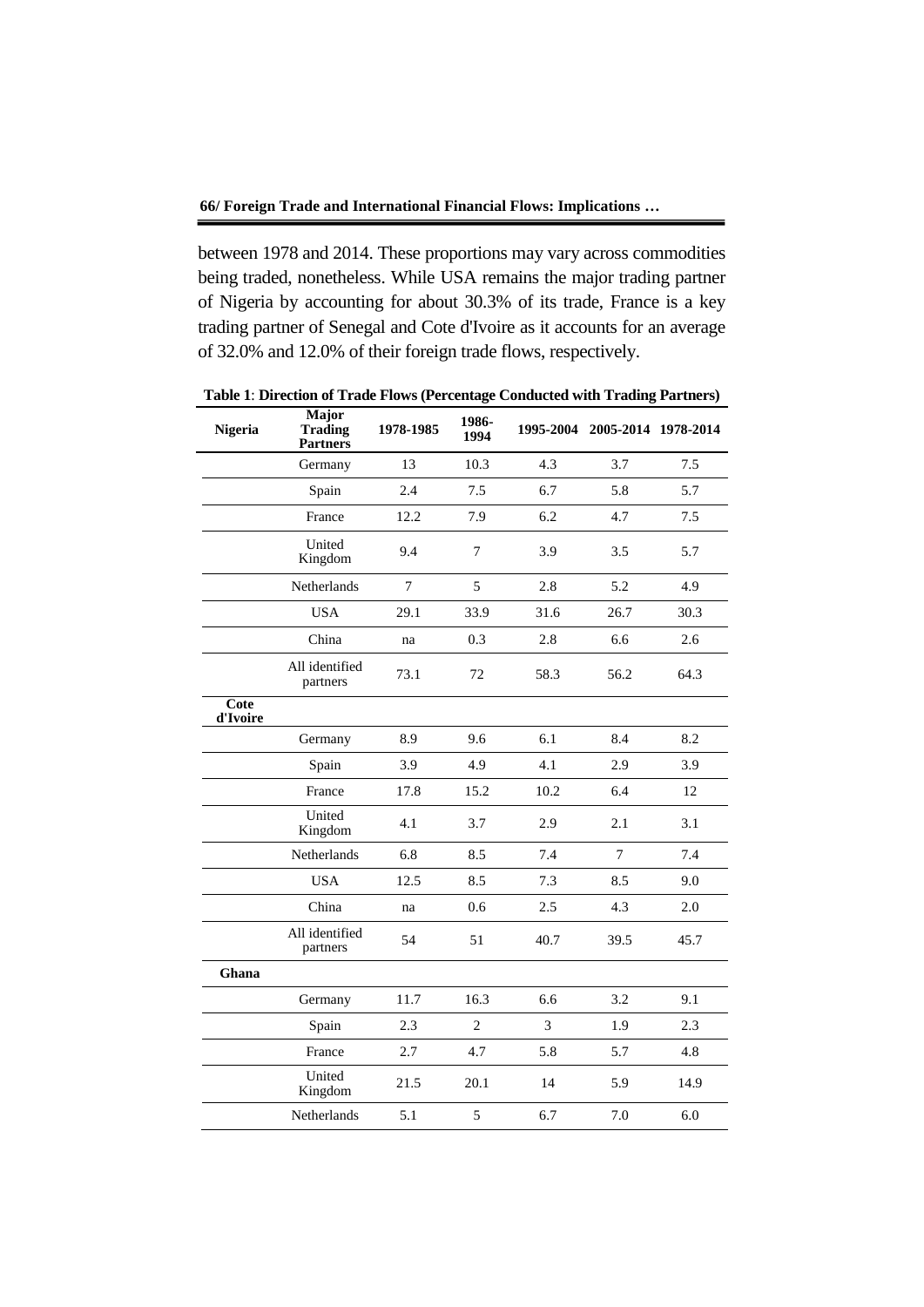| Nigeria                                                  | <b>Major</b><br><b>Trading</b><br><b>Partners</b> | 1978-1985      | 1986-<br>1994 |                | 1995-2004 2005-2014 1978-2014 |      |
|----------------------------------------------------------|---------------------------------------------------|----------------|---------------|----------------|-------------------------------|------|
|                                                          | <b>USA</b>                                        | 21             | 15.7          | 9.2            | 6.1                           | 12.5 |
|                                                          | China                                             | na             | 1.2           | 4.1            | 14.1                          | 5.2  |
|                                                          | All identified<br>partners                        | 64.1           | 63.4          | 48.1           | 47                            | 54.9 |
| <b>Senegal</b>                                           |                                                   |                |               |                |                               |      |
|                                                          | Germany                                           | 4.2            | 3.7           | 2.7            | 1.5                           | 2.9  |
|                                                          | Spain                                             | 4.4            | 5.9           | 5              | 3.6                           | 4.7  |
|                                                          | France                                            | 45.3           | 44.1          | 27.5           | 14.9                          | 32   |
|                                                          | United<br>Kingdom                                 | 4.9            | 2.4           | 2.9            | 8.4                           | 4.7  |
|                                                          | Netherlands                                       | 4.6            | 2.9           | 2.6            | 5.6                           | 3.9  |
|                                                          | <b>USA</b>                                        | 4.1            | 4.6           | 3              | 2.5                           | 3.5  |
|                                                          | China                                             | na             | 1.3           | 2.2            | 7.6                           | 3.0  |
|                                                          | All identified<br>partners                        | 67.6           | 64.8          | 45.8           | 44.1                          | 54.7 |
| <b>Togo</b>                                              |                                                   |                |               |                |                               |      |
|                                                          | Germany                                           | 8              | 5.9           | 3              | 2.7                           | 4.7  |
|                                                          | Spain                                             | 2.8            | 5.6           | $\overline{c}$ | 1.3                           | 2.8  |
|                                                          | France                                            | 30.1           | 23.7          | 11.7           | 5.5                           | 16.9 |
|                                                          | United<br>Kingdom                                 | 6.5            | 3.2           | 3.1            | 2.7                           | 3.7  |
|                                                          | Netherlands                                       | 16.7           | 8             | 3.4            | 6.2                           | 8.1  |
|                                                          | <b>USA</b>                                        | 5.7            | 3.5           | 2.4            | $\overline{4}$                | 3.8  |
|                                                          | China                                             | $\overline{0}$ | 7.6           | 10             | 23                            | 10.8 |
|                                                          | All identified<br>partners                        | 69.7           | 57.4          | 35.5           | 45.3                          | 50.9 |
| The<br><b>Selected</b><br><b>Member</b><br><b>States</b> | All identified<br>partners                        | 65.7           | 61.72         | 45.68          | 46.42                         | 54.1 |
| All<br><b>ECOWAS</b>                                     | All identified<br>partners                        | 85.8           | 75.6          | 61             | 54.8                          | 68.3 |

**Iran. Econ. Rev. Vol. 22, No.1, 2018 /67**

**Source:** Author's computation based on World Integrated Trade Solution (http://wits.worldbank.org)

UK and USA are the leading Ghana's trading partners, as the two countries account for about 14.9% and 12.5% of her total trade respectively. Meanwhile, France and China are the main trading partners of Togo accounting respectively for about 16.9% and 10.8%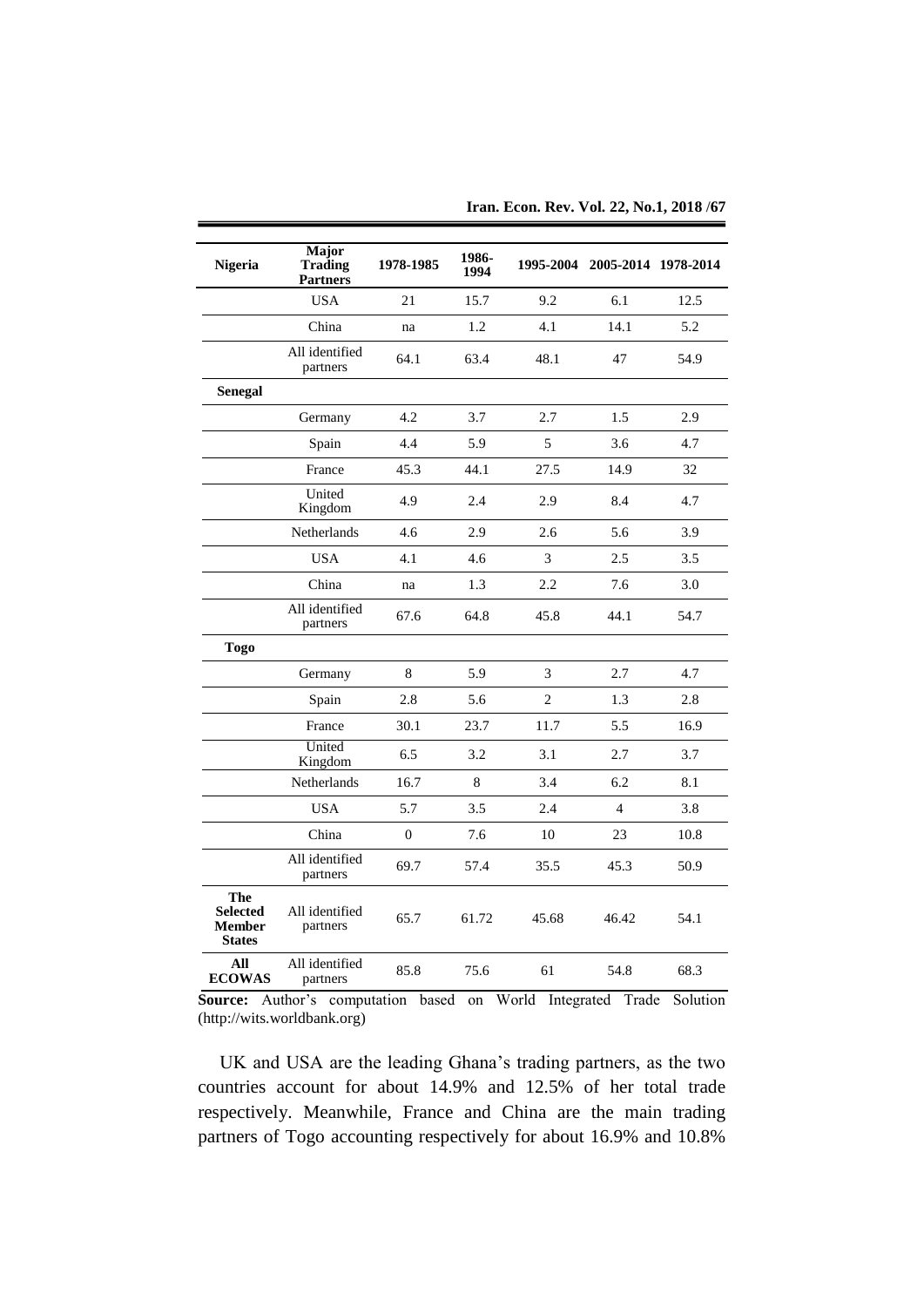of its total trade. The proportion of trade flows between the selected members of ECOWAS and the identified traditional partners (excluding China) have reduced relatively from 85.8% between 1978 and 1985 to 54.8% between 2005 and 2014 (Table 1). This is an indication that other trading partners around the world are equally ascending into greater prominence on the external trade profile of ECOWAS. While the description above is relevant to appreciate ECOWAS trading partners mix, the shift in trading partners has little connection with synchronisation<sup>1</sup> of business cycles. For instance, China (one of the trading partners with increasing prominence in ECOWAS external trade profile) is less synchronised with ECOWAS (Table 5). Hence, what is relevant in the discussion of business cycles co-movement is the nature of traded commodities.

The nature of commodities traded by selected members of ECOWAS clearly indicates low level of participation in global value chains<sup>2</sup> (GVCs). In Nigeria, it is mainly the exchange of crude oil for refined oil products, automobiles and wheat (Table A1). For Ghana, foreign trade is dominated by exchange of crude oil, gold and cocoa for refined oil products, crude oil and semi-processed gold, while it is mainly raw agricultural products for crude oil and light vessels in Cote d'Ivoire<sup>3</sup> (Table A1). Three attributes of ECOWAS external trade stand out from the nature of commodities traded: the external trade profile is characterized with inter-industry<sup>4</sup> trade, participation in the GVCs is at bottom (that is, trade is dominated by vertical intraindustry trade) and the production structure of ECOWAS differs from those of the key trading partners. These characteristics limit the extent to which business cycles could be transmitted.

It is important to note that effective participation in GVCs requires considerably high level of technology and industrialization. Hence, the low level of high-technology manufactured exports of selected

-

<sup>1.</sup> This refers to business cycles co-movement

<sup>2.</sup> This involves a procedure for bringing together trade stakeholders in an intertemporal framework with a view to adding value to the goods or services being exchanged as it passes from actors involved along the spectrum from conception to the final consumer in the global market (Ogunleye, 2014).

<sup>3.</sup> Cote d'Iviore refinery (which stared operation after the civil war) receives crude oil from West Africa and other countries and exports products to neighboring countries (Ivory Coast country analysis http://www.marcon.com/marcon2c.cfm?SectionGroupsID=51&PageID=402) 4. Exchange of goods belonging to different industries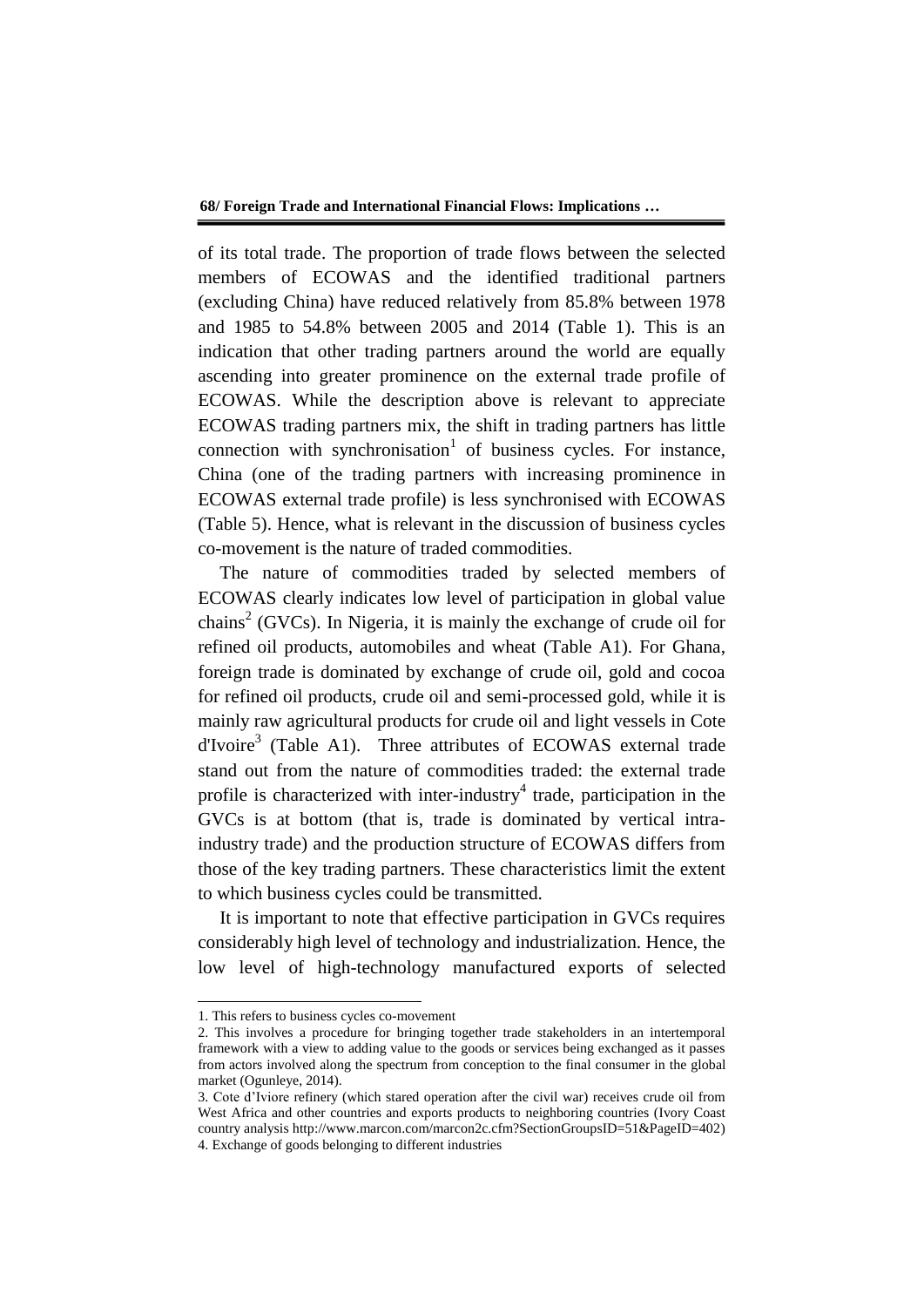members of ECOWAS compared to that of the selected trading partners, indicated in Table 2, further explains the reason for low level of participation in GVCs by ECOWAS.

|          |      |                            |               |      |     |                                        |      | <b>Manufactured Exports of The Selected Countries</b> |      |      |      |            |  |
|----------|------|----------------------------|---------------|------|-----|----------------------------------------|------|-------------------------------------------------------|------|------|------|------------|--|
|          |      | <b>Selected Members of</b> | <b>ECOWAS</b> |      |     | <b>Selected Major Trading Partners</b> |      |                                                       |      |      |      |            |  |
| Year CIV |      |                            |               |      |     |                                        |      | GHA NIG SEN TGO CHN FRA GMY NLD                       |      | UK   | USA  | <b>SPN</b> |  |
| 1998     | 4.5  | 0.6                        | 0.0           | 5.8  | 0.6 | 15.4                                   | 22.3 | 15.2                                                  | 30.2 | 28.7 | 33.2 | 7.0        |  |
| 2003     | 3.8  | 3.7                        | 1.7           | 4.9  | 1.0 | 27.4                                   | 19.7 | 16.9                                                  | 31.4 | 26.2 | 30.8 | 7.5        |  |
| 2008     | 11.9 | 1.4                        | 0.4           | 5.3  | 0.0 | 25.6                                   | 20.0 | 13.3                                                  | 19.2 | 18.5 | 25.9 | 5.3        |  |
| 2009     | 8.2  | 3.7                        | 2.5           | 11.9 | 0.1 | 27.5                                   | 22.6 | 15.3                                                  | 20.9 | 20.0 | 21.5 | 6.2        |  |
| 2010     | 2.2  | 2.0                        | 1.1           | 1.2  | 0.1 | 27.5                                   | 24.9 | 15.3                                                  | 21.3 | 21.0 | 19.9 | 6.4        |  |
| 2011     | 15.1 | 1.7                        | 1.2           | 0.6  | 0.2 | 25.8                                   | 23.7 | 15.0                                                  | 19.8 | 21.4 | 18.1 | 6.5        |  |
| 2012     | 8.5  | 7.4                        | 1.9           | 0.7  | 0.2 | 26.3                                   | 25.4 | 15.8                                                  | 20.1 | 21.7 | 17.8 | 7.0        |  |
| 2013     | 1.3  | 4.9                        | 2.7           | 2.7  | 0.2 | 27.0                                   | 25.8 | 16.1                                                  | 20.4 | 7.6  | 17.8 | 7.7        |  |

**Table 2: Share of High-Technology<sup>1</sup> Manufactured Exports in Total Manufactured Exports of The Selected Countries**

**Source:** World Development Indicators (2015)

-

**Note:** CIV, NIG, GHA, SEN, TOG, GMY,SPN, FRA, UK, NLD, CHN, USA represents respectively, Cote d'Ivoire, Nigeria, Ghana, Senegal, Togo, Germany, Spain, France, United Kingdom, Netherlands, China and United States of America.

Relating to international investment inflows, there is a high level of homogeneity among the selected members of ECOWAS. In the recent time, FDI inflows are mainly concentrated in tertiary economic activates (given the huge number of foreign affiliates in the sector). Within this sector, wholesale and retail trade, transportation, storage and telecommunications and finance account for the largest portion, while extractive activities (petroleum and mining and quarrying) are the main sectors attracting FDI within the primary sector. The reason why tertiary sector (specifically services sectors) remains the main source of West African growth in the recent time could be explained by this. In the secondary economic activities, chemical and chemical products as well as food, beverages and tobacco are the main sectors attracting FDI.

Further, Nigeria − the largest FDI host country in the ECOWAS – has been experiencing fall in its FDI inflows between 2011 and 2014

<sup>1.</sup> Products with high R&D intensity include aerospace, computers, pharmaceuticals, scientific instruments, and electrical machinery (WDI, 2015).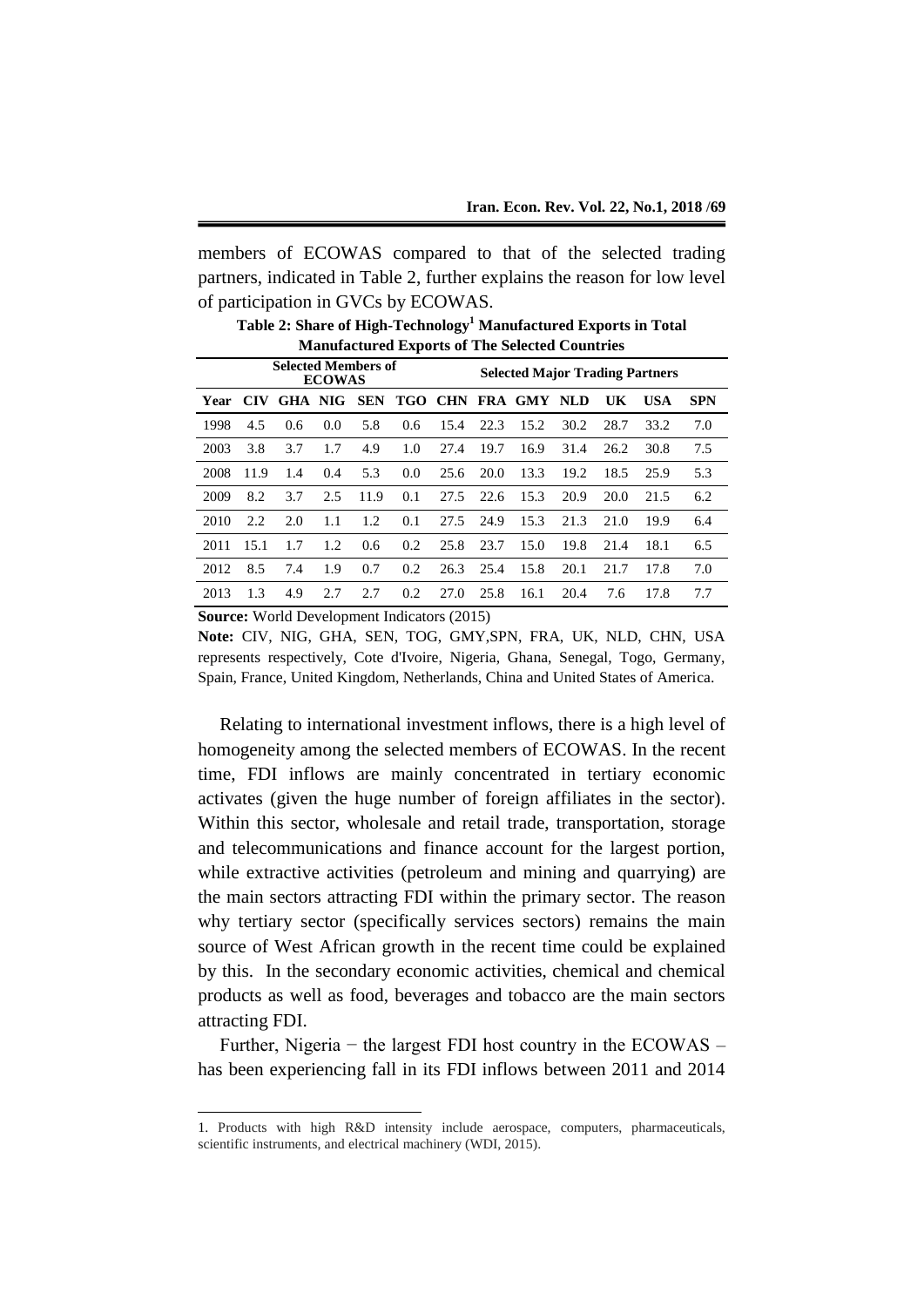(Table 3). This is attributed to increase in the level diversification of the Nigerian economy; from oil into non-oil sectors (UNCTAD, 2015). Within the same period, FDI to other countries also fell, except in the case of Cote d'Ivoire, but some of the selected members of ECOWAS' FDI inflows are already rebounding. The traditional trading partners and ex-colonial masters also remain some of the highest sources of FDI inflows to ECOWAS, while element of displacement of these traditional partners by emerging partners was noticed in some cases.

| Year | Cote d'Ivoire | Ghana  | <b>Nigeria</b> | <b>Senegal</b> | <b>Togo</b> |
|------|---------------|--------|----------------|----------------|-------------|
| 1978 | 83.3          | 9.7    | 210.9          | $-5.0$         | 92.9        |
| 1988 | 51.7          | 5.0    | 378.7          | 14.9           | 13.0        |
| 1998 | 380.0         | 167.4  | 1051.3         | 70.6           | 30.2        |
| 2008 | 466.5         | 2714.9 | 8196.6         | 453.9          | 50.7        |
| 2009 | 396.0         | 2372.5 | 8554.8         | 330.1          | 46.1        |
| 2010 | 358.1         | 2527.4 | 6026.2         | 266.1          | 124.9       |
| 2011 | 301.6         | 3247.6 | 8841.1         | 338.2          | 727.8       |
| 2012 | 330.3         | 3294.5 | 7069.9         | 276.2          | 121.5       |
| 2013 | 407.5         | 3227.0 | 5562.9         | 311.3          | 195.8       |
| 2014 | 462.0         | 3363.4 | 4655.8         | 342.7          | 292.1       |

**Table 3: FDI Inflows Among The Selected Members of ECOWAS**

**Source:** World Development Indicators (2015)

# **2.2 Business Cycles and Cross-Country Business Cycles of the Selected Countries**

#### **2.1.1 Business Cycles of the Selected Countries**

-

In the literature of business cycles, not all economic activities are relevant. This is based on the nature, causes, duration and patterns of cyclical behaviour across countries. Given that the selected members of ECOWAS are largely characterised with primary agricultural activities, there are tendencies to assume absence of business cycles. Two main proofs of the existence of business cycles in ECOWAS context can be established. First, business cycles are related to macroeconomic dynamics which has large interface with economics of growth, money, inflation and expectations which do exist in any

<sup>1.</sup> Agricultural production, due to seasonality, runs its cycles within a year while typical business cycles duration could be longer (Moore and Zarnowitz, 1984).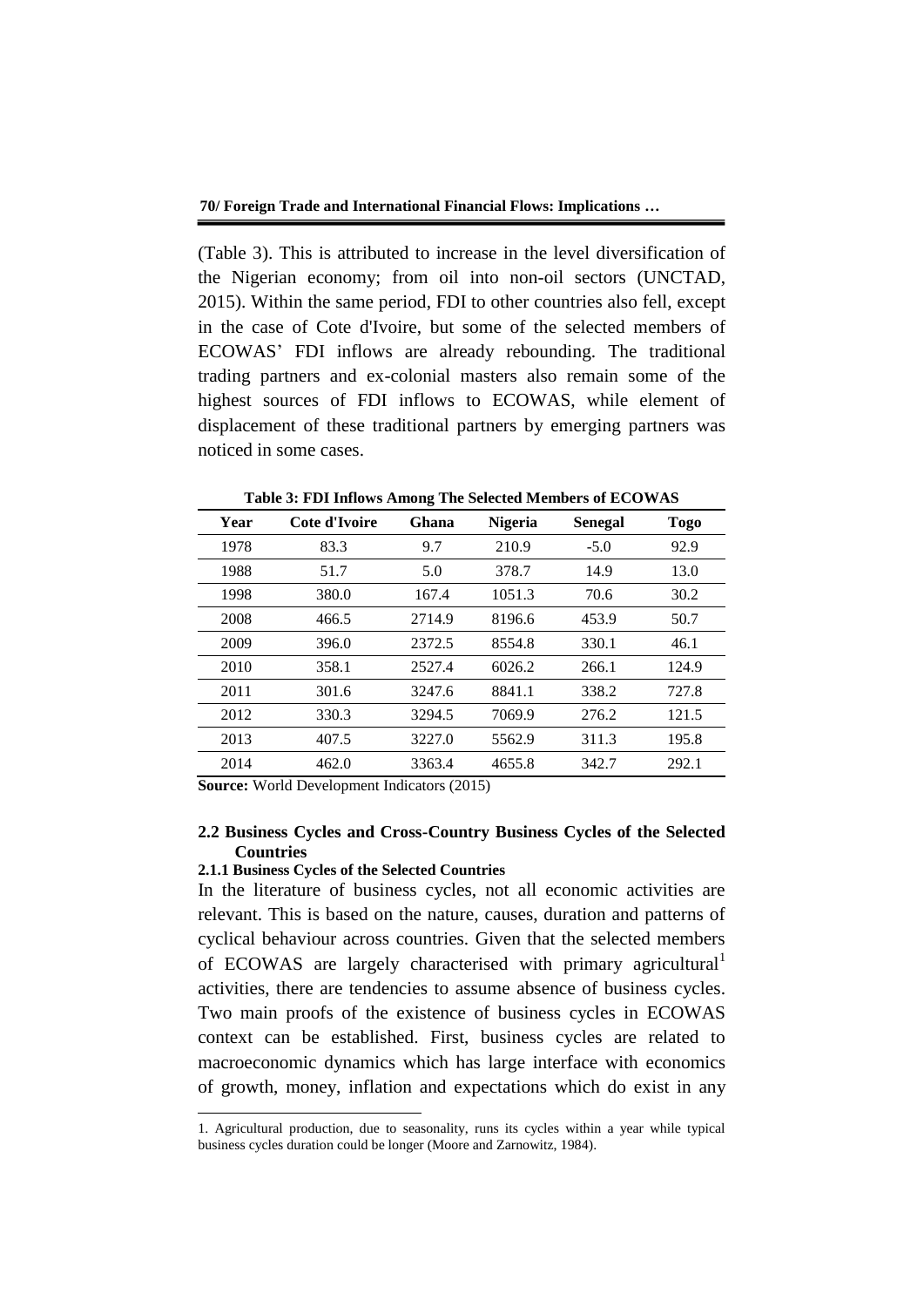economy. Second, there is possibility of a sector representing only a small fraction of the economy (e.g. manufacturing sector) to account for a significant share of the amplitudes of the business cycles.

Following this background, the diffusion indexes<sup>1</sup> (a proxy of business cycles) of selected members of ECOWAS as well as the sampled major trading partners between 1976 and 2014 are presented in Table 4. On the average, 11 business cycles have occurred in ECOWAS in the past 38 years, implying about one every three and half years. While member of ECOWAS such as Cote d'Ivoire had about 13 cycles, Togo had experienced about 10 cycles. Among the trading partners, Spain and United Kingdom recorded about nine cycles (about one every four years), while United States and Netherlands experienced about 11 cycles. On the average, the selected ECOWAS are characterized with more frequent cycles than the selected major trading partners. Hence, ECOWAS business cycles could be categorised under three-year Kitchin cycle<sup>2</sup> implying that inventory investment<sup>3</sup> plays a central role (See Moore and Zarnowitz, 1984 and Gabisch and Lorenz, 1987). Second, ECOWAS business cycles can be presumed to be more exposed to frequent external shocks than those of developed countries trading partners.

|                  |                       |                     | 1978-1985          |            |                                         |                  | 1986-1994          |                                          |                          |                     | 1995-2004             |             |                                       |                             | 2005-2014             |                                     |
|------------------|-----------------------|---------------------|--------------------|------------|-----------------------------------------|------------------|--------------------|------------------------------------------|--------------------------|---------------------|-----------------------|-------------|---------------------------------------|-----------------------------|-----------------------|-------------------------------------|
|                  | Number of full Cycles | (yrs)<br>Expansions | Contractions (Yrs) | Ratio(E/C) | Cycles<br>full<br>$\bullet$ f<br>Number | Expansions (yrs) | Contractions (Yrs) | $(\mathbb{E}/\mathbb{C})$<br>Ratio,      | Cycles<br>Number of full | (yrs)<br>Expansions | (Yrs)<br>Contractions | Ratio (E/C) | Cycles<br>$\overline{a}$<br>Number of | Expansions (yrs)            | (Yrs)<br>Contractions | $\overline{\mathbb{E}}$ C)<br>Ratio |
|                  |                       |                     |                    |            |                                         |                  |                    | <b>Members of ECOWAS Business cycles</b> |                          |                     |                       |             |                                       |                             |                       |                                     |
| Cote<br>d'Ivoire | 3                     | 3                   | 7                  | 0.4        | 3                                       | 6                | $\overline{4}$     | 1.5                                      | 4                        | 6                   | 4                     | 1.5         | $\mathfrak{D}$                        | $\mathcal{D}_{\mathcal{A}}$ | 4                     | 0.5                                 |
| Ghana            | 2                     | 6                   | 4                  | 1.5        | 3                                       | 3                | 7                  | 0.4                                      | 3                        | 6                   | 4                     | 1.5         | 2                                     | 3                           | 3                     |                                     |

**Table 4: Business Cycles of The Selected Countries with Reference Dates**

1. Note that a complete business cycles is measured either from trough to trough or from peak to peak, in years

-

<sup>2.</sup> Other types of business cycles are 10-year Jugular cycles, 20-year Kuznets cycles and 50 year Kondratiev cycles.

<sup>3.</sup> This refers to the difference between goods produced and sold in a given year. It is a component of ouput not sold in the year of production but may be sold in a latter year rather than in the year they were produced.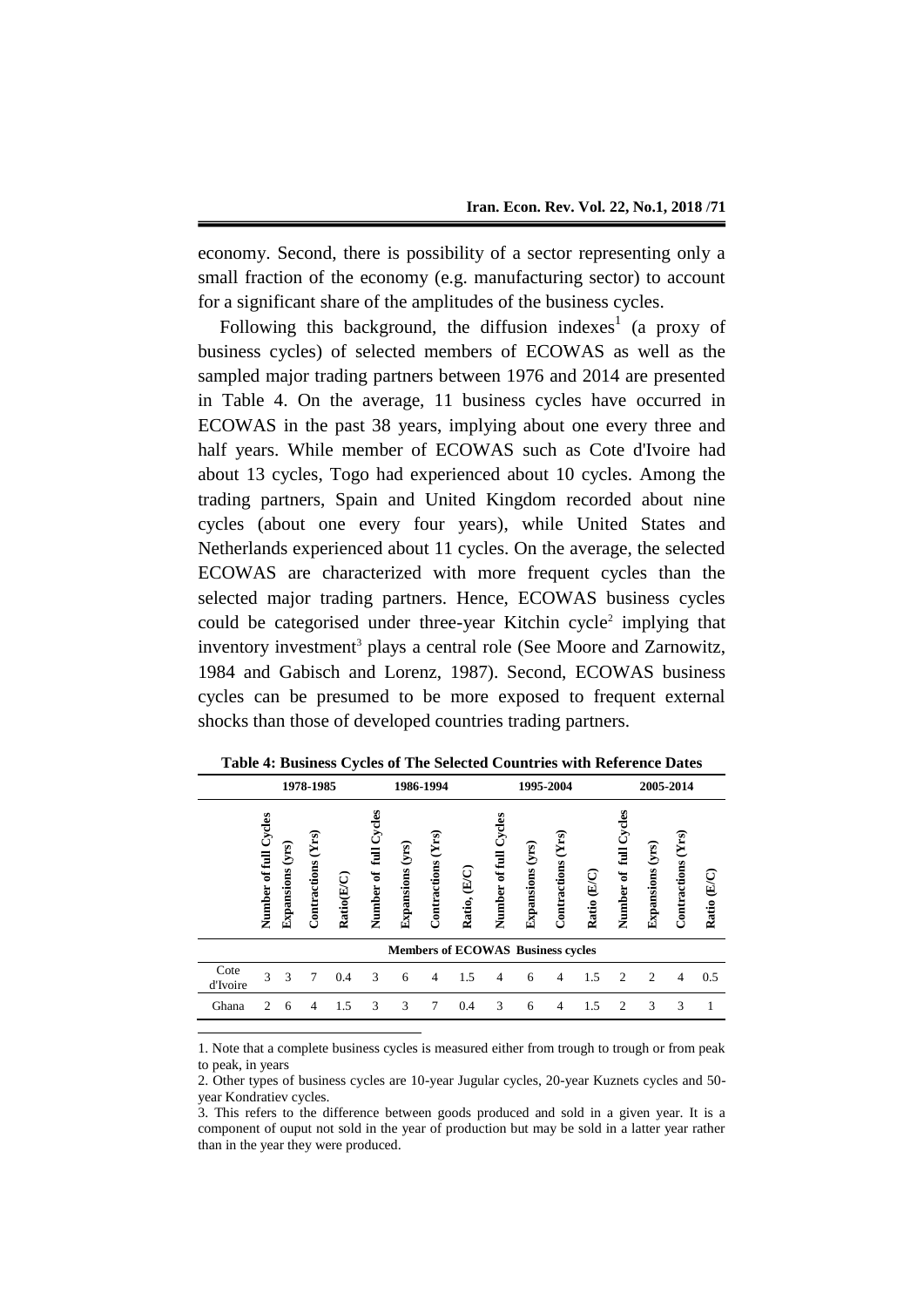|                   |                       |                  | 1978-1985          |              |                       |                  | 1986-1994          |                                                  |                       |                  | 1995-2004          |              |                       |                  | 2005-2014          |                |
|-------------------|-----------------------|------------------|--------------------|--------------|-----------------------|------------------|--------------------|--------------------------------------------------|-----------------------|------------------|--------------------|--------------|-----------------------|------------------|--------------------|----------------|
|                   | Number of full Cycles | Expansions (yrs) | Contractions (Yrs) | Ratio(E/C)   | Number of full Cycles | Expansions (yrs) | Contractions (Yrs) | Ratio, (E/C)                                     | Number of full Cycles | Expansions (yrs) | Contractions (Yrs) | Ratio (E/C)  | Number of full Cycles | Expansions (yrs) | Contractions (Yrs) | Ratio (E/C)    |
| Nigeria           | 3                     | 5                | 5                  | $\mathbf{1}$ | 3                     | $\overline{4}$   | 6                  | 0.6                                              | 3                     | 5                | 5                  | $\mathbf{1}$ | $\overline{c}$        | 3                | 3                  | $\mathbf{1}$   |
| Senegal           | 3                     | 5                | 5                  | 1            | $\overline{4}$        | 6                | $\overline{4}$     | 1.5                                              | 3                     | $\overline{4}$   | 6                  | 0.6          | $\overline{c}$        | $\overline{4}$   | $\overline{2}$     | $\overline{c}$ |
| Togo              | 3                     | $\overline{7}$   | 3                  | 2.5          | 3                     | 3                | 7                  | 0.4                                              | 3                     | 6                | $\overline{4}$     | 1.5          | $\mathbf{1}$          | 5                | $\mathbf{1}$       | 5              |
| Average           |                       | 2.8 5.2          | 4.8                | 1.28         | 3.2                   | 4.4              | 5.6                | 0.88                                             | 3.2                   | 5.4              | 4.6                | 1.22         | 1.8                   | 3.4              | 2.6                | 1.9            |
|                   |                       |                  |                    |              |                       |                  |                    | <b>Selected Trading Partners Business Cycles</b> |                       |                  |                    |              |                       |                  |                    |                |
| China             | 3                     | 5                | 5                  | $\mathbf{1}$ | 3                     | 3                | 7                  | 0.4                                              | 3                     | 3                | 7                  | 0.4          | $\mathbf{1}$          | $\mathbf{1}$     | 5                  | 0.2            |
| France            | 3                     | 5                | 5                  | $\mathbf{1}$ | $\overline{4}$        | $\overline{4}$   | 6                  | 0.6                                              | 3                     | 6                | $\overline{4}$     | 1.5          | $\mathbf{1}$          | $\overline{4}$   | $\overline{c}$     | $\overline{c}$ |
| Germany           | 3                     | 3                | $\overline{7}$     | 0.4          | 3                     | $\overline{c}$   | 8                  | 1.5                                              | 3                     | 6                | $\overline{4}$     | 1.5          | 1                     | $\mathbf{1}$     | 5                  | 0.2            |
| Netherlands       | $\overline{2}$        | $\overline{4}$   | 6                  | 0.6          | 3                     | $\overline{4}$   | 6                  | 0.7                                              | 3                     | 5                | 5                  | $\mathbf{1}$ | 1                     | 3                | 3                  | 1.0            |
| Spain             | $\overline{2}$        | 6                | $\overline{4}$     | 0.3          | 3                     | $\overline{4}$   | 6                  | 0.7                                              | $\overline{4}$        | $\tau$           | 3                  | 2.5          | $\mathbf{1}$          | $\overline{c}$   | $\overline{4}$     | 0.5            |
| United<br>Kingdom | 3                     | $\overline{7}$   | 3                  | 2.5          | $\overline{c}$        | 7                | 3                  | 2.5                                              | 3                     | 5                | 5                  | $\mathbf{1}$ | $\mathbf{1}$          | $\overline{4}$   | $\overline{2}$     | 2.0            |
| <b>USA</b>        | 3                     | $\overline{4}$   | 6                  | 0.6          | $\overline{c}$        | 6                | $\overline{4}$     | 1.5                                              | $\overline{4}$        | 6                | $\overline{4}$     | 1.5          | $\mathbf{1}$          | $\overline{2}$   | $\overline{4}$     | 0.5            |
| Average           |                       | 2.7 5.0          | 5.0                | 1.0          | 3.0                   | 4.0              | 6.0                | 1.1                                              | 3.3                   | 5.4              | 4.6                | 1.3          | 1.0                   | 2.3              | 3.7                | 0.9            |
|                   |                       |                  |                    |              |                       |                  |                    |                                                  |                       |                  |                    |              |                       |                  |                    |                |

**72/ Foreign Trade and International Financial Flows: Implications …**

**Source:** Author's computation based on WDI (2015).

-

**Note:** Duration of business cycles expansions and contractions are expressed in years. Expansions are measured from troughs to peaks and contractions from peaks to troughs. A full cycle is measured from trough to trough or from peak to peak.

#### **2.2.2 Cross-Country Business Cycles Among the Selected Countries**

There are two main approaches to measuring<sup>1</sup> cross-country business cycles; the static and the dynamic. While the dynamic approach will be presented subsequently, Table 5 presents static cross-country business cycles between a pair of selected countries. The Table suggests less synchronised patterns of cross-country business cycles between a pair of selected members of ECOWAS. However, they are becoming more synchronized especially between 2005 and 2014, compared with what obtained between 1978 and 1994. Generally, there is inconsistency in the level of business cycles synchronization

<sup>1.</sup> Several approaches at measuring the cross country business cycles will be presented subsequently.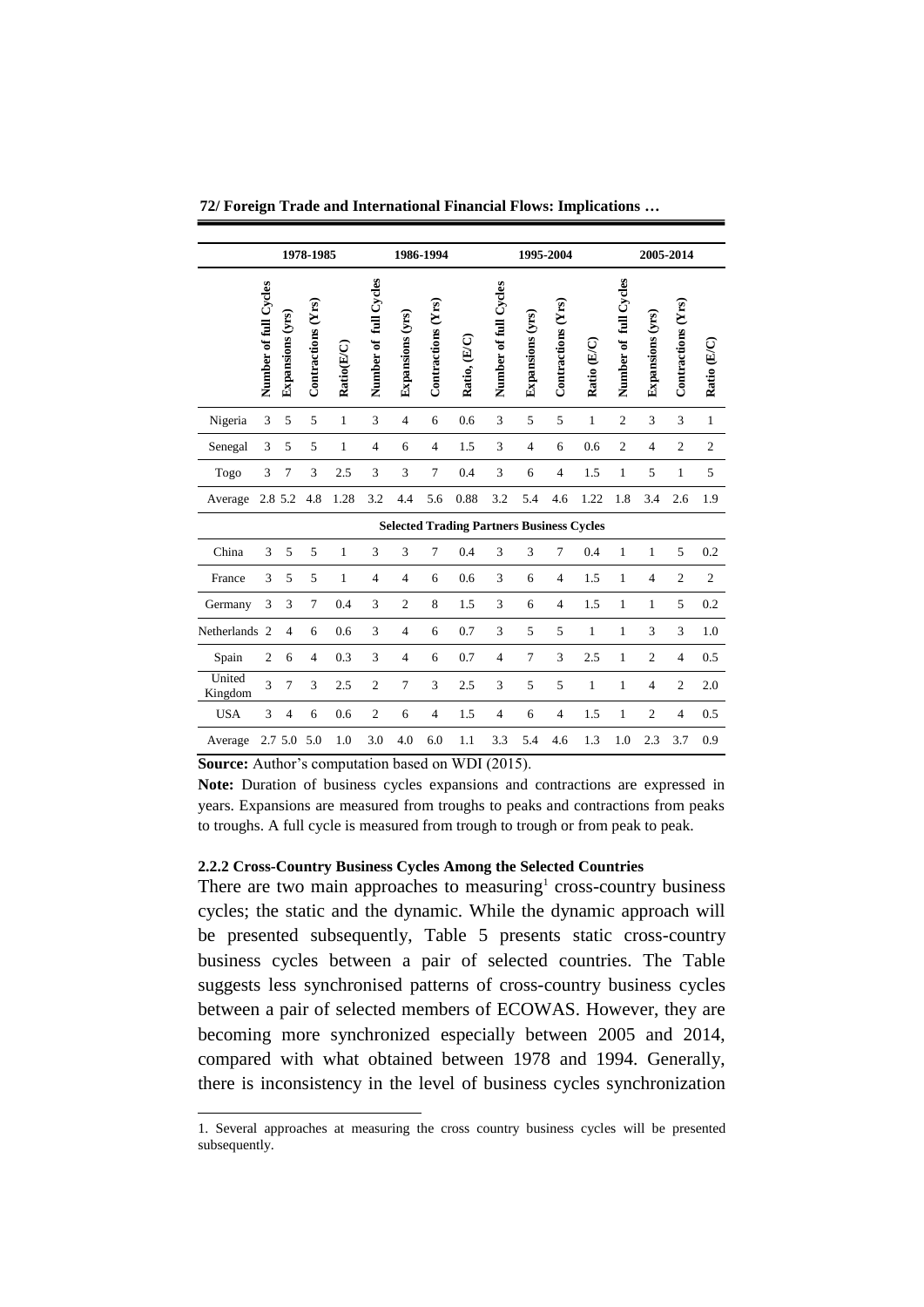between a pair of the selected members of ECOWAS and their trading partners. For instance, China demonstrated increasing unsynchronized business cycles, except for the period of 1995 to 2004 when its synchronisation marginally improved with selected members of ECOWAS. However, USA has become more synchronised with the selected members of ECOWAS with Senegal driving the synchronization, especially between 2005 and 2014.

Also, the sampled EU members are becoming more synchronised with the selected members of ECOWAS except for the period from 1995 to 2004, when synchronisation is lower than the preceding period (Table 5). There are outliers, notwithstanding. For instance, Nigeria was highly synchronised with most sampled EU countries between 1978 and 1985 but the trend has reduced marginally. While Cote d'Ivoire has become more synchronised with ECOWAS the rest of selected members of ECOWAS, the same could not be established of its extra-ECOWAS cross-country business cycles between 2005 and 2014. Overall, both intra-ECOWAS and extra-ECOWAS business cycles co-movement have also in the recent time. This implies that the sampled economies are becoming more responsive to similar shocks.

# **2.3 Synthesis of Extra-ECOWAS Trade Flows, Investment Flows, Business Cycles and Cross-Country Business Cycles**

ECOWAS aggregate trade flows with the major trading partners have increased from \$32.1 billion between 1978 and 1985 to about \$302.8 billion between 2005 and 2014 (COMTRADE statistics). In addition, ECOWAS foreign investments have also shown significant improvements from average of \$69 million between 1976 and 1985 to about average of \$2,016 million between 2006 and 2014 (WDI online database). Relating these to business cycles, there have been improvements in the level of business cycles co-movement between pairs of sampled economies. For instance, the cross-country business cycles of between a pair of the selected members of ECOWAS and the major trading partners averaging 0.03 between 1978 and 1985 stood at average of 0.28 between 2005 and 2014 (Table 5). This implies that these countries are becoming responsive to similar shocks but the extent to which trade and investment are responsible for this needs to be investigated.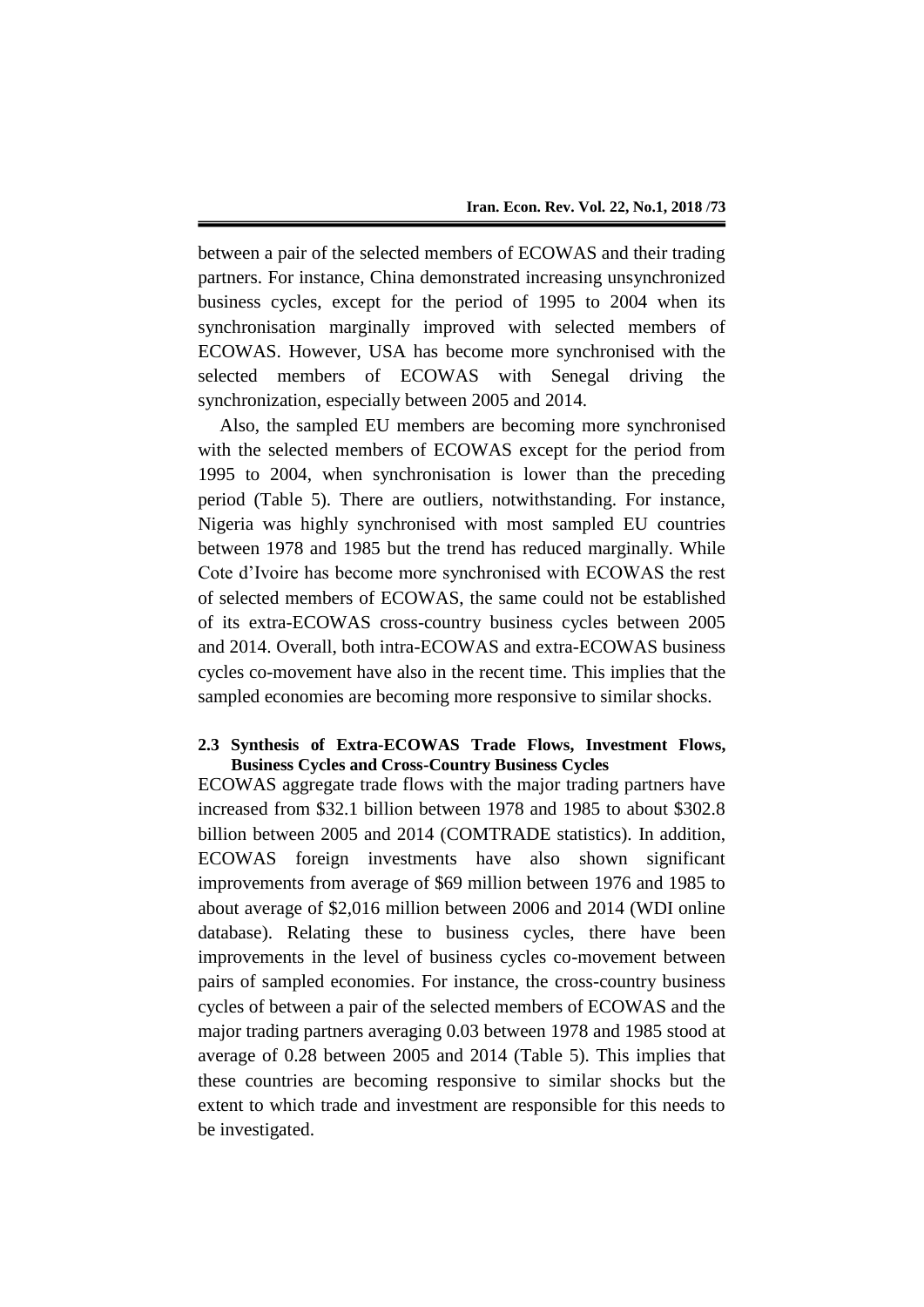**74/ Foreign Trade and International Financial Flows: Implications …**

## **3. Literature Review 3.1 Review of Theoretical Backgrounds**

The concept of business cycle was developed in the era of great industrial growth and became an issue of interest after the great depression of 1929 to 1939. Chronologically, business cycles theories could be organized into four; the classical self-correcting economy, the Keynesian revolution of no self-correction, the new classical, and the new Keynesian theory. On one hand, the classical and the new classical schools largely argue for minimal government policy or regulation. That is, in the absence of external interference, the market functions. On the other hand, the proponents of exogenous causes of business cycles such as Keynesians largely argue for government policy and regulation and see market to move from crisis to crisis in the absence of interventions. The latest dimension to business cycles theory is based on trade and investment interdependent across countries, often referred to as imported business cycles. There are two main channels through which business cycles can be imported. These are through foreign trade and investment. These are discussed below: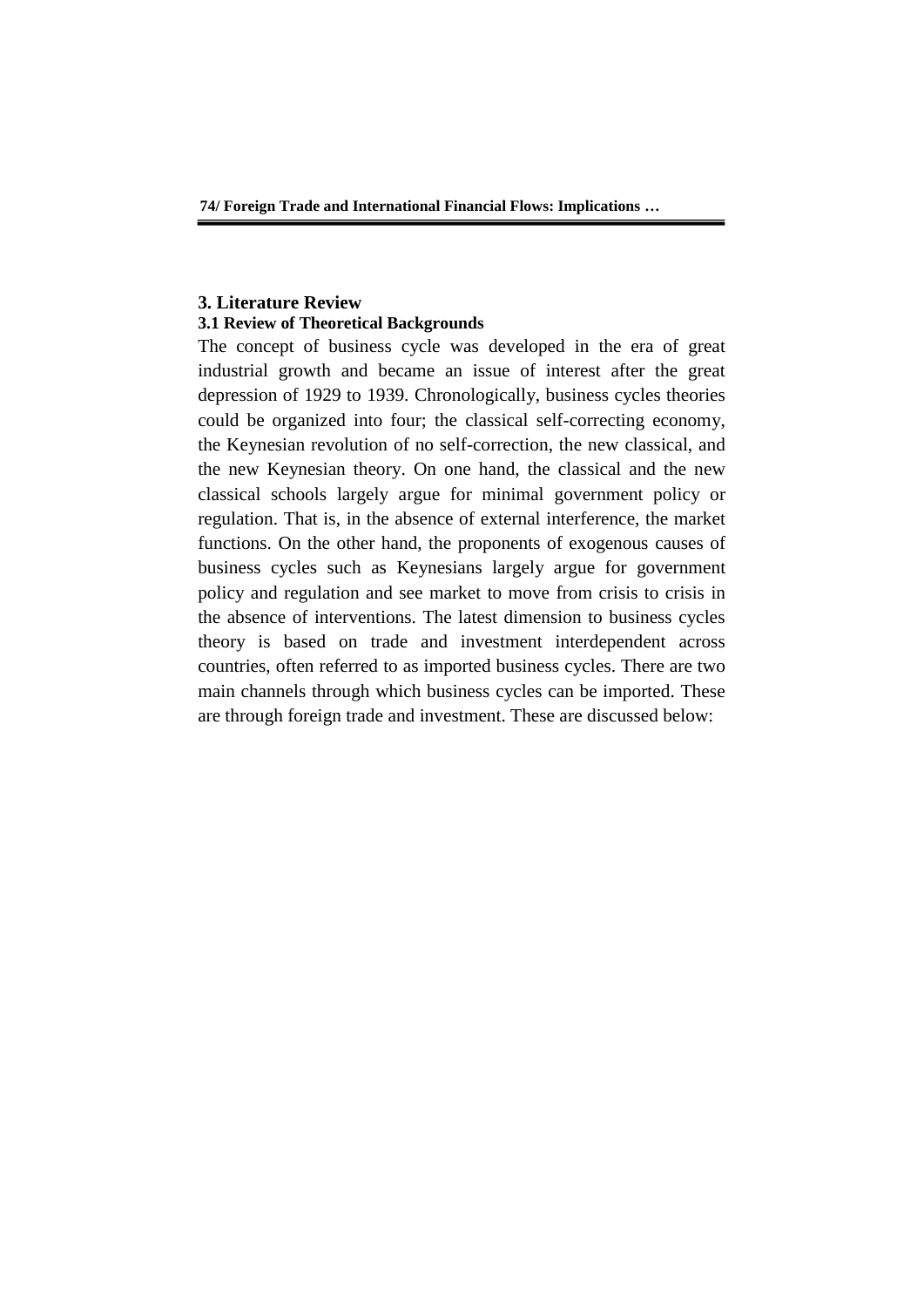| USA                                                               | <b>CHE</b>      | Ě              | ЯŪ              | FRA                       | <b>SPN</b>       | <b>GNN</b>       | TGO             | <b>SEN</b>    | <b>GHA</b>        | ЫQ                      | CIV             |                |           | <b>LSA</b>       | CHR            | Ě        | ЯŪ       | FRA                 | <b>SPN</b>      | RND             | TGO             | <b>SEN</b>     | <b>GHA</b>     | БR                       | CIV  |                 |           |                                                                    |
|-------------------------------------------------------------------|-----------------|----------------|-----------------|---------------------------|------------------|------------------|-----------------|---------------|-------------------|-------------------------|-----------------|----------------|-----------|------------------|----------------|----------|----------|---------------------|-----------------|-----------------|-----------------|----------------|----------------|--------------------------|------|-----------------|-----------|--------------------------------------------------------------------|
| 0.36                                                              | $+9.0-$         | 610            | 0.17            | 10.01                     | $\overline{110}$ | $-0.25$          | 0.00            | $-0.47$       | $-0.63$           | 0.42                    | 00 <sup>1</sup> | g              |           | 0.14             | <b>O.50</b>    | $-0.29$  | 0.02     | 0.01                | $-0.48$         | 10.01           | $-0.14$         | $-0.03$        | 67°C           | 0.13                     |      | G               |           |                                                                    |
| 60.0                                                              | $-0.46$         | 9.05           | -0.34           | 0.02                      | -0.17            | $\mathbf{r}$     | 60.09           | 44.44         | 0.33              | $\overline{\mathrm{c}}$ |                 | $\overline{M}$ |           | 0.40             | $\overline{a}$ | 0.27     | 0.38     | 0.76                | 0.34            | 0.24            | 0.13            | $-0.32$        | 0.24           | $\widetilde{\mathrm{e}}$ |      | $\overline{M}$  |           |                                                                    |
| Source: Computed based on constructed diffusion index.<br>$-0.29$ | 0.17            | 0.03           | $-0.40$         | 0.02                      | $\frac{6}{3}$    | 670              | 0.34            | 0.12          | $\overline{001}$  |                         |                 | <b>CHP</b>     |           | $-0.04$          | 0.43           | 0.29     | 0.30     | $10.0 -$            | 0.28            | 0.15            | 630             | $-0.52$        | $\overline{0}$ |                          |      | VH <sub>5</sub> |           |                                                                    |
| $110 -$                                                           | 0.55            | -0.39          | 9T <sub>0</sub> | $-0.02$                   | 0.21             | $-0.02$          | $-0.05$         | $00^{\circ}$  |                   |                         |                 | <b>SEN</b>     |           | $\mathbf{0.31}$  | 0.04           | $-0.46$  | $-0.27$  | 80.0                | -0.26           | $-0.20$         | -0.26           | $\frac{1}{2}$  |                |                          |      | <b>NHS</b>      |           |                                                                    |
| 0.19                                                              | $-0.41$         | 0.77           | 110             | 0.50                      | 0.41             | 0.78             | $\overline{00}$ |               |                   |                         |                 |                |           | $-0.43$          | 0.52           | 11.0     | 01.0     | $1 - 0.02$          | 0.06            | $-0.23$         | $\overline{00}$ |                |                |                          |      |                 |           |                                                                    |
| $-0.23$                                                           | $-0.12$         | 0.45           | 60.0-           | 0.75                      | 0.43             | $\overline{00}$  |                 |               |                   |                         |                 | TGO GNY        | 1986-1994 | 0.47             | -0.39          | 0.80     | 0.44     | 0.10                | 0.15            | 00 <sup>1</sup> |                 |                |                |                          |      | TGO GNY         | 1978-1985 |                                                                    |
| 0.26                                                              | 10.01           | 0.17           | 0.32            | 0.46                      | 001              |                  |                 |               |                   |                         |                 | <b>SPN</b>     |           | $-0.19$          | $-0.12$        | 950      | $-0.17$  | 0.58                | 00 <sup>1</sup> |                 |                 |                |                |                          |      | <b>SPN</b>      |           |                                                                    |
| $-0.17$                                                           | -0.17           | 0.47           | 0.02            | 1.001                     |                  |                  |                 |               |                   |                         |                 | FRA            |           | -0.27            | 0.01           | 0.10     | 81.0-    | 1.00                |                 |                 |                 |                |                |                          |      | FRA             |           |                                                                    |
| 0.81                                                              | 0.00            | $0.02\,$       | $\overline{00}$ |                           |                  |                  |                 |               |                   |                         |                 | $\mathbf{H}$   |           | 81.0             | $-0.14$        | 0.43     | 1.001    |                     |                 |                 |                 |                |                |                          |      | $\mathbf{H}$    |           |                                                                    |
| 0.28                                                              | $-0.59$         | $\overline{0}$ |                 |                           |                  |                  |                 |               |                   |                         |                 | <b>EXLID</b>   |           | 0.16             | $-0.41$        | 00'1     |          |                     |                 |                 |                 |                |                |                          |      | EN              |           |                                                                    |
| $-0.42$                                                           | 1.00            |                |                 |                           |                  |                  |                 |               |                   |                         |                 | <b>CHD</b>     |           | $-0.49$          | 00'1           |          |          |                     |                 |                 |                 |                |                |                          |      | CHIN            |           |                                                                    |
| <b>NSU</b>                                                        | CHIN            | Ě              | <b>DK</b>       | FRA                       | <b>SPN</b>       | <b>AMD</b>       | <b>TGO</b>      | SEN           | <b>GHA</b>        | ЫN                      | CIV             |                |           | <b>NSU</b>       | CHIN           | E        | Я        | FRA                 | <b>SPN</b>      | <b>AWD</b>      | TGO             | SEN            | <b>CHA</b>     | SIQ                      | g    |                 |           |                                                                    |
| $\frac{1}{2}$                                                     | $-0.22$         | 0.17           | $\overline{10}$ | $-0.02$                   | $-0.35$          | 0.22             | $-0.37$         | 0.24          | 0.57              | 0.71                    | 00'1            | $\Omega$       |           | $\overline{151}$ | $\frac{1}{2}$  | 0.20     | 0.38     | 0.34                | 0.14            | 0.34            | $-0.03$         | 0.29           | 0.35           | 0.36                     | 00'1 | $\mathbf{S}$    |           |                                                                    |
| Ēθ                                                                | 0.28            | 0.25           | $60^{\circ}$    | 0.14                      | 0.13             | $\overline{110}$ | $-0.22$         | 0.26          | 0.11              | $\overline{001}$        |                 | $\frac{1}{2}$  |           | 10.01            | $-0.43$        | 0.20     | 0.52     | 81.0                | $-0.28$         | 0.04            | 0.14            | $-0.12$        | 0.07           | 001                      |      | $\frac{1}{2}$   |           |                                                                    |
| 0.40                                                              | -0.51           | 0.47           | 0.51            | 0.26                      | $-0.06$          | 0.62             | 0.39            | 0.74          | $\overline{1.00}$ |                         |                 | <b>CHA</b>     |           | 0.20             | $\frac{1}{2}$  | $-0.23$  | 0.20     | 0.48                | 0.12            | $-0.06$         | 0.21            | $-0.50$        | 1.001          |                          |      | <b>CHA</b>      |           | Table 5: Static Cross-country Business Cycles with Reference Dates |
| <b>0.54</b>                                                       | 0.00            | 0.53           | 6.64            | 0.37                      | 0.38             | 9:56             | 0.72            | $\frac{1}{2}$ |                   |                         |                 | <b>SEN</b>     |           | 9.06             | 0.43           | 0.07     | -0.39    | 110                 | $-0.20$         | $\mathbf{0.01}$ | 010             | $\overline{0}$ |                |                          |      | <b>SEN</b>      |           |                                                                    |
| $\overline{\phantom{0}}$                                          | $-0.20$         | 69.0           | 680             | 69.69                     | 0.77             | 69.0             | 1.00            |               |                   |                         |                 |                | 2005-201  | 0.13             | 0.64           | $-0.65$  | 0.45     | $-0.36$             | 950             | 11.77           | 1.001           |                |                |                          |      | 160             |           |                                                                    |
| 56                                                                | L               | $60 - 97$      | 1601            | $\circ$<br>$rac{64}{191}$ | $\circ$          | $00^{\circ}$     |                 |               |                   |                         |                 | TGO GMY        | 4         | 59               | L<br>$-49$     | $0.84\,$ | $0.07\,$ | $\frac{0.68}{0.65}$ |                 | $\overline{0}$  |                 |                |                |                          |      | <b>GNY</b>      | 1995-2004 |                                                                    |
| 0.85                                                              | $-0.09$         | 0.78           | $6\sqrt{2}$     | 0.86                      | 1.001            |                  |                 |               |                   |                         |                 | SPN            |           | 0.68             | $110 -$        | 99.0     | 0.23     | 0.50                | 1.00            |                 |                 |                |                |                          |      | NdS             |           |                                                                    |
| 860                                                               | -0.55           | 0.97           | 0.92            | $00^{\circ}$ I            |                  |                  |                 |               |                   |                         |                 | <b>FRA</b>     |           | 0.25             | -0.36          | 0.61     | 0.11     | 1.001               |                 |                 |                 |                |                |                          |      | FRA             |           |                                                                    |
| 860                                                               | $-0.53$         | 6.94           | 1.001           |                           |                  |                  |                 |               |                   |                         |                 | Я              |           | 0.64             | $-0.07$        | 0.15     | 1.001    |                     |                 |                 |                 |                |                |                          |      | $\mathbf{H}$    |           |                                                                    |
| 0.98                                                              | $-0.57$         | 00'1           |                 |                           |                  |                  |                 |               |                   |                         |                 | E              |           | 0.43             | $-0.44$        | 00'1     |          |                     |                 |                 |                 |                |                |                          |      | E               |           |                                                                    |
| $-0.53$                                                           | $\overline{00}$ |                |                 |                           |                  |                  |                 |               |                   |                         |                 | <b>CHEN</b>    |           | 0.18             | 00'1           |          |          |                     |                 |                 |                 |                |                |                          |      | $\Omega$        |           |                                                                    |

**Note:**

Figures in bold are extra-ECOWAS cross-country business cycles

**Iran. Econ. Rev. Vol. 22, No.1, 2018 /75**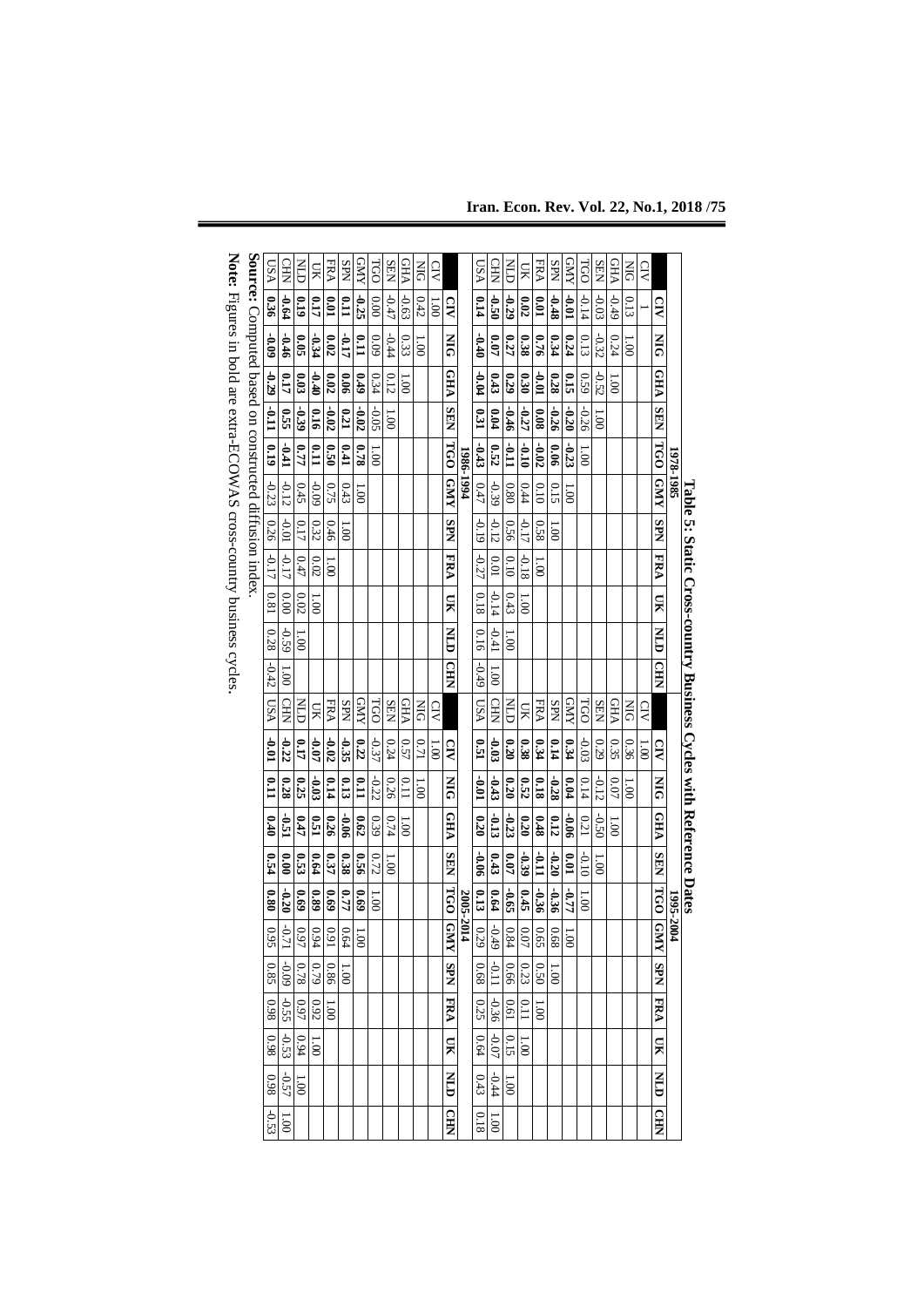# *Trade Channel*

International trade has been identified as an important source of business cycles transmission in the literature. Meanwhile, the potency of this channel to transmit business cycles depends on trade type. For instance, Kenen (1969, cited in Rana, Cheng and Chia, 2012) argues that a well-diversified economy having a large share of intra-industry trade will experience less asymmetric shocks. This connotes that output shocks among trading countries will synchronise if trade is dominated by intra-industry trade. On the contrary, Krugman (1993) argues that there are potentials for asymmetric shocks among countries engaging in intra-industry trade since such trade increases their specialisation. That is, intra-industry in vertically differentiated goods creates potential asymmetry in business cycles. However, Krugman (1993) supports that inter-industry, specialisation across countries and industry-specific shocks are important factors in cross-country business cycles asymmetric. Therefore, imported business cycle may not be important in an economy engaging in inter-industry trade and vertical intraindustry trade because the industrial structures differ.

It is, however, important to note that there is potential for business cycle to co-move even when trade is inter-industry. This is a situation where value chain is strong across sectors of the trading countries. For instance, output of domestic manufacturing industry (for example, inorganic fertilizers and pesticides) may serve as major input in foreign agricultural sector. Therefore, a decline in manufacturing sector (by reducing fertiliser and pesticides exports in domestic economy) is transmitted abroad through inadequate imported fertiliser input, resulting in low foreign agricultural output. On the other hand, foreign economy's agricultural output may serve as major input in the domestic manufacturing sector. For instance, output of cotton may be an essential input in the manufacturing of textiles. Therefore, negative shocks to foreign agricultural sector are transmitted to domestic economy resulting in low domestic textile output. These opposing views on what would be the effect of trade integration on business cycle synchronization made Böwer and Guillemineau (2006) and Calderón, Chong and Stein (2007) to conclude that the relationship between trade integration and business cycle synchronisation is fundamentally an empirical one.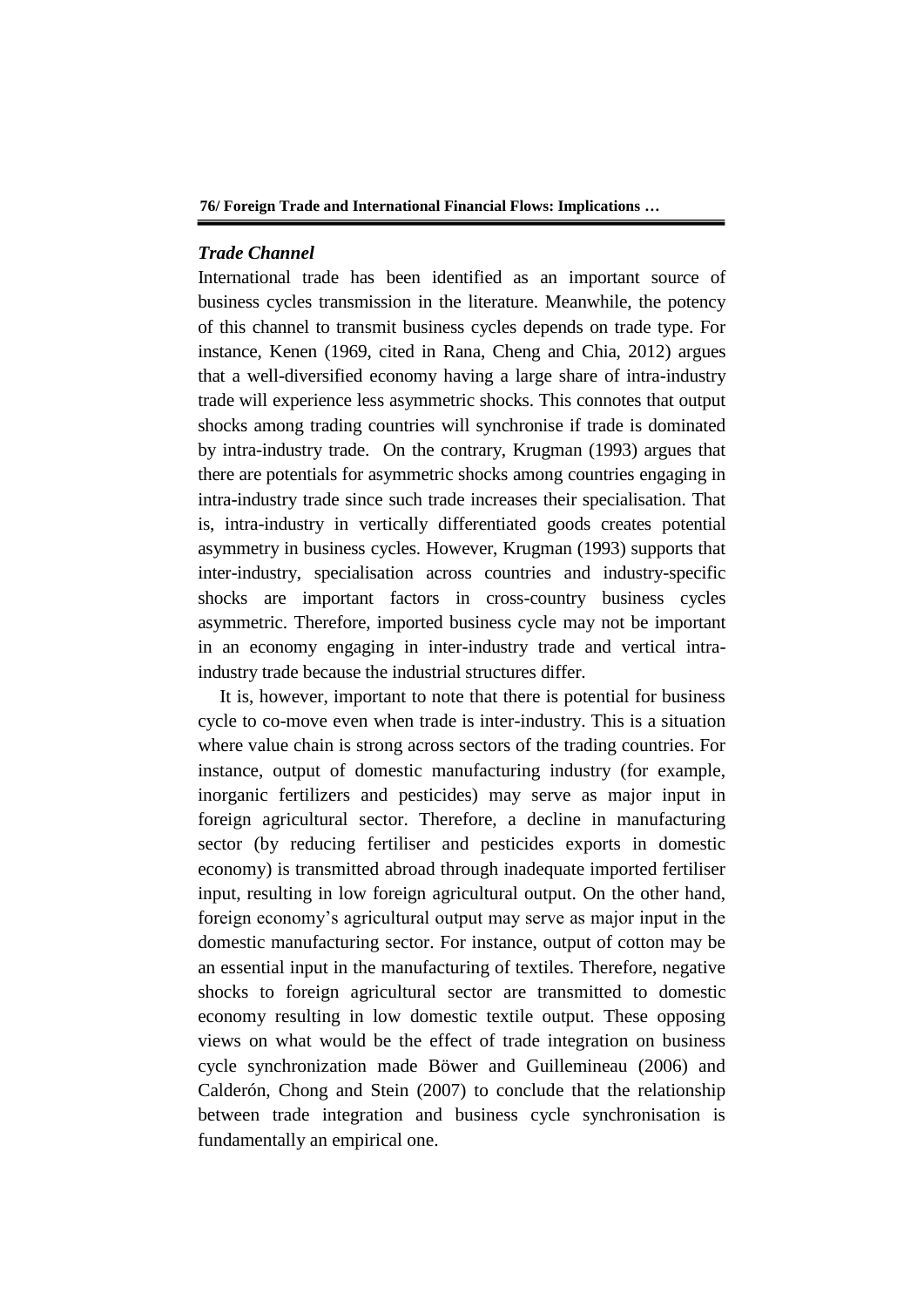Further, theory of trade in intermediate inputs directly modeled business cycles transmission caused by firms splitting their production process across countries with the assumption that the final output bundles together the domestic and foreign sourced intermediate inputs. An extension to this model is referred to as model of international trade with stochastic technology shocks. The stochastic technology trade model relates positive foreign productivity shocks to sourcing of intermediate inputs from more efficient and cheaper foreign suppliers that has also experienced similar positive technology shocks. In this case, technology level in each country is assumed to be product of a deterministic component and a stochastic component (Juvenal and Monteiro, 2010). While the deterministic component governs the average technological or productivity advantage of one country over the other, the stochastic component in each country follows a serially correlated discrete Markov process and it is independent across countries. Hence, a positive foreign technology shock implies that foreign intermediate goods cost less and foreign output has also risen, raising the import penetration ratio. The imported intermediate inputs could then be combined with home country's factors of production leading to increase in home's productivity.

## *Investment Chanel*

The cross-country business cycles among countries do not only come from international trade but also from financial integration. In the recent decades, there has been rapid increase in financial globalisation, especially with the establishment of global supply chains and emergence of global financial institutions. The recent global financial crises revealed that countries business cycles are connected through the synchronised global downturn. However, Kalemli-Ozcan, Sorensen and Yosha (2001) note that with higher integration in international financial and goods markets, countries should be able to insure against asymmetric shocks by diversifying ownership and can afford to have a specialised production structure. That is, financially integrated economies tend to specialise in different sectors to reap the gains from diversification and insure against investment risks. In this case, high level of financial integration will lead to unsynchronised business cycles.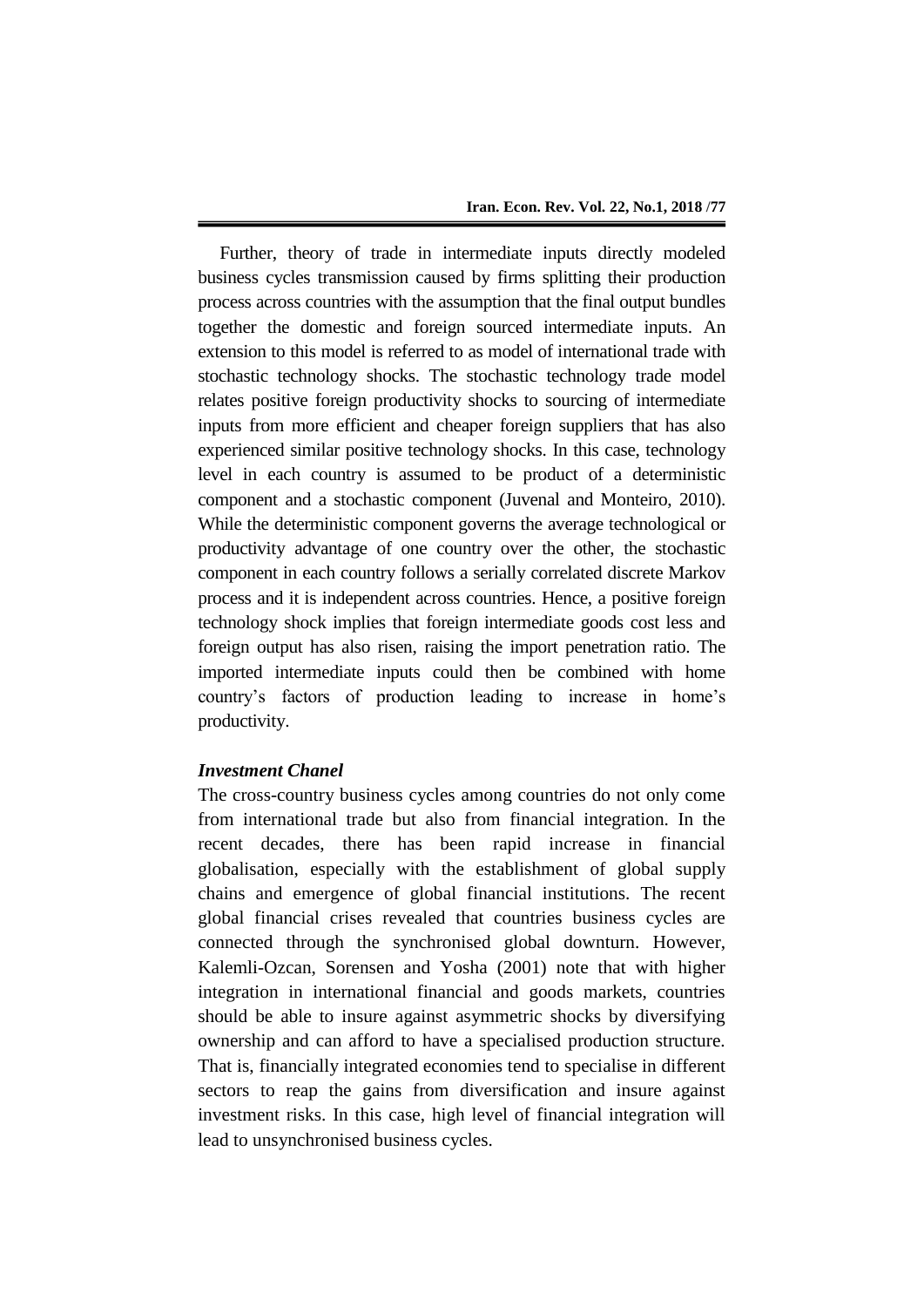Meanwhile, financial integration between two economies could also increase the similarity of their production structures, as foreign investment could be concentrated on similar activities (Dees and Zorell, 2011). For instance, Foreign Direct Investment (FDI) flows could be concentrated on sectors where the home country has a comparative advantage, thus replicating in the host country a similar productive structure (Garcia-Herrero and Ruiz, 2008 cited in Dees and Zorell, 2011). However, this became particularly important when asset markets are highly integrated across countries. In the literature, three measures are often used to measure financial interdependence across countries; the level of integration in FDI, Foreign Portfolio Investment (FPI) and bilateral financial (banking) integration. This study uses FDI as a measure.

In summary, the above review indicated that there are two main channels through which business cycles can be transmitted abroad; first, through trade interdependence partitioned into inter-industry and intra-industry trade flows; and second, through financial interdependence such as FDI and FPI. While intra-industry trade and foreign investment replicating home production structure are more potent at transmitting business cycles, inter-industry trade flows and foreign investment meant to insure against asymmetric shocks are less potent.

## **3.2 Review of Methodological and Empirical Issues**

### **3.2.1 Measurement of Business Cycles**

Computation of business cycles are not directly observable and it uses several economic variables including real income, employment, industrial production, and wholesale-retail sales, consumer prices, wages, stock prices, and inventories. Hence, there are numerous measurements of business cycles including Harvard barometer, National Bureau of Economic Research (NBER) indicator, Diffusion Index, Capacity Utilisation, nonparametric approaches (such as Baxter-King filter and Hodrick-Prescott Filter) and parametric approaches (such as moving average, first order difference, linear regression model, unobserved components model, production function approach). However, diffusion index is not only more comprehensive but it is an improved version of NBER index.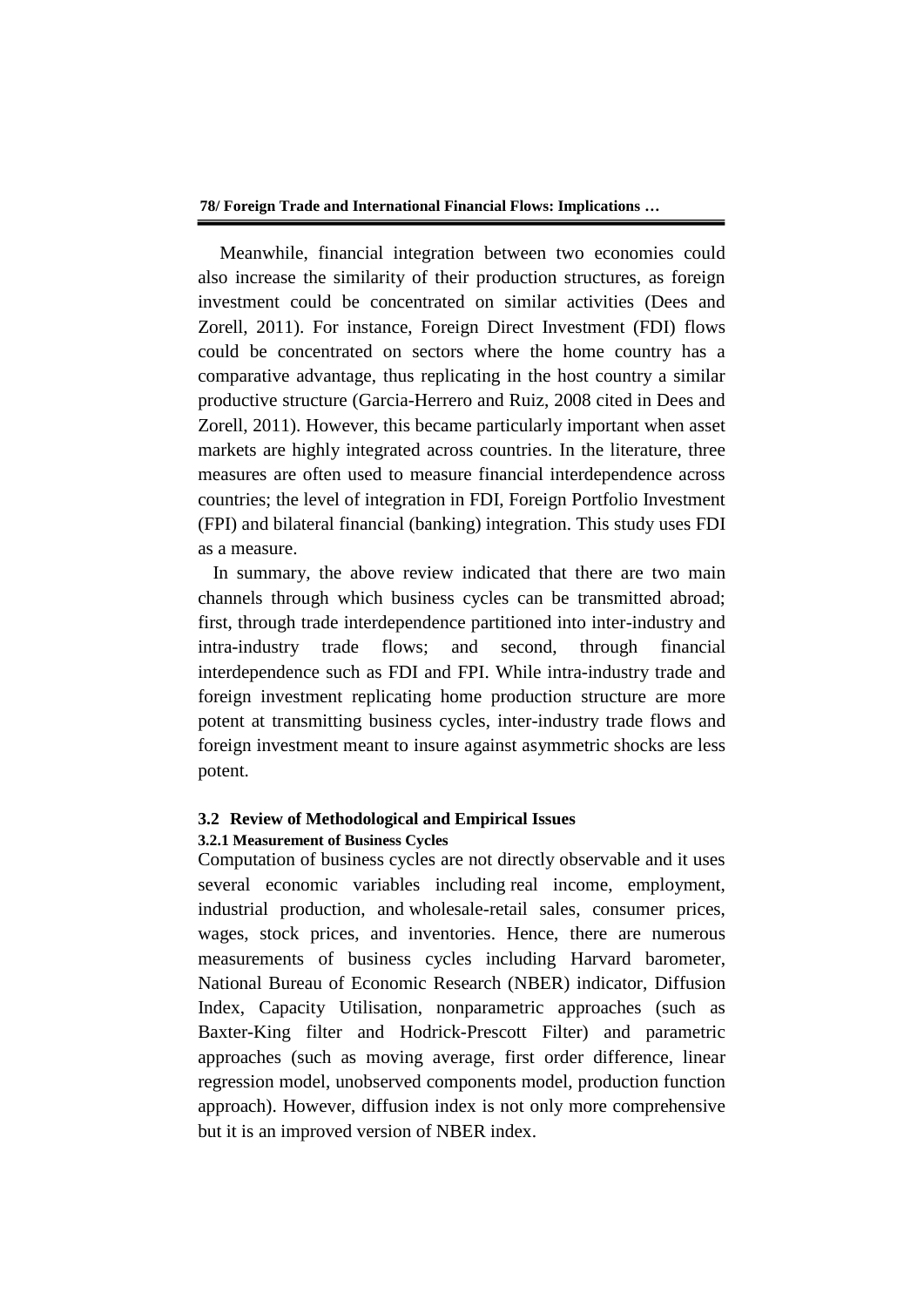Moreover, the approach of Getz and  $U \text{Imer}^1$  (1990) to the computation of business cycles is more recent. It has to do with assigning a value 0%, 50% and 100%, depending on whether a series decreased, exhibit no change, or increased respectively, over a given time span. The next is to sum the values of all components and divide by the number of components in the computation of the business cycles. This average (mean) is the diffusion index. Hence, a value of 50% to an unchanged series effectively counts one-half of them as rising and one-half of them as falling (Getz and Ulmer, 1990). However, there is a fundamental problem in the manner values are assigned. For instance, assigning the same value to a variable that increases (decreases) at an increasing rate with the one that only increases (decreases) generates missing oscillations in a particular series. Besides, a variable having a positive change all through the time span will have the same assigned values. In this case, there will be no oscillations. To overcome this problem, this study employed a different but related approach which will be discussed subsequently.

## **3.2.2 Methods of Computing Cross-Country Business Cycles**

Like Business cycles, business cycles' correlation is not also directly observable and measurable; several methods to describe them have been developed in the literature. For instance, Frankel and Rose (1998) specified a cross-country covariance of output. The degree to which business cycles are correlated depends on how this covariance changes with increased integrations. Related to Frankel and Rose, Calderón, Chong and Stein (2007) computed correlation of cyclical components of output between any two countries. In this case, high correlation implies high level of business cycle synchronisation, while negative correlation is an indication of unsynchronised business cycle. Bayoumi and Eichengreen (1997) developed an alternative measure of business cycle coherence by computing an indicator of business cycle asymmetries. The lower the value of asymm(yi, yj), the higher the degree of business cycle synchronisation and vice versa.

Further, few studies propose a correlation index that allows measuring the cross-country synchronisation period per period, rather than using time windows as done in most studies. One of these

1

<sup>1.</sup> This approach is a variant of diffusion index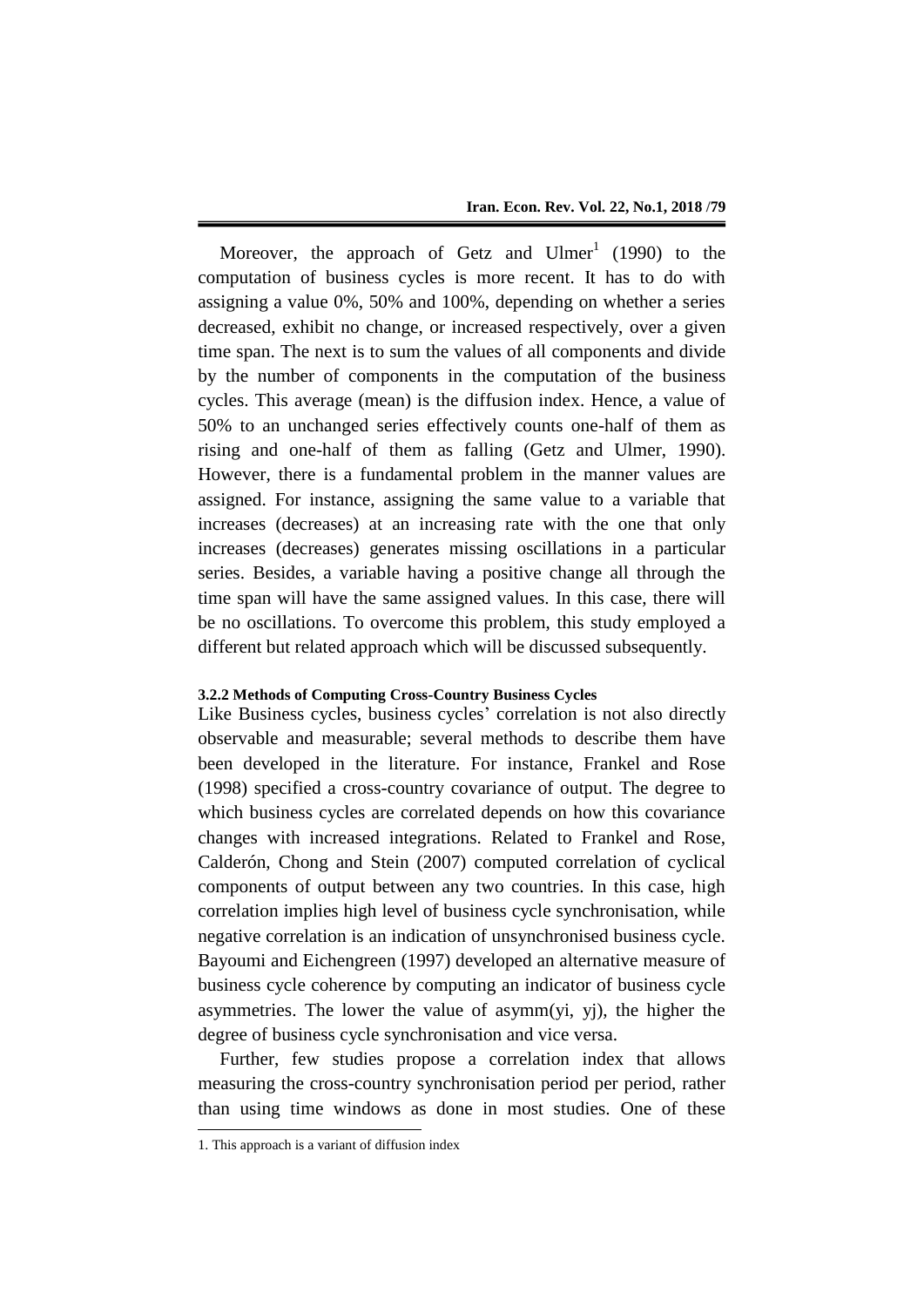approaches is traceable to Dynamic Conditional Correlation (DCC) model of Engle (2002). The estimation of the DCC model involves two steps. First, each conditional (time varying) variance is specified as a univariate Generalised Autoregressive Conditional Heteroskedasticity (GARCH) process. Second, the standardised residuals from the first step are used to construct the conditional correlation matrix. Nikolaos (2012) applied  $DCC<sup>1</sup>$  model developed by Engle (2002) to avoid the problems associated with convectional correlation measure. Recently, Cerqueira and Martins (2009) proposed another year-by-year index that—when averaged over the entire sample—would produce the linear correlation index. This is achievable by operationalizing the following equation:

$$
R(y_i, y_j)_t = 1 - \frac{1}{2} \left( \frac{y_{j,t} - \bar{y}_j}{\sqrt{\frac{1}{T} \sum_{t=1}^T (y_{j,t} - \bar{y}_j)^2}} - \frac{y_{i,t} - \bar{y}_i}{\sqrt{\frac{1}{T} \sum_{t=1}^T (y_{i,t} - \bar{y}_i)^2}} \right)^2
$$
(1)

Where  $y_{i/j}$  is outputs of country i and j and  $\bar{y}_{i/j}$  is mean of outputs in countries i and j.  $R(y_i, y_j)_{,t}$  is year-by year output correlation between any pair of countries i and j and T is the total number of observations. Meanwhile, the expression  $R(y_i, y_j)_{,t}$  is not bounded between -1 and 1, but between 3-2T and  $1^2$  (Cerqueira, 2010). In order to have an index bounded between -1 and 1, a sort of Fisher transformation is applied to  $R(y_i, y_j)$ , This index is given by:

$$
R^*(y_i, y_j)_t = 1 - \frac{1}{2} \ln \left( \frac{1 + \frac{R(y_i, y_j)_t}{2T - 3}}{1 - R(y_i, y_j)_t} \right)
$$
 (2)

Then for a bounded version between -1 and 1:

-

$$
R^{**}(y_i, y_j)_t = \tanh(R^*(y_i, y_j)_t) \tag{3}
$$

Equation (3) implies that the bounded year-by-year index is the

<sup>1.</sup> It is important to note that the DCC model is a family of GARCH model which does not only require larger sample size but also requires that the variances of the series are time varying. If the series are characterised with constant variances the appropriateness of Engel's DCC will be undermined.

<sup>2.</sup> For detail, see Cerqueira and Martins (2009) and Cerqueira (2010).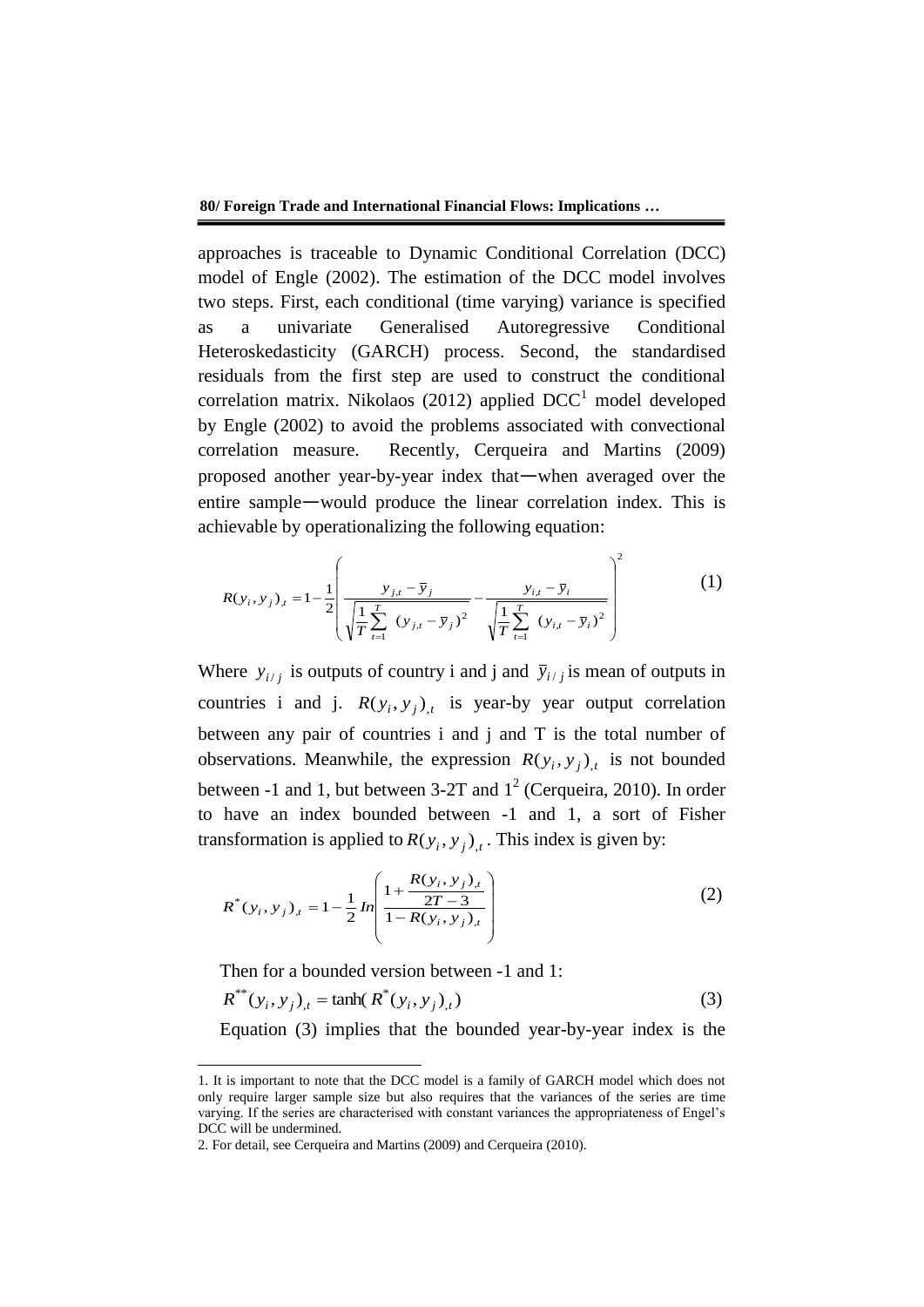hyperbolic tangent of original unbounded year-by-year correlation index.

### **3.2.3 Review of Empirical Studies**

A number of studies have investigated the relationship between trade flows and cross-country business cycles. These studies include Frankel and Rose (1998); Canova and Dellas (1993); Calderón, Chong and Stein (2007); Rana (2007); Lee (2010) and Rana, Cheng and Chia (2012). For instance, Canova and Dellas (1993) investigated the impact of trade interdependence on business cycle synchronization using series of gross national products of 10 major industrial countries. The study employed correlation, spectral and Vector Autoregressive (VAR) estimation methods and utilise quarterly data over the period 1960:Q1 to 1986:Q4. The study concluded that business cycle synchronization is not determined by trade integration. On the contrary, Frankel and Rose (1998) utilized Ordinary Least Squares (OLS) estimation with instrumental variables (IV) to examine the relationship between two (trade and business cycles correlation) of the criteria of optimum currency area using quarterly data including real GDP, industrial production, total employment and unemployment rate of 21 industrial countries between 1959 and 1993. For the four equally sized sampled period used, the key result is that business cycle correlation is influenced by bilateral trade intensity.

Also, Otto, Voss and Willard (2001) estimated a multivariate model with IV considering variables such as real and nominal GDP growth rates, bilateral trade flows, FDI, short-term interest rates, and stock market indices to investigate OECD output correlations. The study confirms that correlations are significantly determined by trade intensity, equity return spread, exchange rate volatility, FDI intensity, interest rate, spreads, industry structure and language. Related to Otto et al. (2001), De Haan et al. (2002) investigated whether business cycles are becoming more synchronized or not and its various determinants. The study employed both Hodrick-Prescott (HP) filter and OLS estimation techniques with yearly deflated personal income, Annual RGDP, and Industrial production data of USA (all states, excluding Alaska & Hawaii); Germany (9 states) and 18 OECD countries between 1929 and 1996. The study revealed that trade and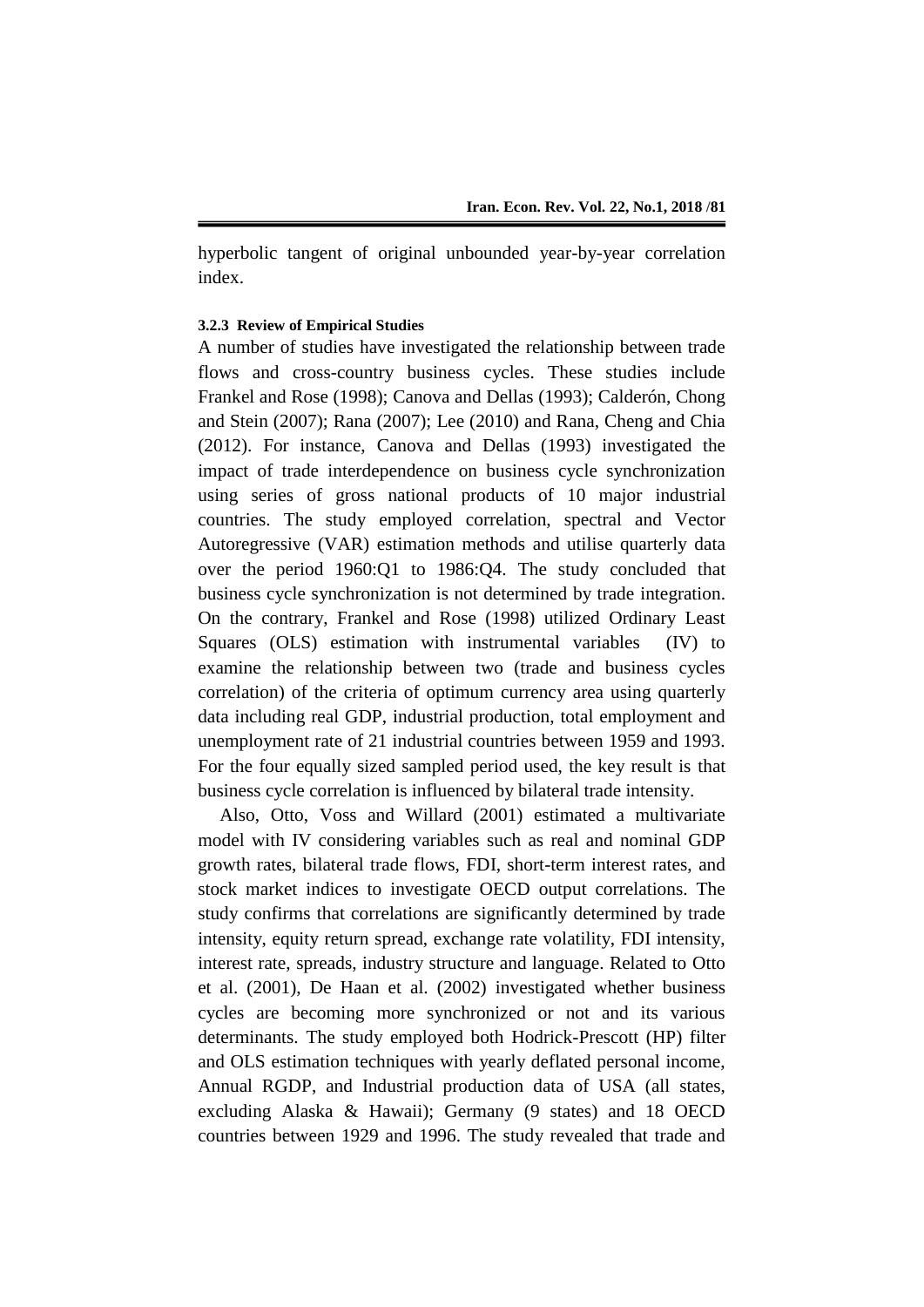monetary integration account for the noticed synchronization across sampled countries.

Furthermore, Bordo and Helbling (2003) examined the extent of business cycle synchronization and its determinants among 16 developed countries. The study used first difference approach, Baxter-King filter, concordance correlations and standard output correlations in the construction of business cycles. The study's models were estimated using static factor and VAR model over a period of 1880- 2001. The study concluded that global and idiosyncratic shocks, supply and demand shocks, trade, asset market integration and exchange rate are the major factors driving synchronization of business cycles.

Moreover, Groben, Koo and Millis (2003) examined the impact of international trade on business cycle synchronization using fourth differences, Quadratic time trend, Hodrick-Prescott, Baxter-King filters approaches in the construction of business cycles. The study's models were estimated utilizing OLS estimations, IVs and Panel data with fixed effects for 21 OECD countries between 1965 and 1998. The study concluded that intra-and inter-industrial trade and specialization have significant impact on business cycle synchronization. Similarly, Inklaar, Jong-A-Pin and De Haan (2005) examined business cycles synchronization among OECD economies between 1970 and 2003 employing the extreme-bounds analysis. The study found that trade specialization, monetary and fiscal policies and financial integration are the main determinants of business cycle synchronization.

In a similar manner, Imbs (2004) investigated synchronization of business cycles of 24 countries between 1980 and 2001. The basic conclusion is that synchronization of business cycles has a significant relationship with trade, financial integration, specialization, geographical distance, linguistic similarity and common border. Besides, Baxter and Kouparitsas (2005) investigated the determinants of business cycle co-movements employing the Baxter-King filter technique and extreme-bounds analysis. The study used annual RGDP data of 100 countries (developed and developing) over the period 1970 to 1995 and found that bilateral trade, sectoral structure, export/import similarities, factor endowment and gravity variables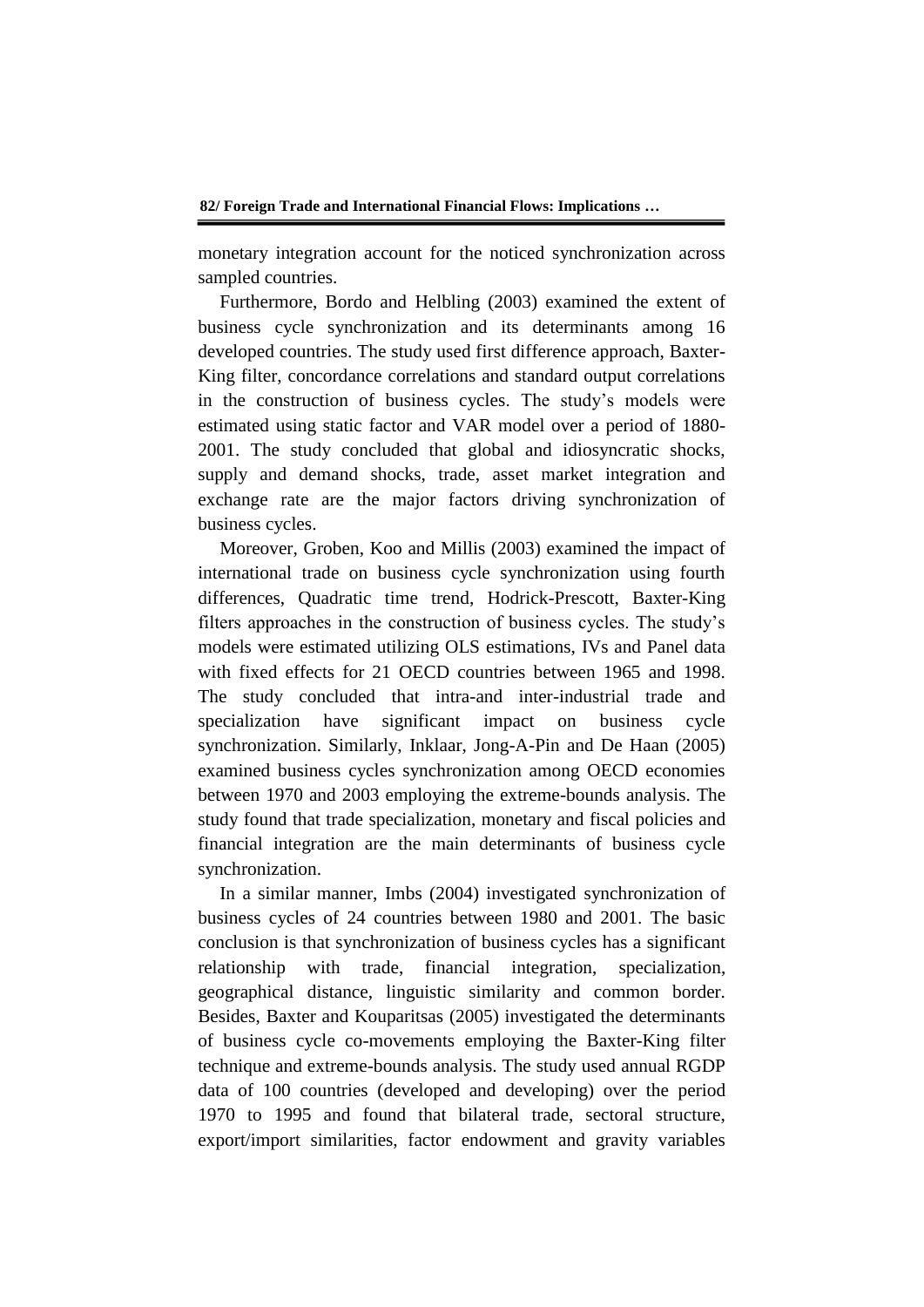constitute determinants of business cycle co-movements. Across Euro countries using data from EU12 countries between 1980 and 2004, Böwer and Guillemineau (2006) found that industrial and financial structures, short-term interest rate differentials and cyclical services are factors determining business cycle synchronization. Calderon et al. (2007) used first difference; HP and Baxter-king filter as well as OLS estimation techniques to investigate the causes of business cycle synchronization among 147 developing countries from 1960 to 1999. The study concludes that bilateral trade, specialization/sectoral structure and gravity variables are determinants of business cycle synchronization among developing nations. Besides, Akin (2007) investigated the determinants business cycles synchronization among 47 countries (including 27 emerging economies) between 1970 and 2003 employing GMM and 3SLS estimation techniques with IVs. The study found that trade; financial openness, partner similarity, free trade area membership, exchange rate volatility and oil-import dependency are significant determinants of business cycle synchronization. Following the analysis of Akin (2007), García-Herrero and Ruiz (2007) analyzed the effect of trade and financial links on business cycle synchronization employing Baxter-King filter, OLS and 3SLS estimations with a sample of 109 countries between 1990 and 2003. The study concluded that trade; financial linkages, similar production structures, distance, language, inflation differentials, exchange rate volatility, land area, population and oil dependency affect business cycle synchronization.

Similarly, Lee (2010) used Hodrick-Prescott (HP) filter; OLS and IV with GMM on gross state product data for 50 states in the US for the year 2002. The study concludes that trade integration and intraindustry trade flows account for business cycle co-movement. Finally, Rana, et al (2012) examined sources of business cycles co-movement among 10 East Asian and 15 European countries between 1986 and 2007. The study revealed that intra-industry trade and macroeconomic coordination influence business cycle synchronization.

Dai (2014) examined the behavior and determinants of business cycles in Asia utilizing panel data with IV regressions and data ranging between 1994 and 2012. Three countries including China, Japan, and the United States were selected as sample. The study found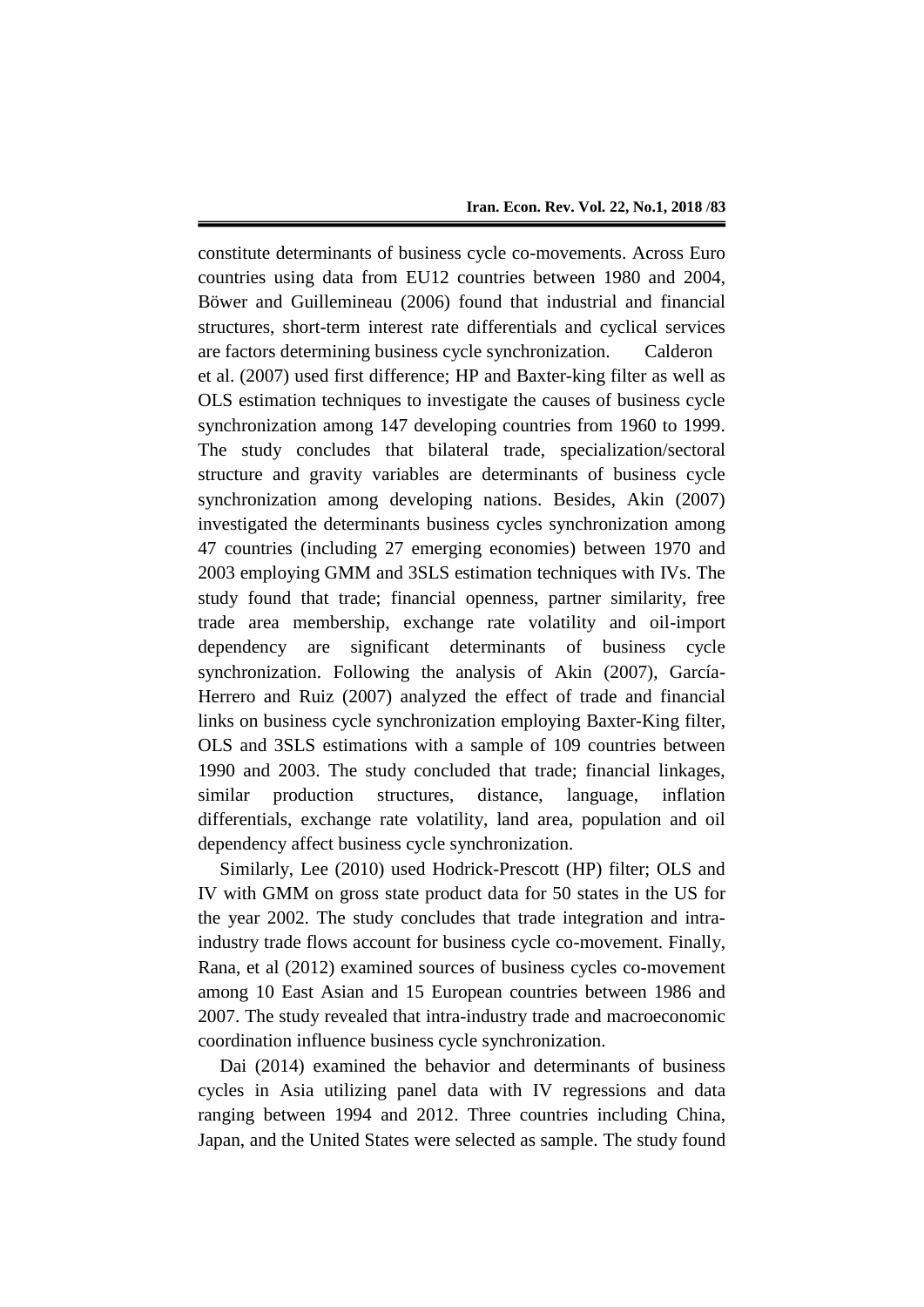that trade channels, financial channels, and policy channels are key determinants of business cycle synchronization. Alimi (2015) examined the impact of bilateral trade, similarity of specialization and capital flows between some Mediterranean countries (Egypt, Morocco, Tunisia and Turkey) and their main European partners (Germany, France and Italy) on Business cycles synchronization. Using the system Generalized Method of Moments (GMM) for dynamic panel over the period of 1980 to 2010, the study found a positive relationship between bilateral trade and similarity of specialization on one hand and business cycle correlation on the other hand. However, financial flows (proxy with FDI) remain without significant effect on business cycle synchronization. Similarly, Caporale and Girardi (2016) adopted a flexible framework to assess both short- and long-run business cycle linkages between the Latin American (LA) bloc and the four largest economies in the world (namely the US, the Euro area, Japan and China) between 1980 and 2011. The result indicates that the LA region is largely dependent on external developments and trade channel appears to be the most important source of business cycle co-movement, whilst capital flows are found to have a limited role in the very short run.

Pentecote, Poutineau and Rondeau (2015) question the impact of trade integration on business cycle synchronization in the European Monetary Union (EMU) between 1995 and 2007. Employing a DSGE model, the study found that synchronization is weakened when new firms are allowed to export in response to productivity gains. Also, the study found that trade intensity has a positive direct effect while new trade flows have a negative effect on business cycle synchronization.

The review of previous empirical studies above show that trade and financial integration are key factors influencing synchronization of business cycles across countries; however, this is yet to be investigated between ECOWAS and its major trading partners. Hence, this paper contributes as the first logical analysis of the effect of international trade and financial flows on the business cycles synchronization between selected ECOWAS countries and the major trading partners. This is one of the gaps this study seeks to fill.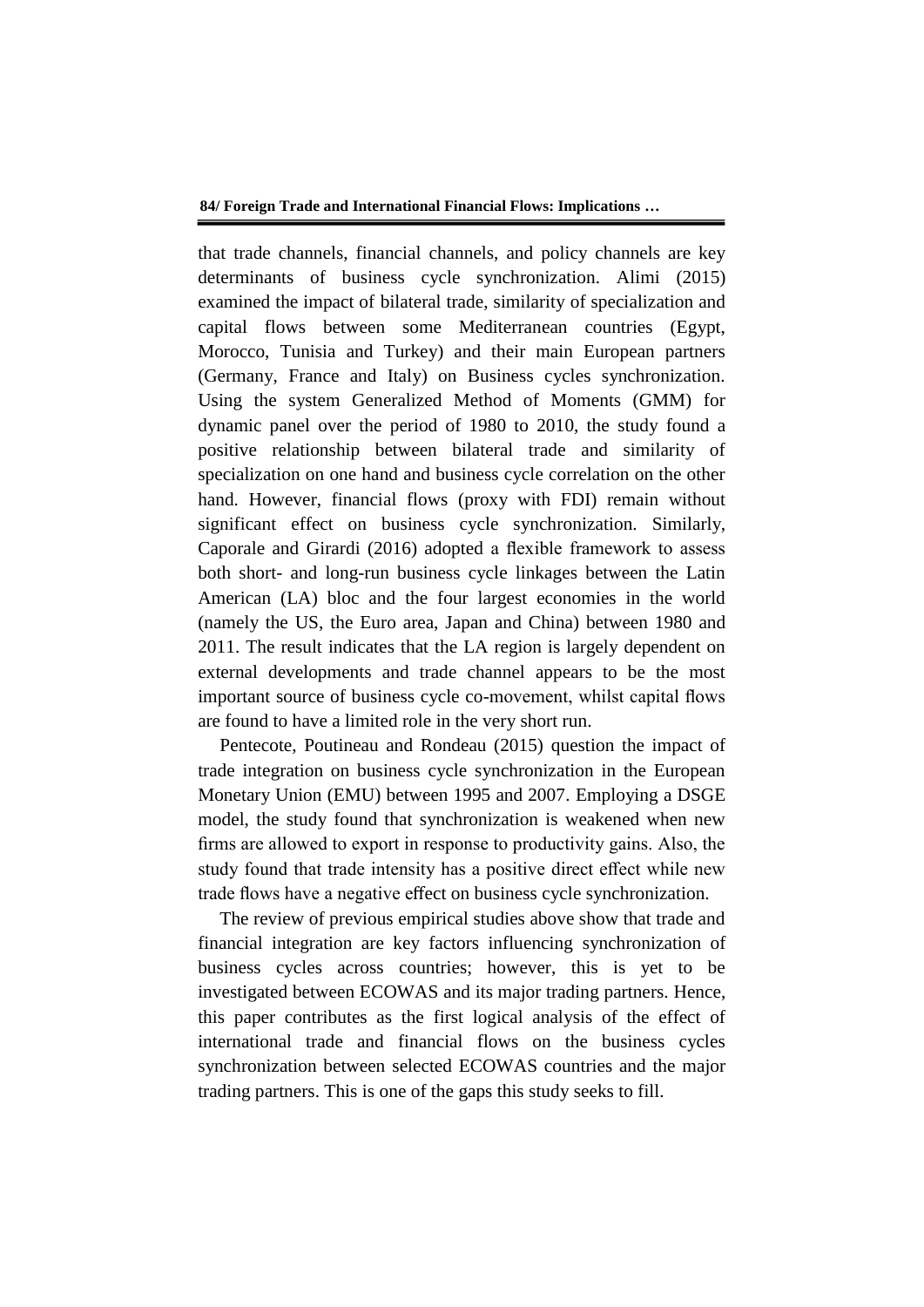# **4. Theoretical Framework and Methodology**

# **4.1 Theoretical Framework**

-

A stochastic technology shocks trade model provides the theoretical framework for this study. This is related to models of Canova and Dellas (1993) and Lee (2010) and it is based on the assumption that trade in intermediate inputs directly affects output given that the final output bundles domestically and foreign sourced intermediate inputs. Therefore, the total output of good  $(Y)$  in the two economies in period t is given as:

$$
Y_t = f_i(y_{t-1}^d - x_1, y_{t-1}^f - x_2, \mu_t)
$$
\n(4)

Where Y is the final output in either domestic or foreign country in time (t),  $y_t^d$  $y_{t-1}^d$  and  $y_t^d$  $y_{t-1}^d$  is intermediate inputs sourced from home and foreign country in time  $t-1$  in producing the final output  $(Y)$  in time  $t$ , respectively. For simplicity, the domestic economic will be used as reference point. Hence,  $x_1 > 0$  if the domestic economy exports the intermediate input and  $x_2 < 0$  if it imports inputs from the trading partners. This argument ensures that effective use of domestically sourced intermediate inputs and imports of valuable intermediate inputs increases output of Y. In other words, importing the intermediate inputs increases production of final output of trading economies, while exporting them do the converse because it makes such input less available for domestic use in the production process. Also,  $\mu_t$  is a productivity shock<sup>1</sup> which follows a stationary stochastic process and whose value is known when production is completed at period t but unknown when the investment decision is made at period t-1. Equation (4) implies that production of final output (Y) in period t is a function of accumulated inputs at period t-1, either sourced domestically or imported. The labor can be domestically sourced or sourced from foreign countries in the form of expatriate workers. Also, the capital can also be sourced domestically (domestic investment) or from foreign countries in the form of foreign direct investment (FDI). For simplicity, any labor and capital inputs used in the two goods are assumed given.

<sup>1.</sup> These represent shocks to production that are predictable, given the level of technology endowment, but unknown at the time of making investment decisions.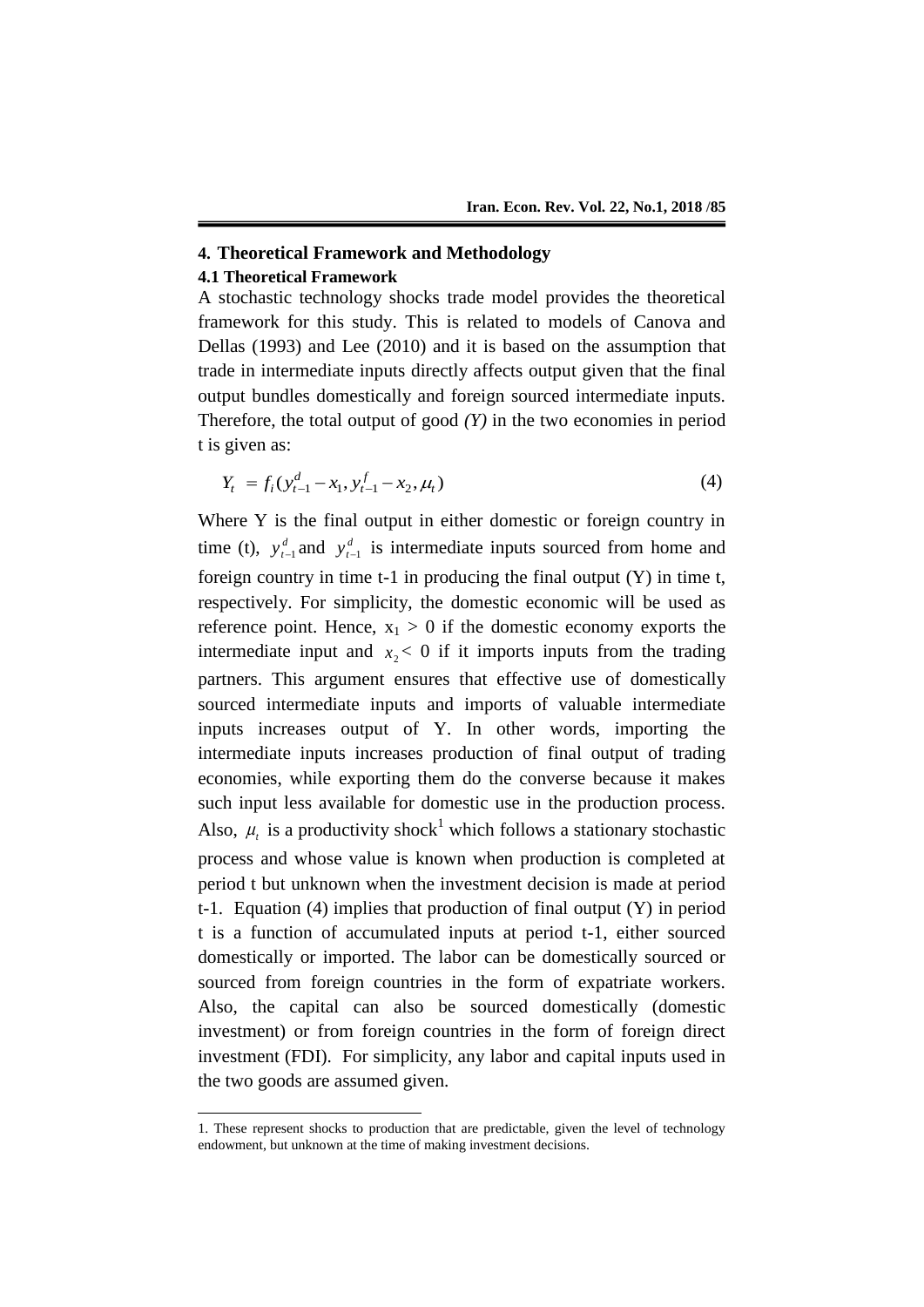The optimal output for all the firms in a particular country, which includes the two activities (final output, and the two forms of intermediate inputs), can be solved by minimizing the short run cost function subject to the value of output from the final good which includes net trade. Thus, rewriting equation (4) and linearizing it gives:

$$
InY_{t+1}^i = \sum_{j=1}^2 \beta_i Iny_t^i + In(\mu_{t+1}^i) \qquad \sum_j \beta_j = 1 \qquad (5)
$$

Where:  $\beta_i$  is the share of domestically sourced inputs and foreign inputs in the production of final good Y, which sums to unity. It also captures the extent of bilateral trade intensities-a measure of the extent of trade interdependence. A country's final output may be more intensive in foreign inputs than domestically sourced inputs and vice versa. If the short run cost function for the representative firm is given as:

$$
C(p) = Min \sum_{i=1}^{2} py_i
$$
  $\forall i = 1,2$  (6)

Where: p is inputs prices. Hence, if  $c_i(p_1, p_2)$  denotes the unit cost function that is dual<sup>1</sup> to  $f_i(y_1, y_2)$ , whereby the final good is assembled from two intermediate inputs, the price of final good satisfies  $p_i = c_i(p_1, p_2)$  such that  $\hat{p}_i = \theta_{i1}\hat{p}_1 + \theta_{i2}\hat{p}_2$ . Also,  $\theta_{ij}$  is the cost share of input i in the final output. The change in the price of the final good could be seen as a weighted average of the change in the input prices. The implication of equation (5) is that final output exhibits constant return to scale in intermediate inputs<sup>2</sup>. Connoting that scaling up or down the intermediates goods by a constant increases or decreases the production of final output by that constant. Hence, minimizing equation (6) subject to (5) using duality principle yields:

$$
y_i = Y_t^i \frac{\beta_i}{p} \tag{7}
$$

Equation (7) implies that demand for tradable intermediate inputs is directly related to output of final goods and inversely related to their prices.

1

<sup>1.</sup> That is, an optimum combination of inputs that minimizes costs, necessarily maximizes output.

<sup>2.</sup> A range in-between low and high level of output as well as short and long run output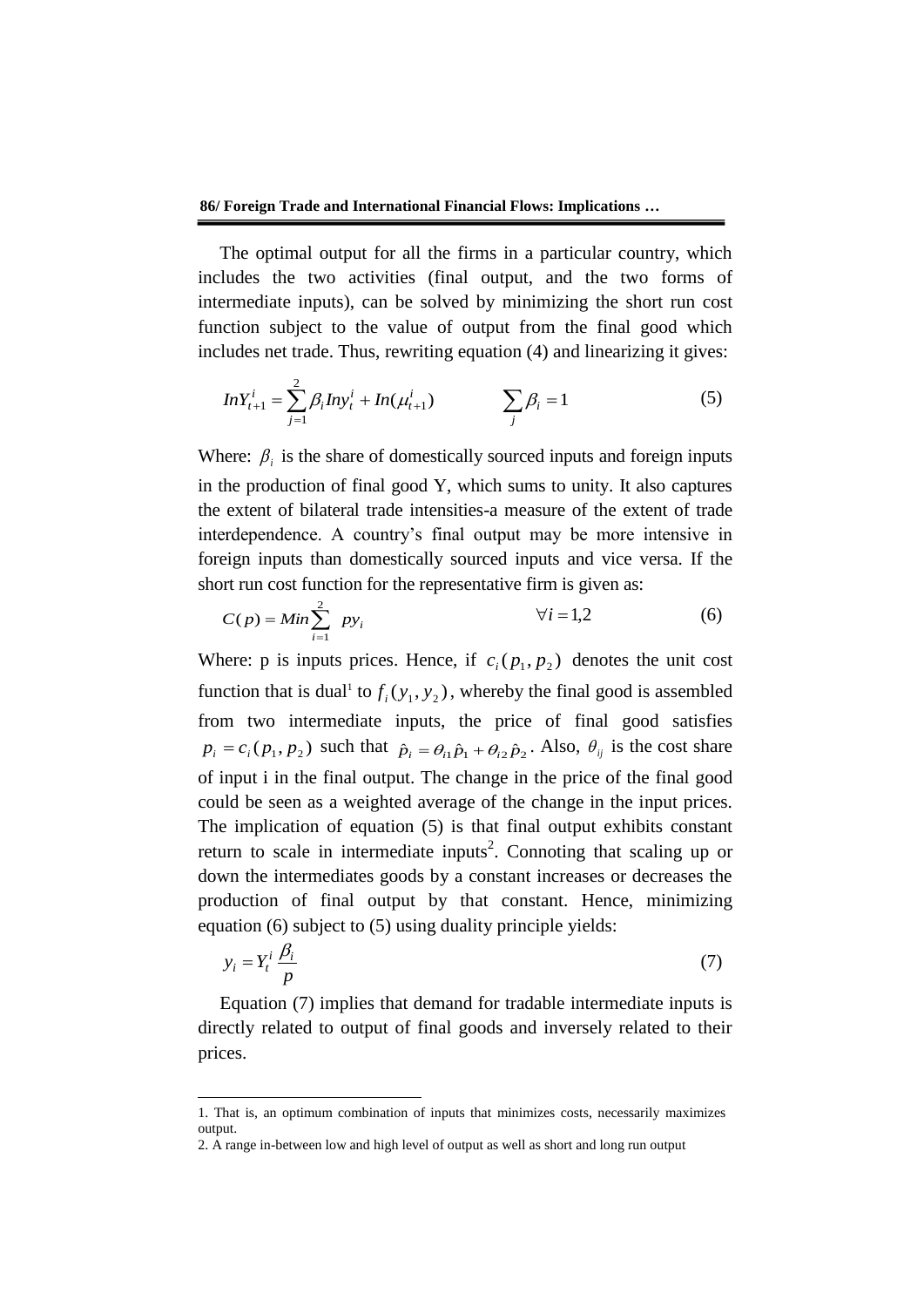Substituting equation (7) in (5) gives:

$$
Y_{t+1}^i = f_i(m_{ij}(Y_t^i), m_{ij}(Y_t^i), \mu_{it+1})
$$
\n(8)

 $m_{ij}$  ( $i \neq j$ ) is the bilateral trade flows among countries. The correlation between any countries pair of final output can be realized, by writing equation (8) explicitly as follows:

$$
\begin{pmatrix} Y_{t+1}^d \\ Y_{t+1}^f \end{pmatrix} = \begin{pmatrix} m^{dd} & m^{df} \\ m^f & m^{f} \end{pmatrix} \begin{pmatrix} Y_t^d \\ Y_t^f \end{pmatrix} + \begin{pmatrix} \mu_{t+1}^d \\ \mu_{t+1}^f \end{pmatrix}
$$
 (9)

Equation (9) is a form of autoregressive model which can be expressed as;

$$
Y_t^d = m^{dd} Y_{t-1}^d + m^{df} Y_{t-1}^f + \mu_t^d
$$
\n(10)

$$
Y_t^f = m^{fd} Y_{t-1}^d + m^{ff} Y_{t-1}^f + \mu_t^f \tag{11}
$$

The interest is to obtain the variances and auto-covariance (a measure of business cycles co-movement) of domestic and foreign business cycles.

Introducing the lag operator in equation (10) and (11) gives:

$$
Y_t^d = m^{dd} L Y_t^d + m^{df} L Y_t^f + \mu_t^d \tag{12}
$$

$$
Y_t^f = m^{df} L Y_t^d + m^{ff} L Y_t^f + \mu_t^f \tag{13}
$$

Hence,

$$
Y_t^d = \frac{m^{df} L Y_t^f}{1 - m^{dd} L} + \frac{\mu_t^d}{1 - m^{dd} L}
$$
 (14)

Therefore, the expected value of  $Y<sup>d</sup>$  in equation (14) becomes;

$$
E(Y_t^d) = \frac{m^{df} L Y_t^f}{1 - m^{dd} L} \tag{15}
$$

Note that the expected value of random variable ( $\mu_t^d$ ) is zero.

$$
Var(Y_t^d) = E(Y_t^d)^2 = \delta_{yd}^2 = \frac{\delta_{yt}^2}{1 - m^{df^2} - m^{dd}m^{df}} + \frac{\delta_{\mu d}^2}{1 - (m^{dd})^2}
$$
(16)

Equation (16) implies that variation in domestic business cycles is a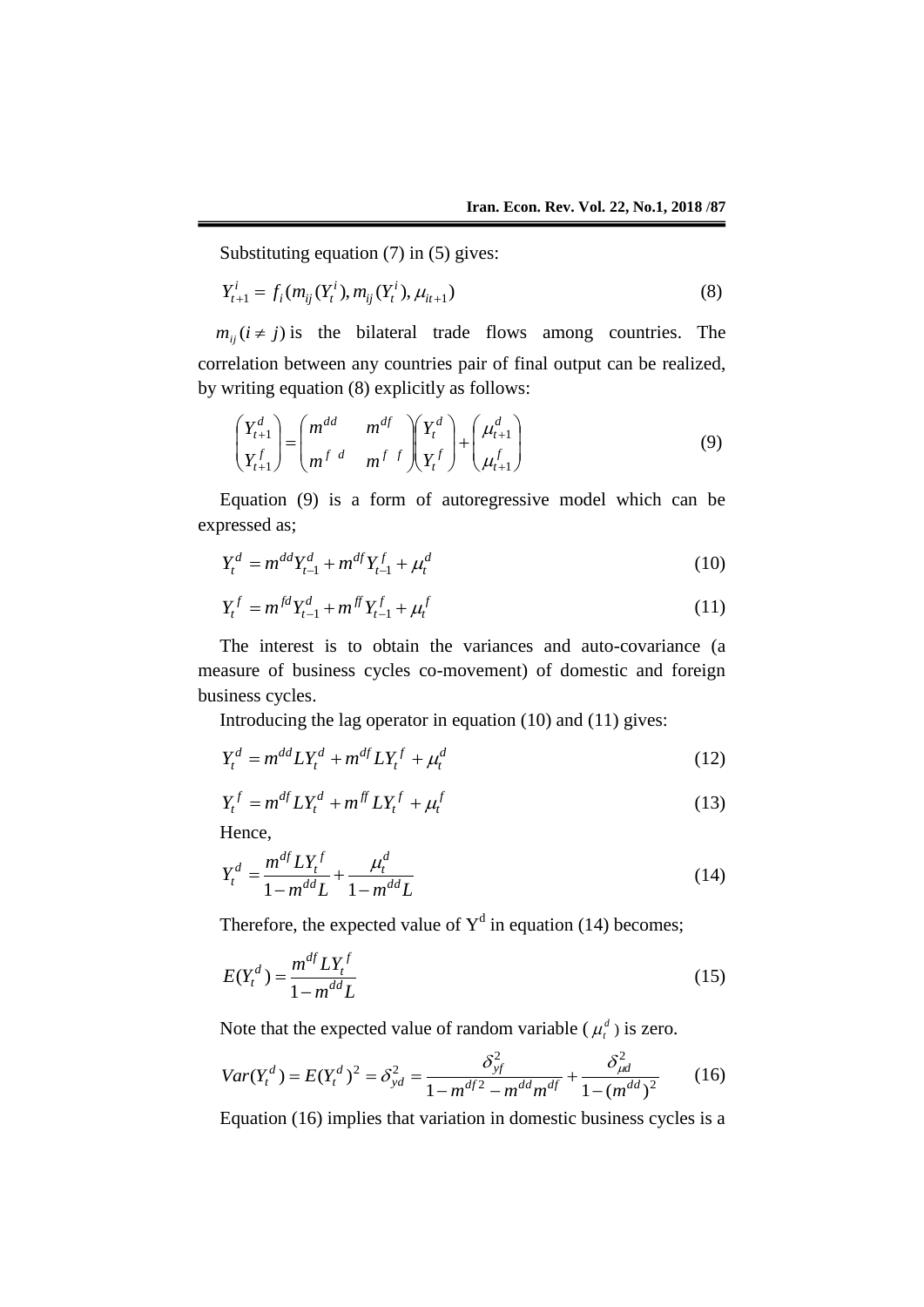direct function of variation in foreign business cycles ( $\delta_{\mathbf{y}}^2$ ) and shocks to domestic technology ( $\delta^2_{\mu d}$ ). Similar expression can be defined for foreign business cycles.

The covariance (a measure of business cycles co-movement)

between two countries business cycles can be derived as;  
\n
$$
Cov(Y_t^d, Y_t^f) = E(Y_t^d, Y_t^f) = E\Big[(m^{dd}Y_{t-1}^d + m^{df}Y_{t-1}^f + \mu_t^d)(m^{fd}Y_{t-1}^d + m^{df}Y_{t-1}^f + \mu_t^f)\Big]
$$
\n(17)  
\n
$$
Cov(Y_t^d, Y_t^f) = E\Bigg[\Big(m^{dd}m^{fd}(Y_{t-1}^d)^2 + m^{dd}m^{ff}Y_{t-1}^dY_{t-1}^f + m^{dd}Y_{t-1}^d\mu_t^f + m^{df}m^{fd}Y_{t-1}^fY_{t-1}^d\Big] + m^{df}m^{ff}(Y_{t-1}^f)^2 + m^{df}Y_{t-1}^f\mu_t^f + m^{fd}Y_{t-1}^d\mu_t^d + m^{ff}Y_{t-1}^f\mu_t^d + \mu_t^d\mu_t^f\Big]
$$
\n(18)

Equations (17) and (18) are expressions for covariance between foreign and domestic business cycles. Recall that the expected value of random variable ( $\mu_t^d$ ,  $\mu_t^f$ ) is zero and assuming that  $Cov(Y_t^d, Y_t^f)$  $Cov(Y_t^d, Y_t^f) =$  $(Y_{t-1}^d, Y_{t-1}^f) = Cov(Y_{t-n}^d, Y_{t-n}^f)$ *t n d t n f*  $Cov(Y_{t-1}^d, Y_{t-1}^f) = Cov(Y_{t-n}^d, Y_{t-n}^f) = \rho$ 

 $\rho$  will be expressed as:

$$
\rho = m^{dd} m^{fd} \delta_{yd}^2 + m^{dd} m^{ff} \rho + m^{df} m^{fd} \rho + m^{df} m^{ff} \delta_{yf}^2 \tag{19}
$$

In this study, it is assumed that domestic (ECOWAS) and foreign (major trading partners) technologies are less correlated given differences in the level of technology. That is, E ( $\mu_t^d \mu_t^f$ *t*  $\mu_t^d \mu_t^f$  )  $\rightarrow$  zero. Otherwise, it would have been equal to  $\delta_{ui}^2$ .

Equation (19) can be solved as;

$$
\rho = \frac{m^{dd}m^{fd}\delta_{yd}^2 + m^{df}m^{ff}\delta_{yf}^2}{1 - m^{dd}m^{ff} - m^{df}m^{fd}}
$$
(20)

Rearranging equation (20) yields;  
\n
$$
\rho = \left( m^{dd} m^{fd} \delta_{yd}^2 + m^{df} m^{ff} \delta_{yt}^2 \right) \left( 1 - m^{dd} m^{ff} - m^{df} m^{fd} \right)^{-1}
$$
\n(21)

Share of domestically sourced intermediate input is indicated by  $m^{dd}$ ;  $m^{fd}$  is the share of imported intermediate inputs by foreign trading partner;  $m^{df}$  is the share of imported intermediate inputs by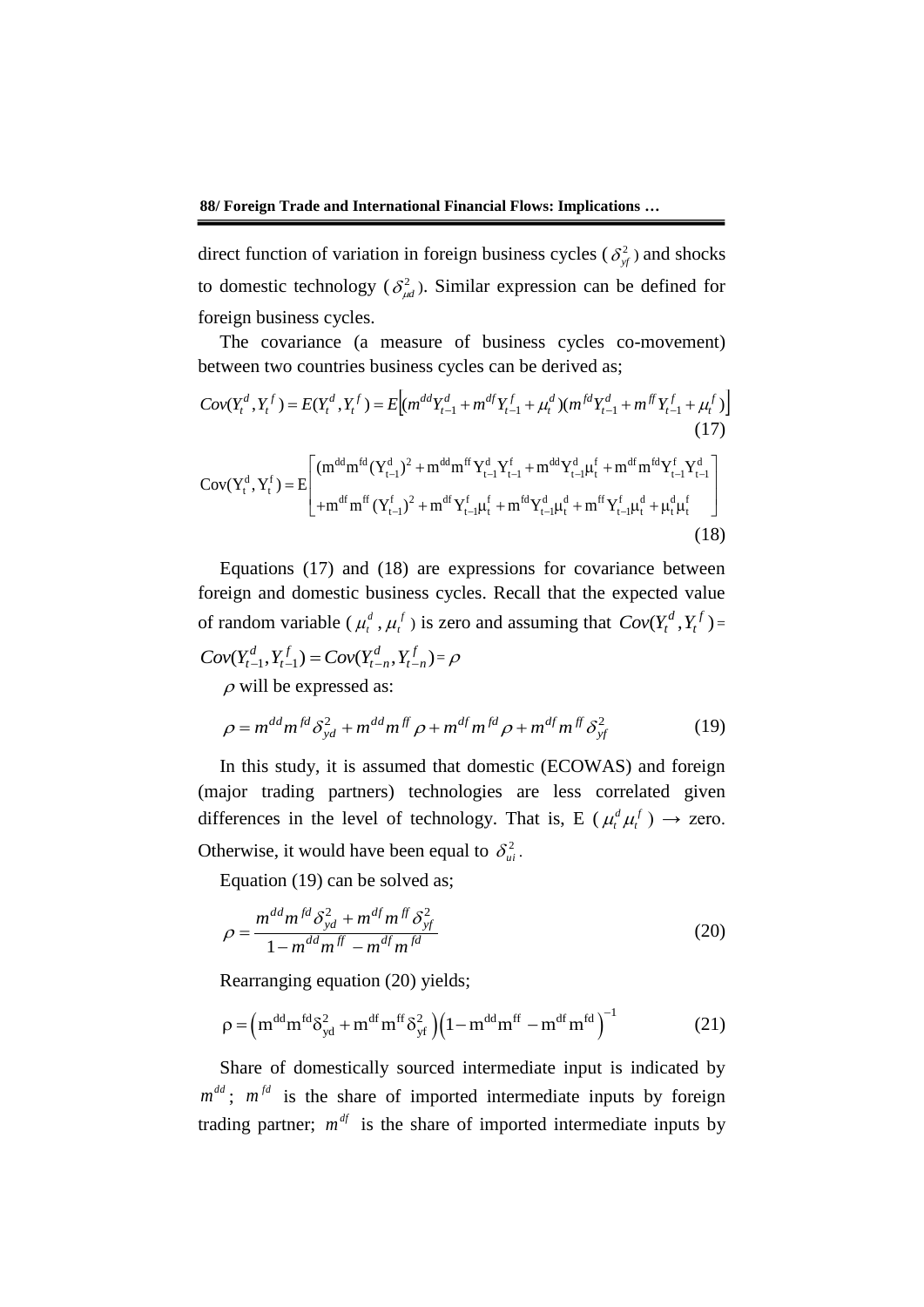domestic economy; and  $m<sup>f</sup>$  is the share of foreign sourced intermediate inputs in foreign production of final output.  $\delta_{yd}^2$  and  $\delta_{yd}^2$ is variation in domestic and foreign business cycles causing synchronization of business cycles between home and foreign countries, respectively but independent of trade in intermediate inputs. Some of the variations are rooted in policy coordination and countries' size effect. Hence, equation (21) shows that business cycles correlation is a direct function of exchange of productive intermediate inputs between domestic and foreign economies. Thus, a variant of equation (21) becomes the estimable equation.

#### **4.2 Methodology**

-

## **4.2.1 Model Specifications**

The estimable equation, derivable from equation (21), in panel regression form is expressed as:

$$
\rho_{ijt} = \alpha_0 + \alpha_1 TRADE_{ijt} + \alpha_2 FDI_{ijt} + \varepsilon_{ij}
$$
\n(22)

Where:  $\rho_{ijt}$  denotes the business cycle correlation<sup>1</sup> between country *i* and j, TRADE<sub>ij</sub> is trade flows between country i and j and  $FDI_{ijt}$  is bilateral  $FDI<sup>2</sup>$  inflows between any countries pair<sup>3</sup>. Given inadequate data for the bilateral FDI flows across countries, the approach for computing the bilateral investment ties is based on benchmarking approach by finding the total outward FDI flows of the selected major trading partners as a ratio of the selected members of ECOWAS total inward FDI flows.

Further, *TRADE<sub>ij</sub>* represents total trade flows, further partitioned into intra and inter-industry trade flows. The intra-industry and interindustry trade share in total trade is computed using Grubel and Lloyd (1971) approach. It is important to note that in computing the intra-

<sup>1.</sup> Note that the determinants of business cycles are assumed endogenous while the aim of this study is to assess transmission of endogenous business cycles through trade. In other words, the focus of this study is on imported business cycles.

<sup>2.</sup> To preserve the observations with negative values in logged models, the variables with negative values were transformed by squaring them, finding the log of the square and dividing the outcome by 2. The correlations between the log-transformed (which does not account for negative values) and the log-transformation (that account for negative values) are +1 (this is presented Table A4).

<sup>3.</sup> Overall, there are 35 countries pairs with 1050 observations.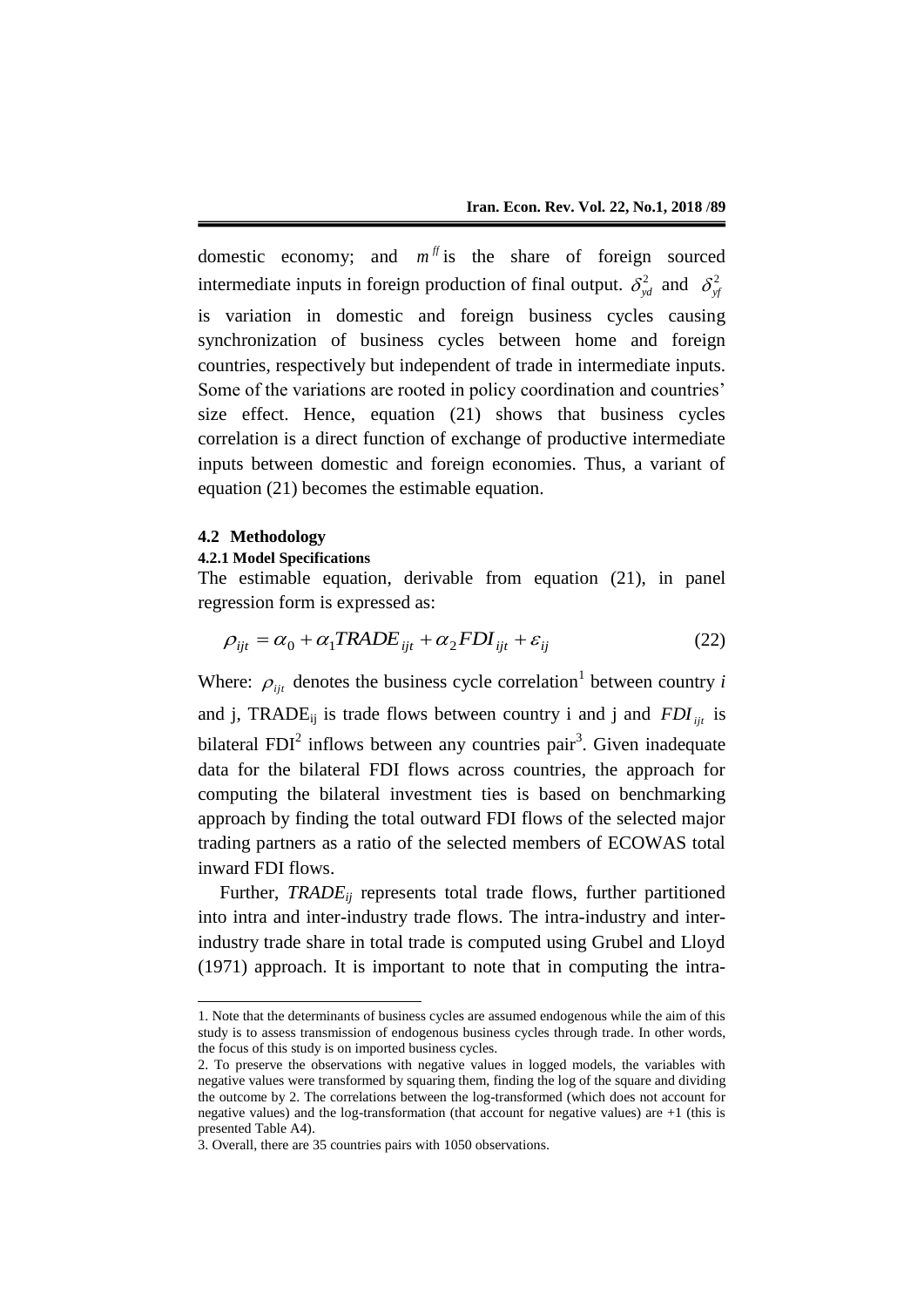industry trade flows, this study relied on data of trade structure broken down into 48 two-digit codes of the United Nation's Standard International Trade Classification (SITC), revision 2.

### **4.3 Estimation Procedures and Techniques**

# **4.3.1 Techniques for Computing Business Cycles and Cross-Country Business Cycles**

Business cycles for the study was constructed using seven series categorized into leading (e.g., value of shares traded on the stock exchange), coinciding (e.g., sectoral value-added other than agriculture<sup>1</sup> and changes in price level), and lagging (e.g., changes in inventory) of business cycles. Each of the seven series was differenced to correct for possible nonstationarity in the series. Consequently, each series were assigned a value of 0%, 25%, 50%, 75% and 100% depending respectively on whether it is falling at an increasing rate (narrowing business cycles), falling at a decreasing rate (widening business cycles), no change, rising at a decreasing rate (narrowing business cycles) and rising at an increasing rate (widening business cycles), respectively. This is to overcome missing oscillations problem associated with Getz and Ulmer  $(1990)^2$ approach. Dynamic cross-country business cycle is computed using year-by-year correlation approach utilizing Cerqueira and Martins (2009) as previously reviewed.

### **4.3.2 Techniques for Estimating Panel Data with Heterogeneous Slopes**

-

This study estimated a dynamic heterogeneous panel data model which accounts for possible non-stationarity in the panel data. This is necessitated by fairly long time series within the panel data. The heterogeneous panel data is estimated with Pooled Mean Group  $(PMG)^3$  estimator of Pesaran, Shin, and Smith (1997, 1999). This is an

<sup>1.</sup> It is important to note that agricultural value-added is excluded from business cycle computation because the sector is dominated by cash and food crops majorly driven by seasonality.

<sup>2.</sup> Getz and Ulmer (1990) assigned a value 0, 50 and 100%, depending on whether a variable is decreasing, no change, or increasing over a given time span. This has a problem of missing oscillations because a positive change all through the time span of a variable will have the same assigned values. In this case, there will be no oscillations at all and this may not be the case.

<sup>3.</sup> Initially, panel estimators are designed for moderate-T (length of the time series), large-N (number of cross-sectional observations). Over time, the panel data econometrics has shifted towards studying the asymptotics of macro panels with large N and large T rather than the usual asymptotics of panel data with large N and small T. This is because with increase in time $\rightarrow$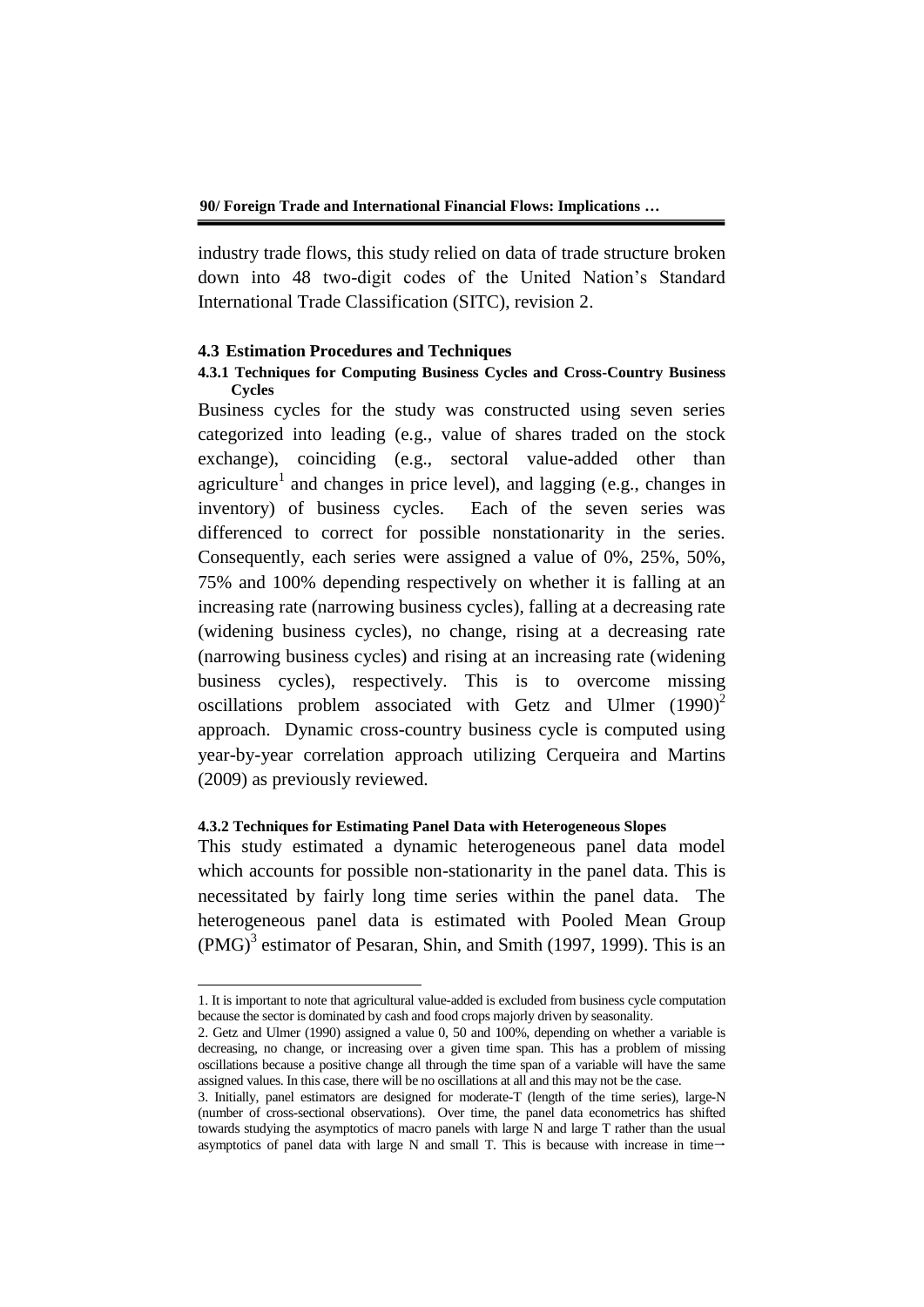improvement over Mean Group (MG) estimator of Pesaran and Smith (1995). The PMG relies on a combination of pooling and averaging of coefficients and it is characterized with a structure implying an error correction model in which the short run dynamics of the variables in the system are influenced by the deviation from long run equilibrium. PMG estimator is specified as:

$$
y_{it} = \sum_{j=1}^{k} \alpha_{ij} y_{i,t-j} + \sum_{j=0}^{l} \beta_{ij} x_{i,t-j} + \mu_i + \varepsilon_{it}
$$
 (23)

Where:  $X_{it}$  is a k x 1 vector of explanatory variables;  $\beta_{it}$  are the k x1 coefficient vectors;  $\alpha_{ij}$  are scalars;  $\mu_i$  is the group-specific effect; and the white noise error terms,  $\varepsilon_{it}$ . If the variables in equation (23) are, for instance,  $I(1)$  and cointegrated, then the error term is an  $I(0)$ process for all i. Thus, equation (23) can be re-parameterized into an error correction equation in the form:

$$
\Delta y_{it} = \lambda_i (y_{i,t-1} - \omega_i x_{it}) + \sum_{j=1}^k \alpha_{ij} \Delta y_{i,t-j} + \sum_{j=0}^l \beta_{ij} \Delta x_{i,t-j} + \mu_i + \varepsilon_{it}
$$
\n(24)

Where: 
$$
\lambda_i = -(1 - \sum_{j=1}^p \lambda_{ij})
$$
 and  $\omega_i = \sum_{j=0}^q \beta_{ij} / (1 - \sum_k \alpha_{ik})$ . The parameter  $\lambda_i$ 

is the error-correcting speed of adjustment term. If  $\lambda_i = 0$ , there would be no evidence for a long-run relationship. Hence,  $\lambda_i$  is expected to be significantly negative under the prior assumption that the variables show a return to long run equilibrium. Of particular importance is the

1

 $\leftarrow$  observations inherent in large N, large T macro panels and issues such as nonstationarity, spurious regression, cointegration, parameters heterogeneity across countries and serially correlation of the regressors are often of concerns. Thus, literature warns against the use of standard pooled estimators such as Fixed and Random Effects to estimate large N and large T and dynamic panel data models, claiming they are subject to large potential bias when the parameters are heterogeneous across countries and the regressors are serially correlated. Also, the literature argues that with *T* being large, each country's regression can be estimated separately. But for efficiency, the PMG approach was developed to account for shortcomings that may be inherent with large N and T panel data. Hence, the PMG relies on a combination of pooling and averaging of coefficients, characterized with a structure implying an error correction model in which the short run dynamics of the variables in the system are influenced by the deviation from long run equilibrium. This accounts for the error-correcting speed of adjustment making it suitable in estimating nonstationary panels. Also, PMG is an intermediate estimator that allows the intercept, short run coefficients, and error variances to differ across the groups but constrains the long run coefficients to be equal across groups (as would the fixed effect estimator).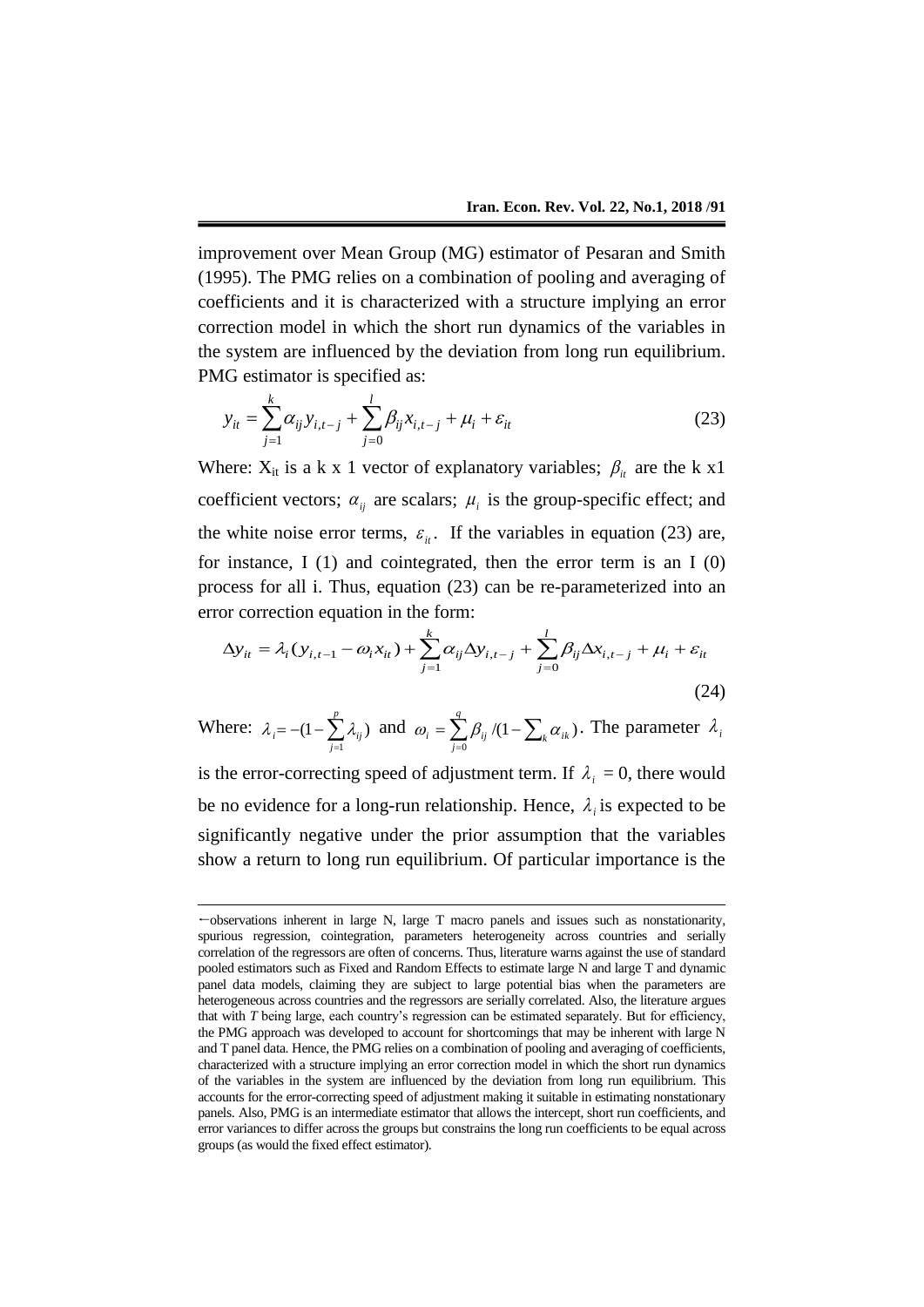vector,  $\omega_i$ , a measure of long-run relationships among the variables.

### **4.4 Data Sources**

Trade data was sourced from *World Integrated Trade Solution*, based on UN COMTRADE and World Trade Organization (WTO) utilizing two-digit codes of the United Nation's Standard International Trade Classification (SITC), revision 2, and are measured in thousand US dollars. Also, variables used in computing business cycles were sourced from World Development Indicators (WDI, 2015), while FDI were extracted from Organization of Economic Corporation and Development (OECD) statistical database and WDI (2015), measured in million US dollars.

### **5 Empirical Analysis**

## **5.2 Description of Variables**

The descriptive analysis presented in Table 6 shows that inter industry trade flows dominates trade flows between ECOWAS and the selected trading partners. While inter-industry trade flows account for approximately 70% of trade flows, intra-industry trade flows stood at 30%. The cross-country business cycles recorded average of 0.3-an indication of positive (but weak) business cycles co-movement between ECOWAS and the selected trading partners. The coefficient of variations (cv) shows that the variables, except the share of interindustry, exhibit high variability across panels.

|       | <b>Table 6: Descriptive Statistics</b> |         |         |           |        |  |  |  |
|-------|----------------------------------------|---------|---------|-----------|--------|--|--|--|
| stats | ccbc                                   | intra s | inter s | ttrade    | fdi    |  |  |  |
| mean  | 0.3                                    | 0.3     | 0.7     | 1169773.0 | 376.8  |  |  |  |
| sd    | 0.6                                    | 0.3     | 0.3     | 3478785.0 | 3550.0 |  |  |  |
| CV    | 21                                     | 10      | 0.5     | 3.0       | 9.4    |  |  |  |

**Source**: Author's own computations

**Note**: ccbc, intra\_s, inter\_s and ttrade implies cross-country business cycles, intraindustry trade share, inter-industry trades share and total trade flows, respectively.

#### **5.3 Pre-estimation Diagnostics**

The panel unit root tests (in Table A2) indicate that all variables are stationary at level, except total trade which is I(1). Given the null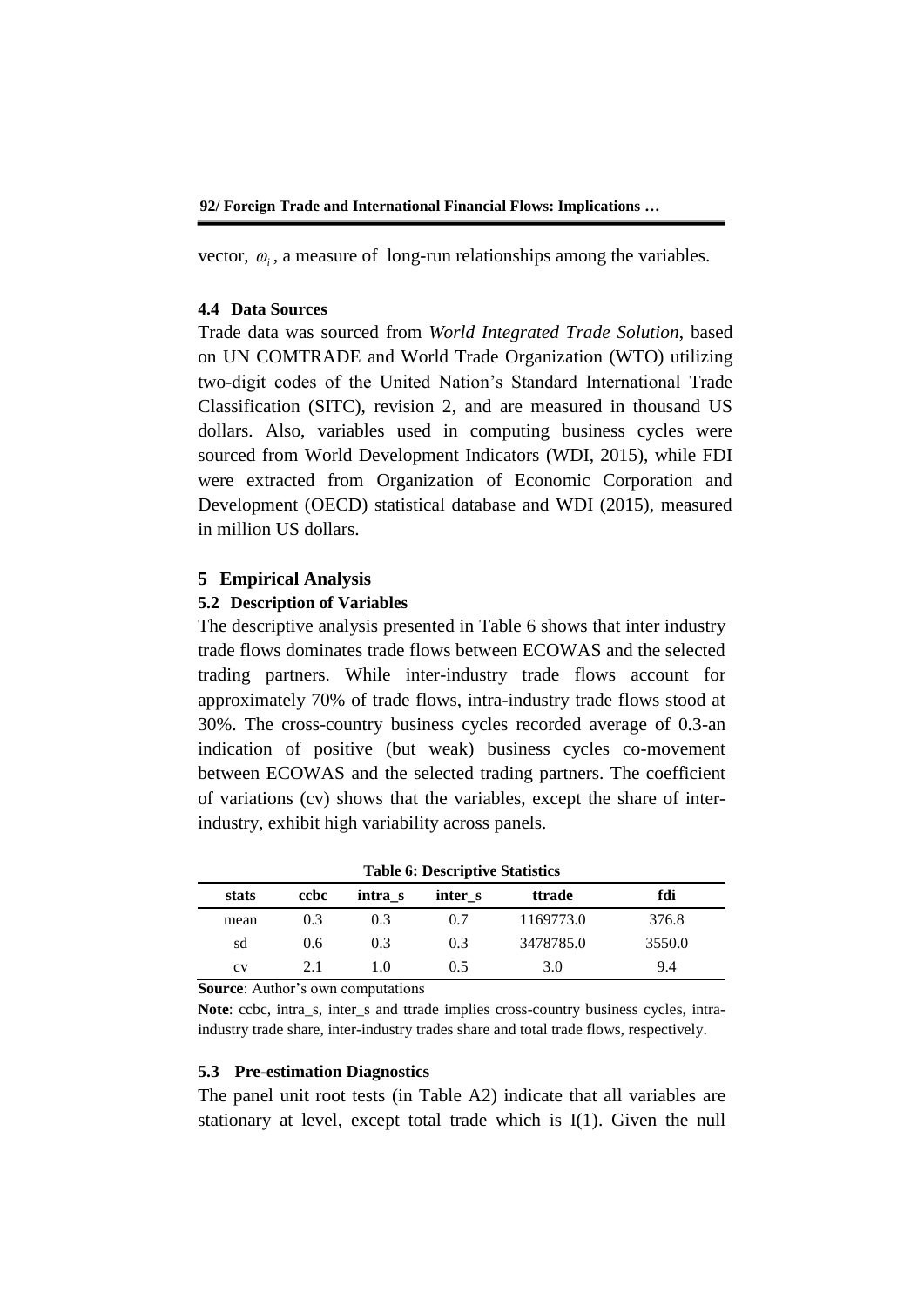hypothesis of Im, Pesaran and Shin (IPS) unit root test, it can be concluded that some panels are stationary across the panel. Hence, the null hypothesis that all panels have unit root is rejected. The implication of this is that total trade flows between ECOWAS and selected partners are less predictable in the short run. Further, correlation between a pair of variables used in the estimations indicated in Table A3 shows potential multicollinearity problem, especially between total trade and trade types (intra-industry trade flows and inter-industry trade flows). Therefore, the approach employed is to estimate separate models excluding variables with very high positive correlations.

# **5.4 Effect of Trade and Investment Flows on Cross-Country Business Cycles**

To test for the adequacy of the estimated models, the study compared the log likelihood of the restricted and unrestricted model. Given the results presented in Table 7, the log likelihood chi-square test statistic in the aggregate model can be calculated as -2 [(last iteration log likelihood) - (0 iteration log likelihood)]. Log likelihood chi-square statistic values suggest that unrestricted model with parameters, as estimated, fits well. Hence, the joint hypothesis of non-exogeneity of the regressors and non-stability of the regression parameters is rejected. Besides, the intercept terms are insignificant in all estimations-an indication that problem of variables omission is minimized.

The results in Table 7 reveal that foreign trade and FDI have significant positive impact on the transmission of cross-country business cycles in the long run. While cross-country business cycles respond more proportionately to total trade (with elasticity of 1.12) than FDI, the impact of intra-industry trade flows (with elasticity of 1.00) is more relevant in the transmission. This result implies that ECOWAS is susceptible to business cycles of its major trading partners. Hence, trade and investment integration with the major trading partners could be ECOWAS development strategy. However, these channels also create potential instability problems. Relating to FDI, the positive impact of FDI on the business cycles transmission implies that FDI inflows in ECOWAS replicate investing partners'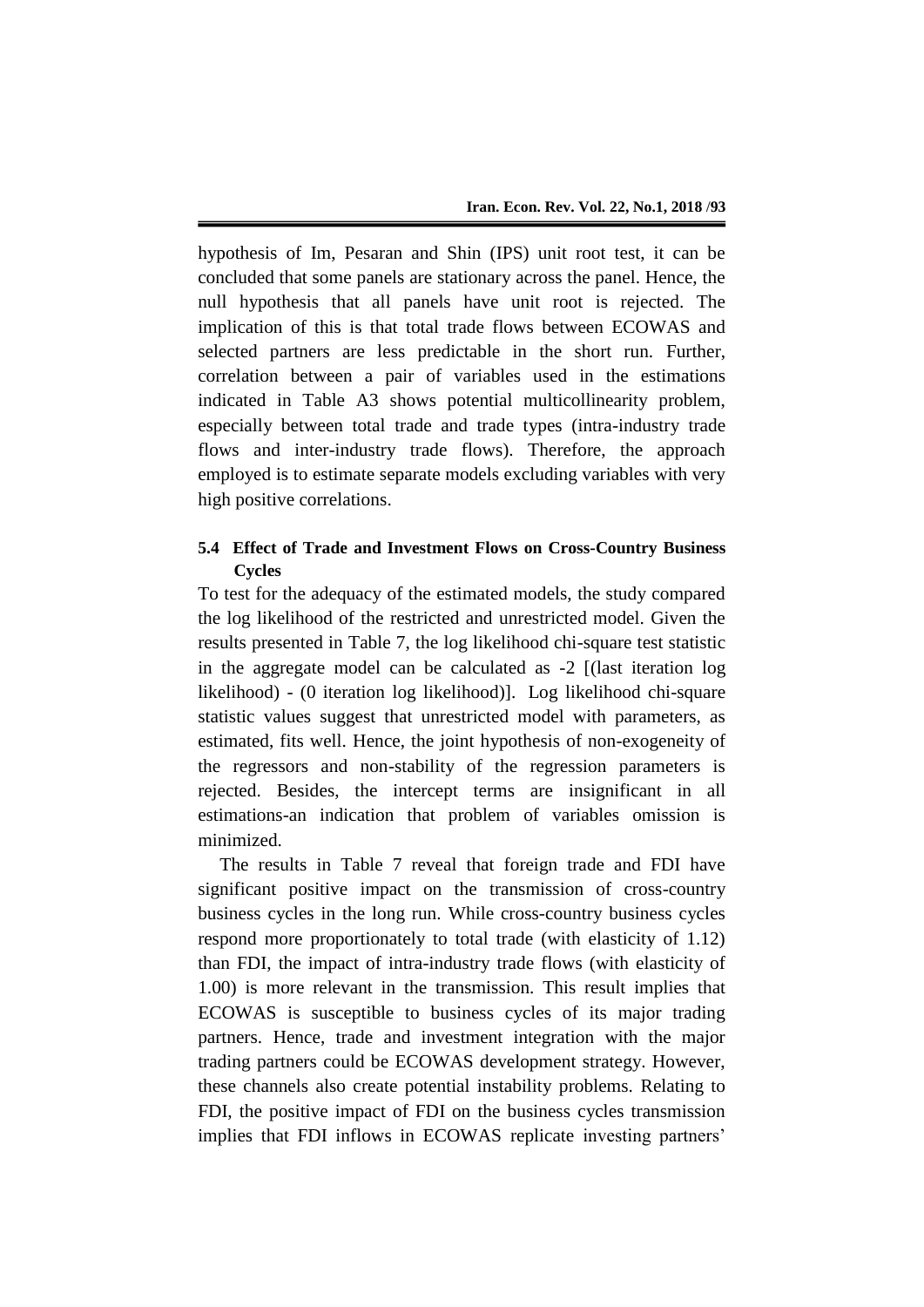productive structure. The results also indicate insignificant positive effect of inter-industry trade flows on cross-country business cycles. This supports the theoretical argument that inter-industry trade flows diverges cross-country business cycles. Overall, the findings of the study support the theoretical position regarding the impact of intraindustry trade and investment integration on business cycles comovement across countries.

| <b>Long Run</b>                                                                 | <b>All Partners</b>   |                         | EU                    |                       | China                   |                          |                                        | <b>USA</b>             |
|---------------------------------------------------------------------------------|-----------------------|-------------------------|-----------------------|-----------------------|-------------------------|--------------------------|----------------------------------------|------------------------|
| ttrade_lt                                                                       | 1.121<br>$(3.46)$ *** |                         | 1.470<br>$(3.19)$ *** |                       | $-1.179$<br>$(-1.72)$ * |                          | 0.201<br>(0.9)                         |                        |
| fdi_lt                                                                          | 0.686<br>$(3.39)$ *** |                         | 0.918<br>$(3.22)$ *** |                       | 0.452(1.43)             |                          | $-0.268$<br>$(-1.16)$                  |                        |
| intra 1s                                                                        |                       | 0.999<br>$(5.47)$ ***   |                       | 0.451<br>$(3.3)$ ***  |                         | $-0.328$<br>$(-1.17)$    |                                        | 1.824<br>$(2.47)$ **   |
| Inter_ls                                                                        |                       | $-0.300$<br>$(-1.81)$ * |                       | $-0.082$<br>$(-0.66)$ |                         | $-0.433$<br>$(-0.70)$    |                                        | $-1.141$<br>$(-1.73)*$ |
| <b>Short Run</b>                                                                |                       |                         |                       |                       |                         |                          |                                        |                        |
| ec                                                                              | 0.062<br>$(2.34)$ **  | 0.003(1.06)             | 0.066<br>$(2.08)$ **  | 0.006<br>(1.51)       | $-0.110$<br>$(-1.88)$   | $-0.096$<br>$(-2.48)$ ** |                                        | 0.137(1.21)0.020(0.20) |
|                                                                                 |                       |                         |                       |                       |                         |                          |                                        |                        |
| D1.ttrade_lt                                                                    | 0.300<br>$(3.97)$ *** |                         | 0.310<br>$(3.24)$ *** |                       | 0.544<br>$(2.65)$ ***   |                          | 0.147<br>(0.89)                        |                        |
| $_{\rm -cons}$                                                                  | 0.154(0.69)           | $-0.197$<br>$(-1.60)$   | 0.346(1.00)           | $-0.170$<br>$(-1.82)$ | 0.102<br>(0.31)         | $-0.106$<br>$(-0.89)$    | $-0.218$<br>$(-1.47)$                  | $-0.239$<br>$(-0.65)$  |
| <b>Statistics</b>                                                               |                       |                         |                       |                       |                         |                          |                                        |                        |
| 0 Iteration LL                                                                  | $-205.532$            | $-200.707$              | $-110.161$            | 110.161               | $-66.199$               | $-56.023$                | $-32.329$                              | $-34.459$              |
| last Iteration LL -195.005 (5) -195.794 (5) -108.621 (4) 108.621(4) -63.862 (6) |                       |                         |                       |                       |                         |                          | $-54.255(5)$ $-31.164(5)$ $-29.149(6)$ |                        |
| LL $X^2$ ratio test                                                             | $10.527***$           | 9.84***                 | $3.08***$             | $3.12***$             | $4.674**$               | 3.888***                 | $2.33**$                               | $10.62***$             |
| Observations                                                                    | 1015                  | 1050                    | 725                   | 750                   | 145                     | 150                      | 145                                    | 150                    |
| Number of<br>Groups                                                             | 35                    | 35                      | 25                    | 25                    | 5                       | 5                        | 5                                      | 5                      |
| Observations per<br>group                                                       | 29                    | 30                      | 29                    | 30                    | 29                      | 30                       | 29                                     | 30                     |

**Table 7: PMG Estimates of Cross-Country Business Cycles**

**Source**: Author's own computations

**Note**: \*\*\*,\*\*,\* implies significant at 1%,5%, and 10% level, respectively. Values in the parentheses are z-statistics, while those in the parentheses of row corresponding to last iteration are number of iterations for the models to converge.

Further, there are variations across the sampled trading partners. Total trade, intra-industry and FDI with EU synchronizes crosscountry business cycles, while only intra-industry trade flows with USA significantly influences cross-country business cycles with elasticity value of 1.82. Trade and FDI relationship with China has no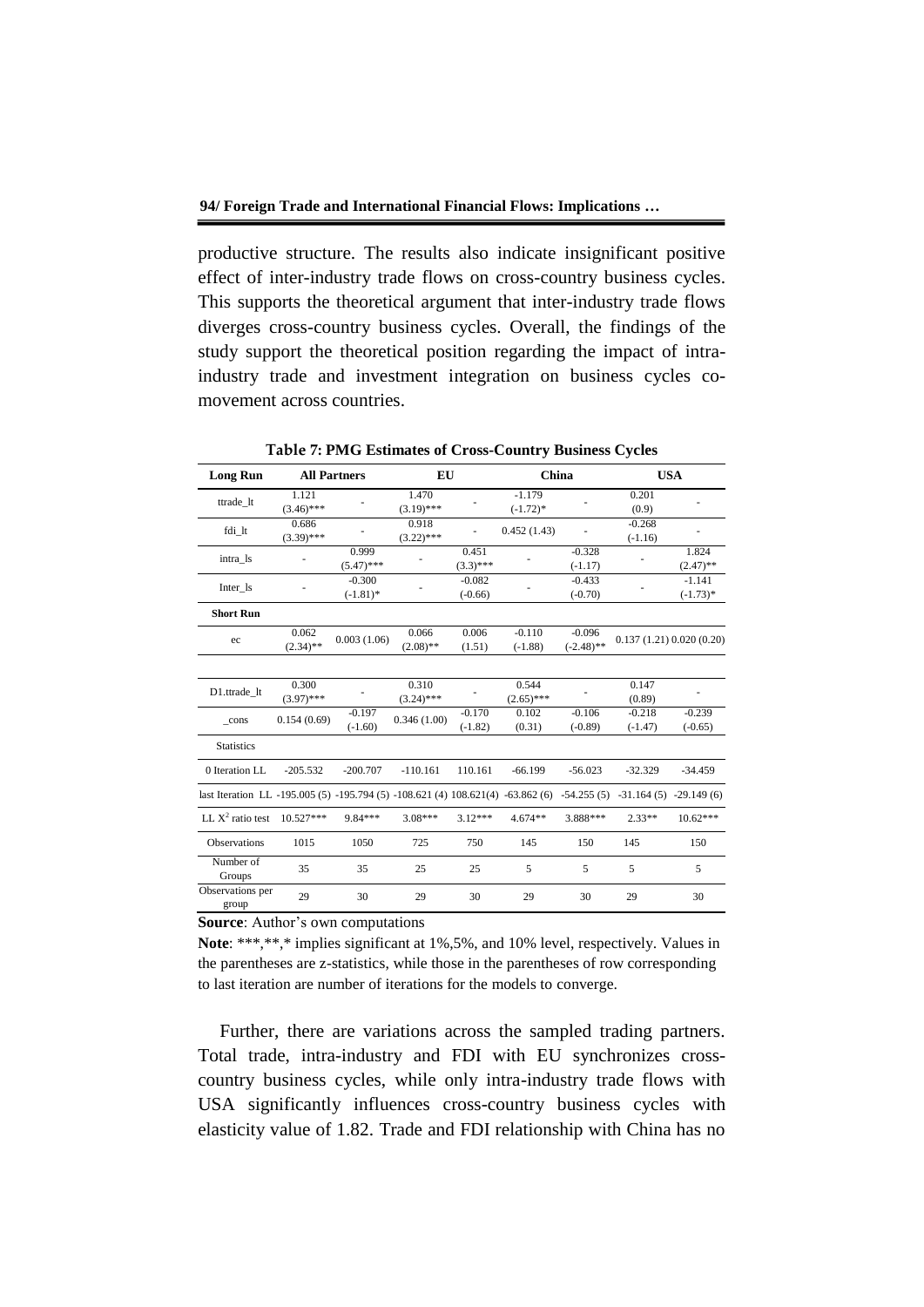impact on business cycles co-movement, except in the short run where total trade has inelastic positive impact on cross-country business cycles. This implies that trade with China is dominated with interindustry trade, while the FDI inflows does not replicate China's production structure. Hence, ECOWAS trade and investment ties with China do not generate potential for business cycles spill-overs in the long run. This implies that ECOWAS is not vulnerable to China's business cycles but there is weak evidence that ECOWAS will benefit from positive business cycles spill-over from China. In sum, only intra-trade trade and investment flows with EU and intra-industry trade flows with USA show evidence of business cycles transmission in ECOWAS. These outcomes are in line with the findings of previous studies such as Frankel and Rose (1998), Otto et al. (2001), Imbs (2006), Rana (2007), Lee (2010) and Rana et al. (2012). However, this study's findings contradict that of Canova and Dellas (1991) which found that business cycle synchronization is not determined by trade.

Finally, the speed of adjustment coefficients across estimations is of less concern because the estimated cross-country business cycles are long run phenomena. Hence, any disturbance in the system is unlikely to generate a strong disequilibrium that will make the system unstable in the long run. In the case of positive significant coefficients of error correction mechanism, it implies that the extent to which the system will overshoot its long run equilibrium is very low. This is intuitively appealing since most members of ECOWAS depend on few tradable primary goods such that any disequilibrium in these traded goods leaves little rooms for the timely needed adjustment.

# **6. Concluding Remarks and Recommendations 6.1 Concluding Remarks**

This study investigated the impact of foreign trade and international financial flows on economic stability of ECOWAS. This objective is accomplished by assessing the impact of extra-ECOWAS trade and investment flows on the transmission of business cycles between 1985 and 2014. The estimated results show that business cycles of the major trading partners (except with China) have effects on ECOWAS' business cycles through foreign trade and investment flows. While intra-industry trade flows transmit business cycles is very potent at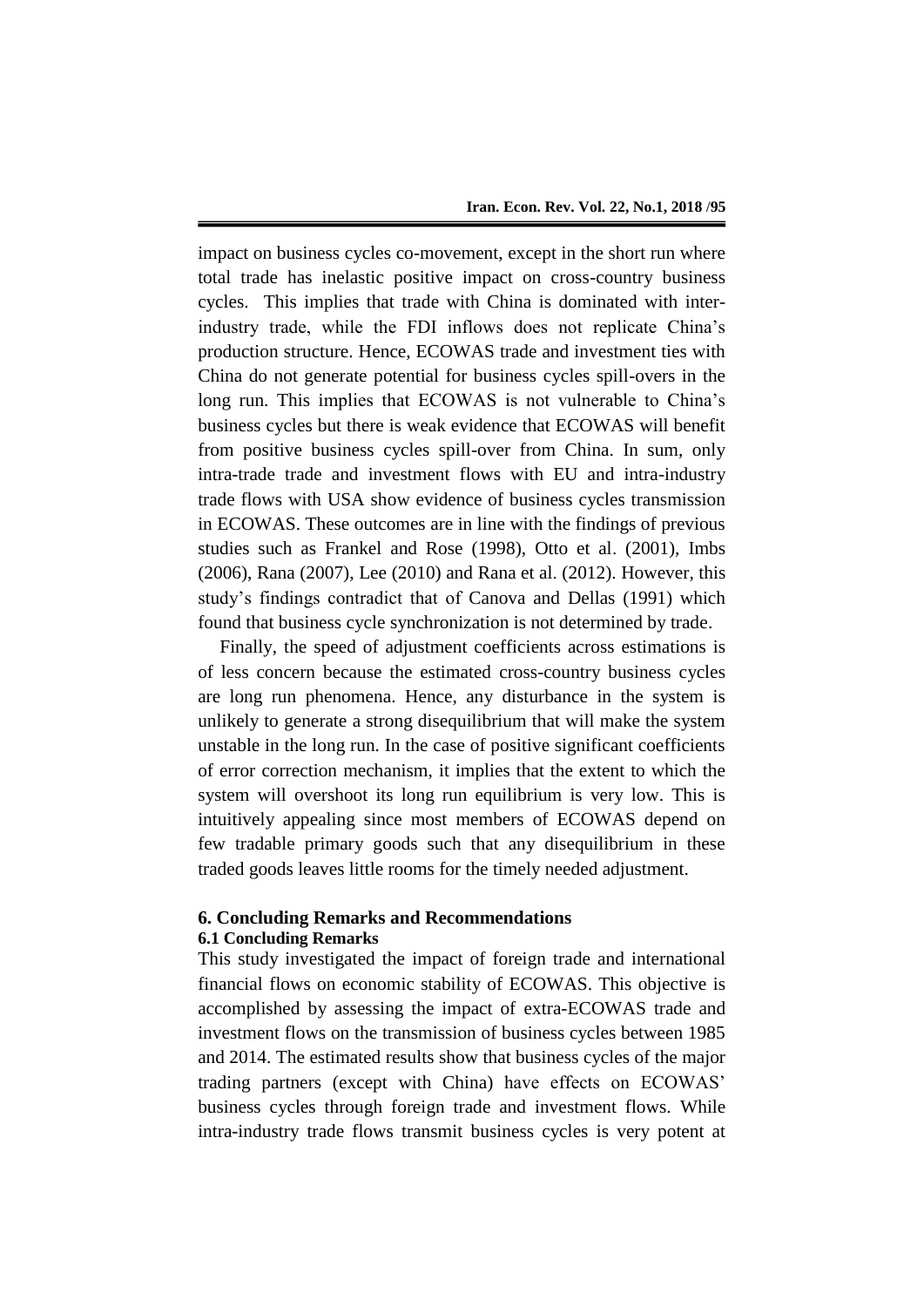transmitting business cycles, there is weak evidence that inter-industry trade flows do the same.

#### **6.2 Recommendations**

Given the objective of ECOWAS to enhance regional growth and stability the outcomes of this study, there is need to have a mixture of policies that encourage trade (particularly, intra-industry) and foreign investment with the major trading partners in order to benefit from positive business cycles spill-over. Meanwhile, enhancing intraindustry trade is very germane but it in turn requires adequate participation in GVCs which can be achieved by intensifying efforts at industrializing, upgrading domestic technology and investing in critical infrastructure. However, foreign trade and investment policies must be carefully implemented without jeopardizing regional stability since undesired business cycles could also be transmitted. One way of going about this is to diversify export base and increase domestic investment to compliment foreign investment. This becomes necessary because absolute reliance on foreign investment in sectors critical to business cycles and trading with few trading partners may have adverse effect on the regional stability in a situation of business cycles crises of the major trading partners. Finally, ECOWAS needs to keep abreast of the economic policies of major trading partners. This is necessary to make timely policy moves that insulate ECOWAS from the undesired spill-over effect of such foreign policies.

# **References**

Akin, C. (2007). Multiple Determinants of Business Cycle Synchronisation. *Mimeo, George Washington University, Department of Economics,* Retrieved from https://papers.ssrn.com/sol3/papers.cfm?abstract\_id=1022648.

Alimi, N. (2015). The Effect of Trade, Specialization and Financial Integration on Business Cycles Synchronization in Some Mediterranean Countries. *Asian Economic and Financial Review*, *5*(1), 110-118.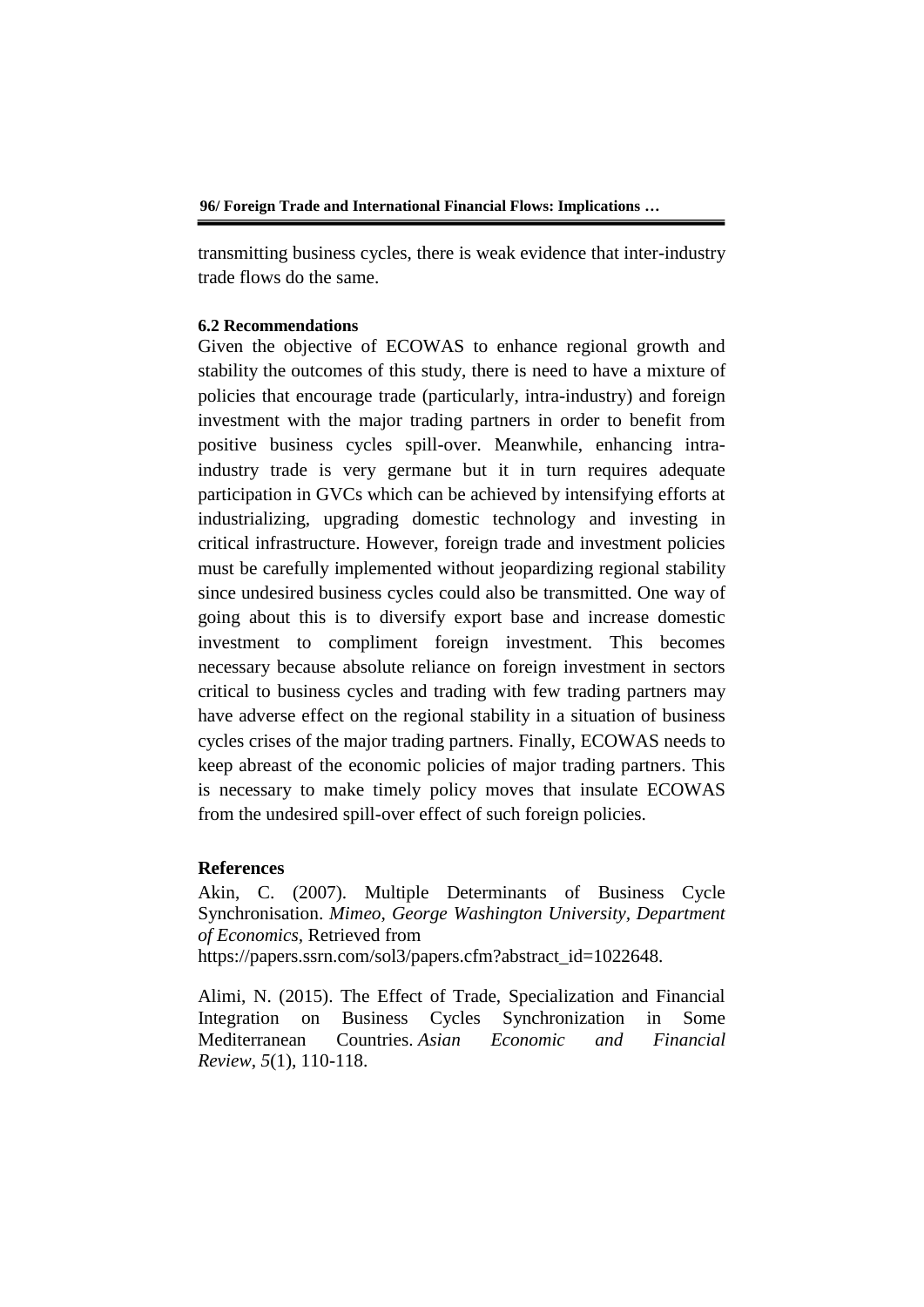Antonakakis, N. (2012). Business Cycle Synchronization during US Recessions since the Beginning of the 1870s. *Economics Letters*, *117*(2), 467-472.

Baxter, M., & Kouparitsas, M. A. (2005). Determinants of Business Cycle Comovement: A Robust Analysis. *Journal of Monetary Economics*, *52*(1), 113-157.

Bordo, M. D., & Helbling, T. (2003). Have National Business Cycles Become More Synchronized? *National Bureau of Economic Research,* Retrieved from http://www.nber.org/papers/w10130.

Böwer, U., & Guillemineau, C. (2006). Determinants of Business Cycle Synchronisation across Euro Area Countries. *ECB Working Paper,* Retrieved from https://www.ecb.europa.eu/pub/pdf/scpwps/ecbwp587.pdf?330df9d60

ed905da72cd2cd012a8600.

Canova, F., & Dellas, H. (1993). Trade Interdependence and the International Business Cycle. *Journal of International Economics*, *34*(1-2), 23-47.

Caporale, G. M., & Girardi, A. (2016). Business Cycles, International Trade and Capital Flows: Evidence from Latin America. *Empirical Economics*, *50*(2), 231-252.

Cerqueira, P. A., & Martins, R. (2009). Measuring the Determinants of Business Cycle Synchronization Using a Panel Approach. *Economics Letters*, *102*(2), 106-108.

Cerqueira, P. A. (2010). The Worldwide Business Cycle Synchronization Evolution. Retrieved from http://www.eefs.eu/conf/Athens/Papers/512.pdf.

Dai, Y. (2014). Business Cycle Synchronization in Asia: The Role of Financial and Trade Linkages. *ADB Working Paper Series,* Retrieved from

https://www.adb.org/sites/default/files/publication/82795/reiwp-139 business-cycle-synchronization-asia.pdf.

Dellas, H. (1986). A Real Model of the World Business Cycle. *Journal of International Money and Finance*, *5*(3), 381-394.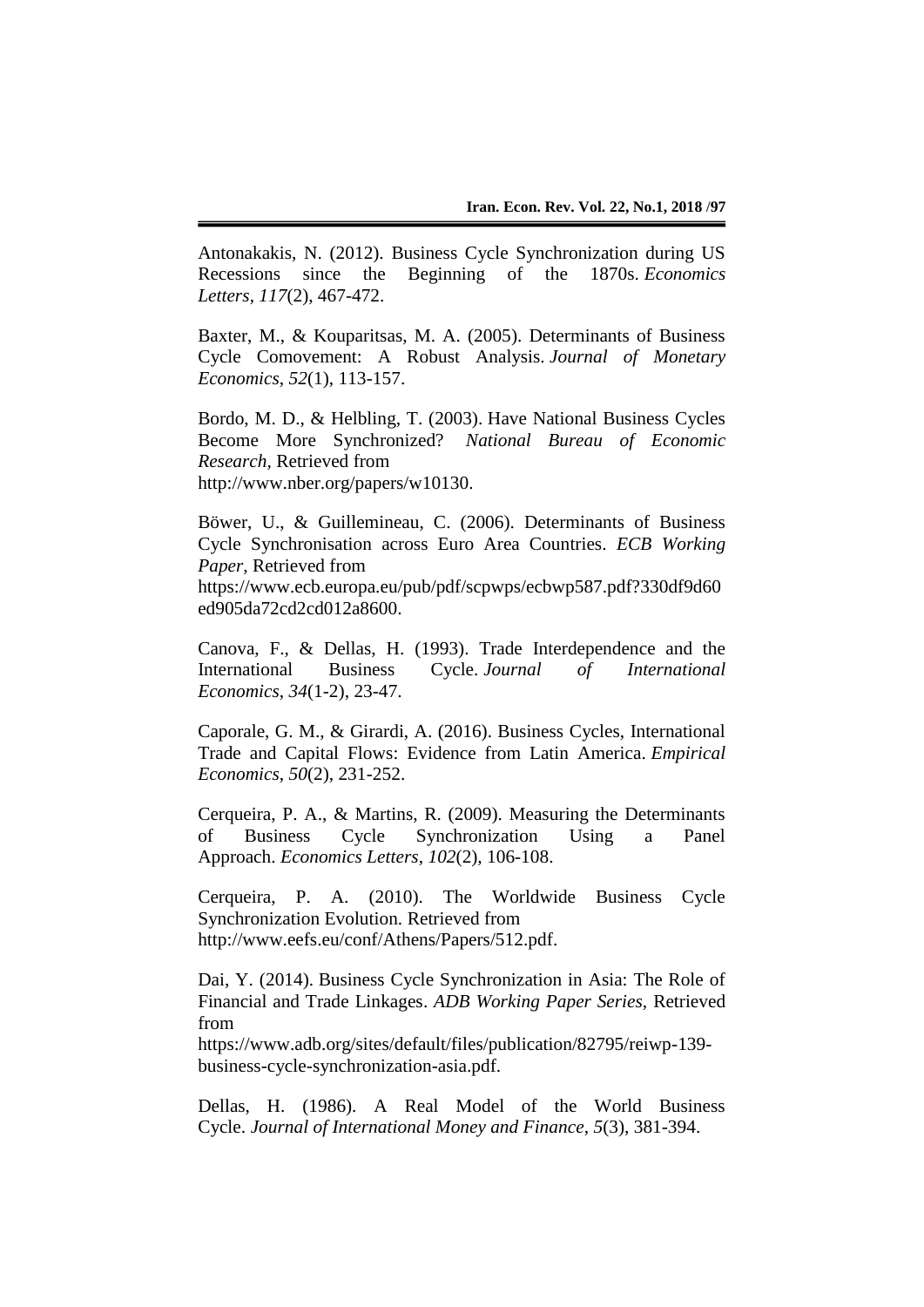**98/ Foreign Trade and International Financial Flows: Implications …**

Easterly, W., & Levine, R. (1997). Africa's Growth Tragedy: Policies and Ethnic Divisions. *The Quarterly Journal of Economics*, *112*(4), 1203-1250.

Eichengreen, B., & Bayoumi, T. (1996). Ever Closer to Heaven? An Optimum-Currency-Area Index for European Countries. *European Economic Review*, *41*(3-5), 761-770.

Engle, R. (2002). Dynamic Conditional Correlation: A Simple Class of Multivariate Generalized Autoregressive Conditional Heteroscedasticity Models. *Journal of Business & Economic Statistics*, *20*(3), 339-350.

Frankel, J. A., & Rose, A. K. (1998). The Endogeneity of the Optimum Currency Area Criteria. *The Economic Journal*, *108*(449), 1009-1025.

Frankel, J., & Rose, A. (2002). An Estimate of the Effect of Common Currencies on Trade and Income. *The Quarterly Journal of Economics*, *117*(2), 437-466.

Gabisch, G., & Lorenz, H. W. (2013). *Business Cycle Theory: A Survey of Methods and Concepts*. Springer Science & Business Media. London: Springer-Verlag.

García-Herrero, A., & Ruiz, J. M. (2008). Do Trade and Financial Linkages Foster Business Cycle Synchronization in a Small Economy? *Documentos de Trabajo*, Retrieved from https://www.bde.es/f/webbde/SES/Secciones/Publicaciones/Publicacio nesSeriadas/DocumentosTrabajo/08/Fic/dt0810e.pdf.

Grubel, H. G., & Lloyd, P. J. (1971). The Empirical Measurement of Intra‐Industry Trade. *Economic Record*, *47*(4), 494-517.

Gruben, W. C., Koo, J., & Millis, E. (2002). How Much Does International Trade Affect Business Cycle Synchronization? *Federal Reserve Bank of Dallas Research Department Working Paper,* Retrieved from

https://www.dallasfed.org/~/media/documents/research/papers/2002/w p0203.pdf.

Im, K. S., Pesaran, M. H., & Shin, Y. (2003). Testing for Unit Roots in Heterogeneous Panels. *Journal of Econometrics*, *115*(1), 53-74.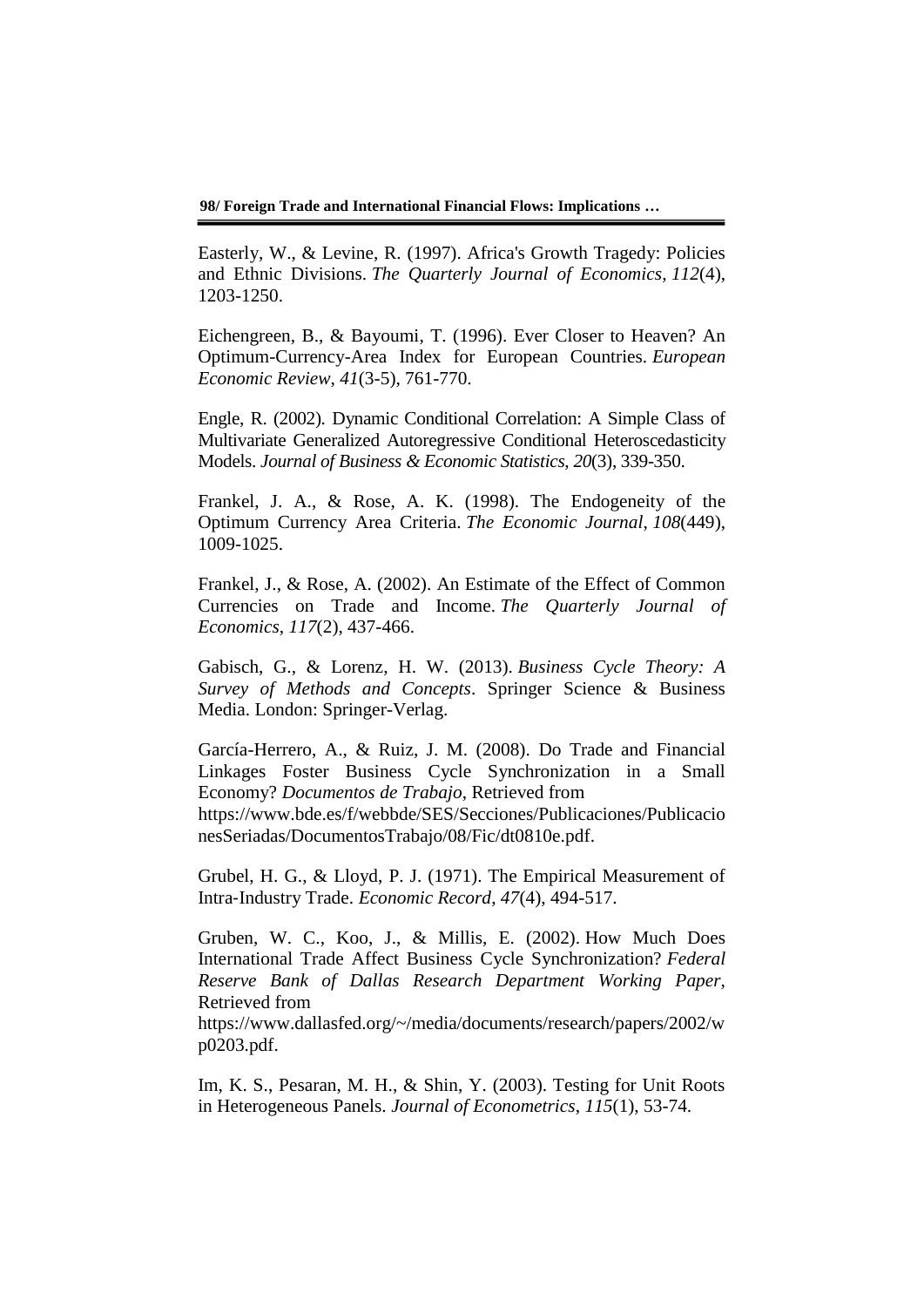Imbs, J. (2004). Trade, Finance, Specialization, and Synchronization. *Review of Economics and Statistics*, *86*(3), 723-734.

Imbs, J. (2006). The Real Effects of Financial Integration. *Journal of International Economics*, *68*(2), 296-324.

Inklaar, R., Jong-A-Pin, R., & De Haan, J. (2008). Trade and Business Cycle Synchronization in OECD Countries—A Re-examination. *European Economic Review*, *52*(4), 646-666.

Kalemli-Ozcan, S., Sørensen, B. E., & Yosha, O. (2001). Economic Integration, Industrial Specialization, and the Asymmetry of Macroeconomic Fluctuations. *Journal of International Economics*, *55*(1), 107-137.

Kenen, P. B. (2000). Currency Areas, Policy Domains, and the Institutionalization of Fixed Exchange Rates. *London School of Economics, Centre for Economic Performance Discussion Paper,* Retrieved from

http://eprints.lse.ac.uk/20170/1/Currency\_Areas%2C\_Policy\_Domain s%2C\_and\_the\_Institutionalization\_of\_Fixed\_Exchange\_Rates.pdf.

Krugman, P. R. (1993). Lessons of Massachusetts for EMU. In Torres, F., & Francesco, G. (Eds.). *Adjustment and Growth in the European Monetary Union, Cambridge (241-269).* Cambridge: Cambridge University Press.

Lee, J. (2010). Trade Integration and Business Cycle Comovement: Evidence from the US. *The International Trade Journal*, *24*(4), 361-388.

Moore, G. H., & Zarnowitz, V. (1984). The Development and Role of the National Bureau's Business Cycle Chronologies. *NBER Working Paper,* Retrieved from http://www.nber.org/papers/w1394.

Ogunleye, E. K. (2014). Global Value Chain Development and Structural Transformation in Nigeria. *African Economic Brief*, *5*(2), 1-12.

Otto, G., Voss, G. M., & Willard, L. (2001). *Understanding OECD Output Correlations*. *Reserve Bank of Australia, Research Discussion Paper,* Retrieved from

https://www.rba.gov.au/publications/rdp/2001/pdf/rdp2001-05.pdf.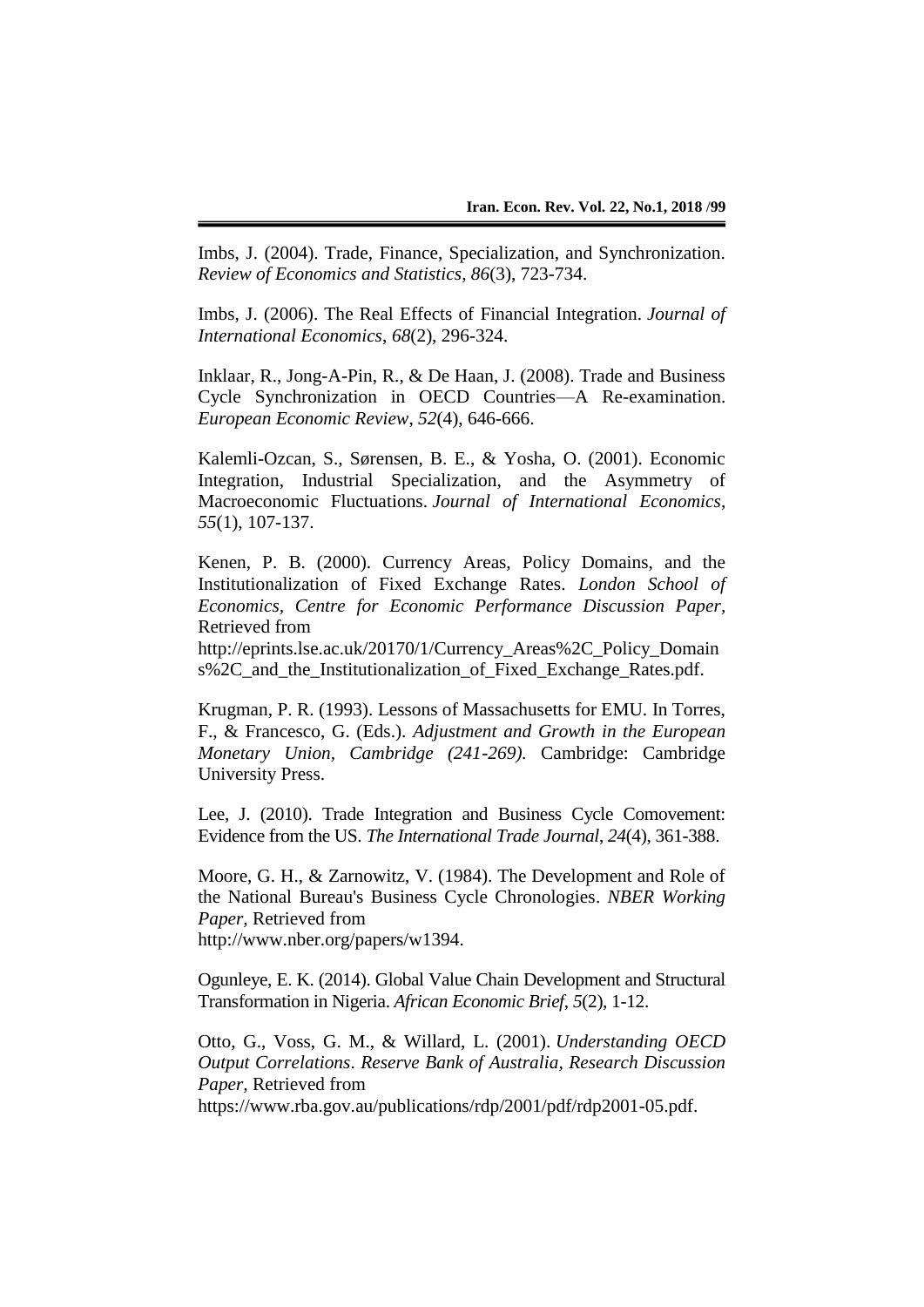**100/ Foreign Trade and International Financial Flows: Implications …**

Pentecôte, J. S., Poutineau, J. C., & Rondeau, F. (2015). Trade Integration and Business Cycle Synchronization in the EMU: The Negative Effect of New Trade Flows. *Open Economies Review*, *26*(1), 61-79.

Pesaran, M. H., & Smith, R. (1995). Estimating Long-Run Relationships from Dynamic Heterogeneous Panels. *Journal of Econometrics*, *68*(1), 79-113.

Pesaran, M. H., Shin, Y., & Smith, R. P. (1997). Estimating Long-run Relationships in Dynamic Heterogeneous Panels. *DAE Working Papers Amalgamated Series,* Retrieved from http://www.econ.cam.ac.uk/people-files/emeritus/mhp1/jasaold.pdf.

Pesaran, M. H., Shin, Y., & Smith, R. P. (1999). Pooled Mean Group Estimation of Dynamic Heterogeneous Panels. *Journal of the American Statistical Association*, *94*(446), 621-634.

Rana, P. B. (2007). Trade Intensity and Business Cycle Synchronization: The Case of East Asia. *ADB Working Paper Series on Regional Economic Integration,* Retrieved from https://www.adb.org/sites/default/files/publication/28467/wp10-rana.pdf.

Rana, P. B., Cheng, T., & Chia, W. M. (2012). Trade Intensity and Business Cycle Synchronization: East Asia versus Europe. *Journal of Asian Economics*, *23*(6), 701-706.

Salinas, G., & Imam, P. A. (2008). Explaining Episodes of Growth Accelerations, Decelerations, and Collapses in Western Africa. *International Monetary Fund Working Paper*, Retrieved from https://www.imf.org/external/pubs/ft/wp/2008/wp08287.pdf.

United Nations Conferences on Trade and Development. (2015). *World Investment Report 2015: Reforming International Investment Governance*. Retrieved from http://unctad.org/en/PublicationsLibrary/wir2015\_en.pdf.

World Bank. (2015). *World Development Indicators*. Retrieved from http://databank.worldbank.org/data/reports.aspx?source=worlddevelopment-indicators.

Zarnowitz, V. (1984). Recent Work on Business Cycles in Historical Perspective: Review of Theories and Evidence. *Journal of Economic Literature, 23*(2), 523-580.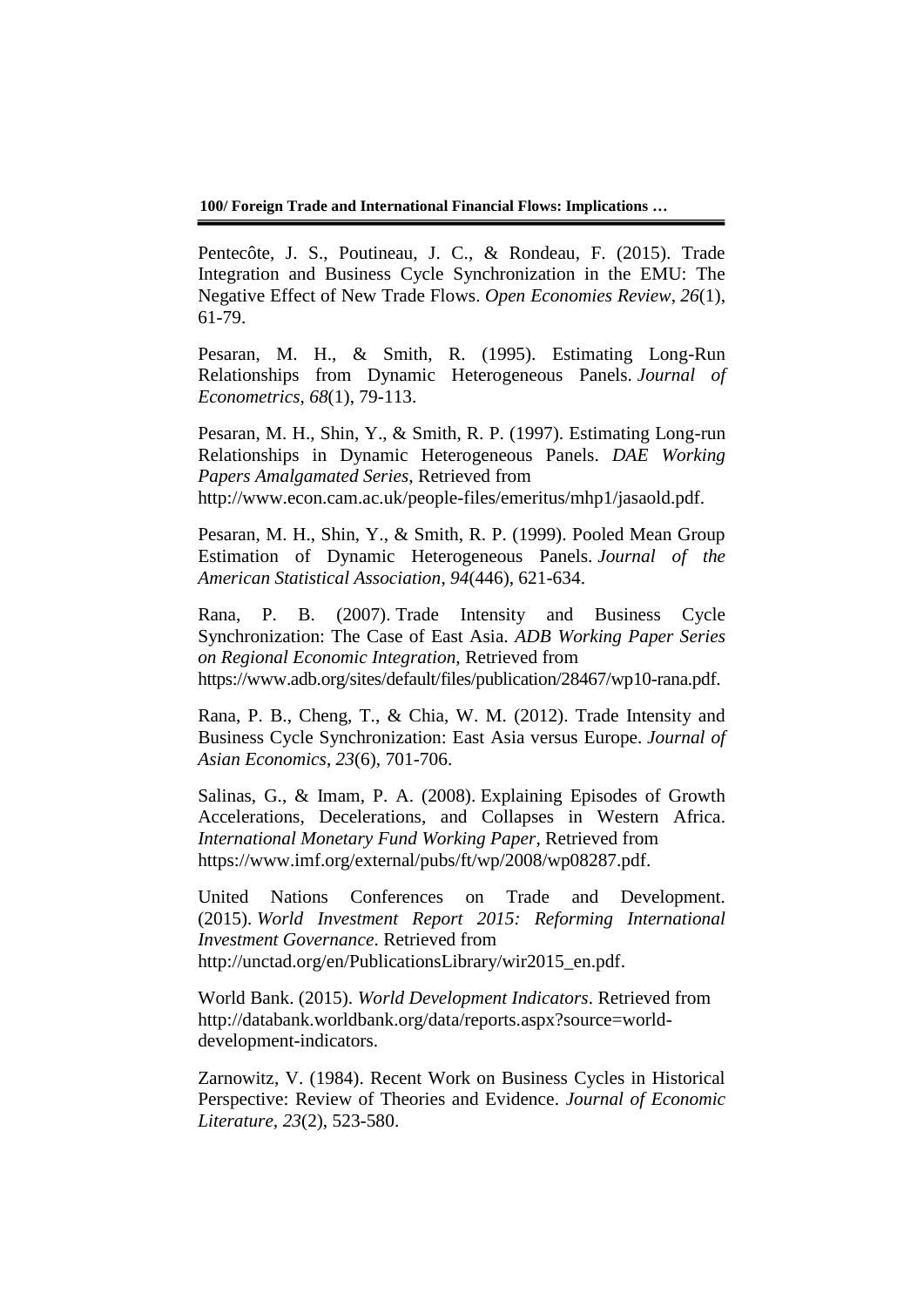**101/ Foreign Trade and International Financial Flows: Implications …**

# **Appendix**

**Table A1: Five Leading Traded Goods of the Selected Members of ECOWAS (4-Digit HS), 2014**

| <b>Member</b><br><b>States</b> | S/N            | <b>Exports</b>                                                                 | <b>Imports</b>                                                                 |  |  |  |  |
|--------------------------------|----------------|--------------------------------------------------------------------------------|--------------------------------------------------------------------------------|--|--|--|--|
|                                | 1              | Crude petroleum oils                                                           | Petroleum oils, not crude                                                      |  |  |  |  |
|                                | $\overline{2}$ | Petroleum gases                                                                | Cars (incl. station wagon)                                                     |  |  |  |  |
|                                | 3              | Petroleum oils, not crude                                                      | Wheat and meslin                                                               |  |  |  |  |
| Nigeria                        | 4              | Ferrocerium & other<br>pyrophoric alloys, articles of<br>combustible materia   | Motorcycles, side-cars                                                         |  |  |  |  |
|                                | 5              | Light vessel, dredger; floating<br>dock;floating/submersible drill<br>platform | Fish, frozen, whole                                                            |  |  |  |  |
|                                | $\mathbf{1}$   | Cocoa beans, whole or broken,<br>raw or roasted                                | Crude petroleum oils                                                           |  |  |  |  |
|                                | $\overline{c}$ | Petroleum oils, not crude                                                      | Light vessel, dredger; floating<br>dock;floating/submersible drill<br>platform |  |  |  |  |
| Cote<br>d'Ivoire               | 3              | Brazil nuts, cashew nuts &<br>coconuts                                         | Rice                                                                           |  |  |  |  |
|                                | 4              | Cocoa paste, whether or not<br>defatted                                        | Fish, frozen, whole                                                            |  |  |  |  |
|                                | 5              | Gold unwrought or in semi-<br>manuf forms                                      | Medicament mixtures (not<br>3002, 3005, 3006), put in<br>dosage                |  |  |  |  |
|                                | $\mathbf{1}$   | Crude petroleum oils                                                           | Petroleum oils, not crude                                                      |  |  |  |  |
|                                | $\overline{c}$ | Gold unwrought or in semi-<br>manuf forms                                      | Crude petroleum oils                                                           |  |  |  |  |
| Ghana                          | 3              | Cocoa beans, whole or broken,<br>raw or roasted                                | Gold unwrought or in semi-<br>manuf forms                                      |  |  |  |  |
|                                | 4              | Cocoa paste, whether or not<br>defatted                                        | Rice                                                                           |  |  |  |  |
|                                | 5              | Commodities not elsewhere<br>specified                                         | Medicament mixtures (not<br>3002, 3005, 3006), put in<br>dosage                |  |  |  |  |
|                                | 1              | Petroleum oils, not crude                                                      | Petroleum oils, not crude                                                      |  |  |  |  |
|                                | $\overline{c}$ | Gold unwrought or in semi-<br>manuf forms                                      | Crude petroleum oils                                                           |  |  |  |  |
|                                | 3              | Fish, frozen, whole                                                            | Rice                                                                           |  |  |  |  |
| Senegal                        | 4              | Cements, portland, aluminous,<br>slag, supersulfate & similar<br>hydraulic c   | Medicament mixtures (not<br>3002, 3005, 3006), put in<br>dosage                |  |  |  |  |
|                                | 5              | Soups, broths & preparations<br>thereof                                        | Wheat and meslin                                                               |  |  |  |  |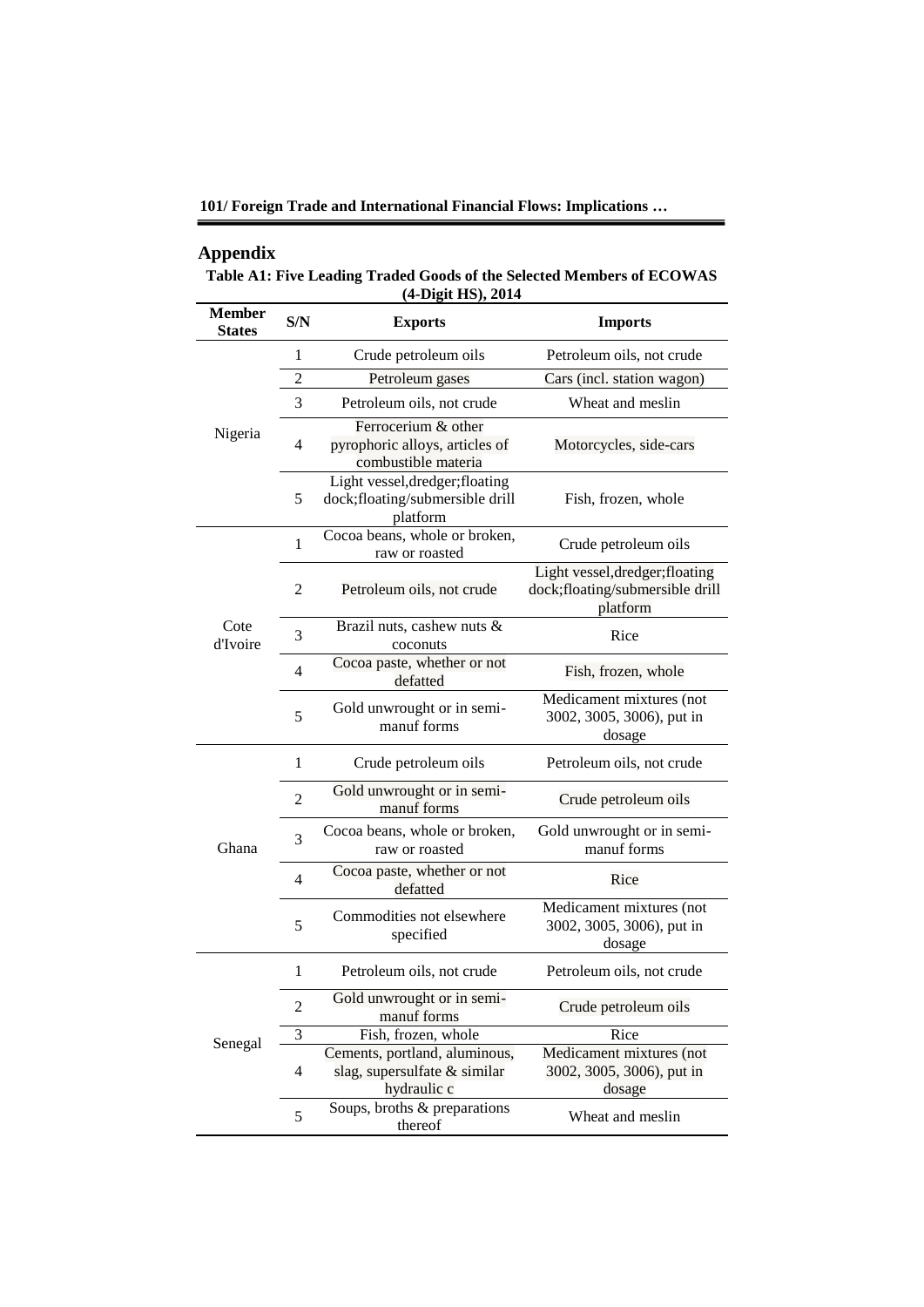**102/ Foreign Trade and International Financial Flows: Implications …**

| Table A1: Five Leading Traded Goods of the Selected Members of ECOWAS |  |
|-----------------------------------------------------------------------|--|
| $(4-Digit HS), 2014$                                                  |  |

| <b>Member</b><br><b>States</b> | S/N            | <b>Exports</b>                                                               | <b>Imports</b>                                                                      |
|--------------------------------|----------------|------------------------------------------------------------------------------|-------------------------------------------------------------------------------------|
|                                | 1              | Plastic packing goods or<br>closures stoppers, lids, caps,<br>closures, plas | Petroleum oils, not crude                                                           |
|                                | $\mathfrak{D}$ | Cotton, not carded or combed                                                 | Petroleum coke, petroleum<br>bitumen $\&$ other residues of<br>petroleum oils       |
| Togo                           | 3              | Petroleum coke, petroleum<br>bitumen & other residues of<br>petroleum oils   | Woven cotton fabrics, 85% or<br>more cotton, weight less than<br>$200 \text{ g/m2}$ |
|                                | $\overline{4}$ | Gold unwrought or in semi-<br>manuf forms                                    | Cements, portland, aluminous,<br>slag, supersulfate $&$ similar<br>hydraulic c      |
|                                | 5              | Beauty, make-up & skin-care<br>preparations; sunscreens,<br>manicure or pedi | Medicament mixtures (not<br>3002, 3005, 3006), put in<br>dosage                     |

**Sources:** ITC calculations based on UN COMTRADE statistics.

( http://www.trademap.org/Product\_SelCountry\_TS.aspx)

| Table A2: Panel Unit Root Test |  |
|--------------------------------|--|
|--------------------------------|--|

| <b>Level Test</b>            |           |             |               |                 |                |  |
|------------------------------|-----------|-------------|---------------|-----------------|----------------|--|
| Variables                    | t-bar     | t-tilde-bar | Z-t-tilde-bar | <b>P-values</b> | <b>Remarks</b> |  |
| ccbc lt                      | $-4.8681$ | $-3.5401$   | $-15.7483$    | $\overline{0}$  | I(0)           |  |
| Intra 1s                     | $-2.6891$ | $-2.2864$   | $-6.3951$     | $\theta$        | I(0)           |  |
| Inter 1s                     | $-1.9096$ | $-1.7433$   | $-2.3049$     | 0.011           | I(0)           |  |
| ttrade 1t                    | $-1.4272$ | $-1.3763$   | 0.4702        | 0.6809          |                |  |
| fdi lt                       | $-3.351$  | $-2.7363$   | $-9.7235$     | $\theta$        | I(0)           |  |
| <b>First Difference Test</b> |           |             |               |                 |                |  |
| $d.(trade_l)$                | $-6.1743$ | $-3.9603$   | $-18.9645$    | $\theta$        | I(1)           |  |

**Source**: Computed